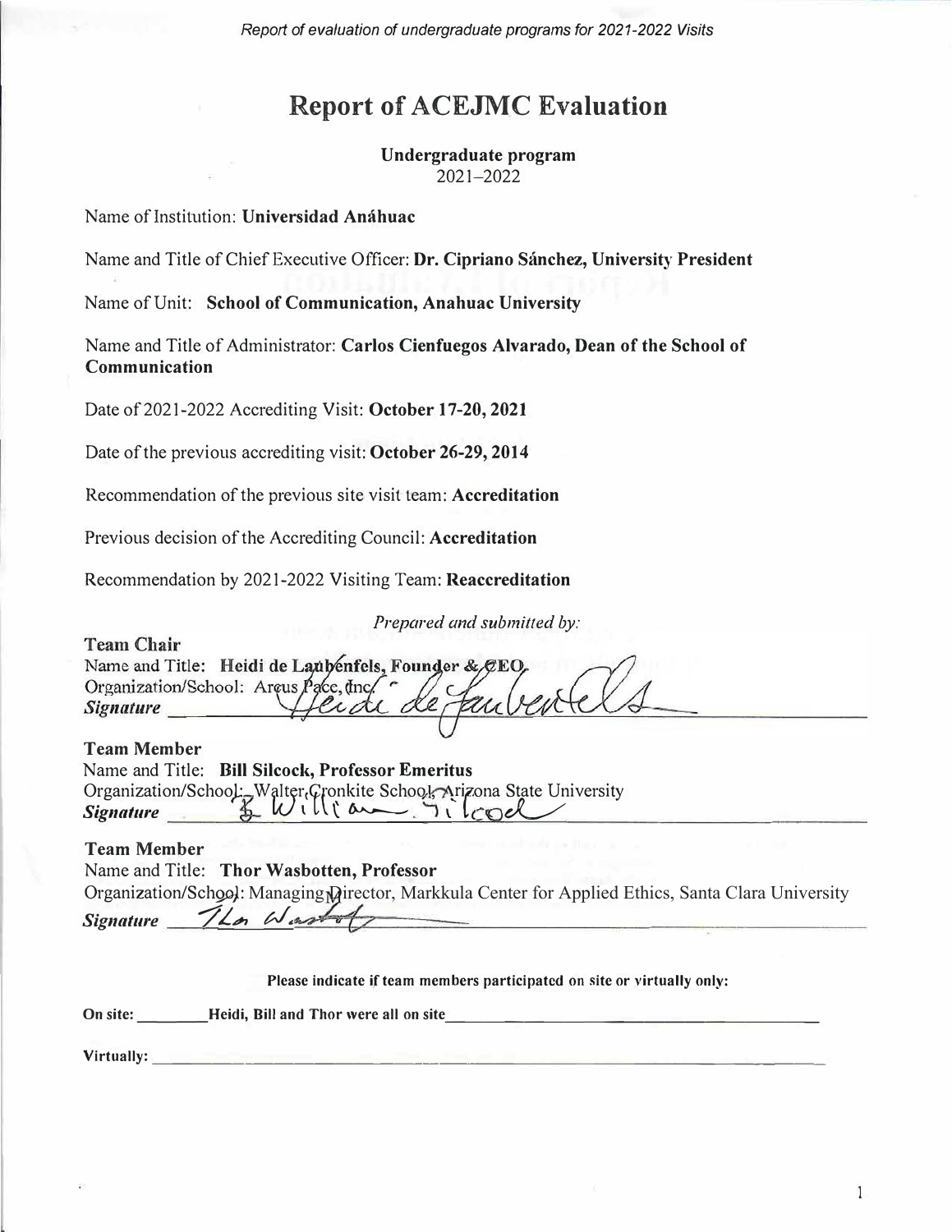# **Part 1 General Information**

**Name of Institution**: Anahuac University **Name of Unit:** School of Communication, B. A. in Communication **Year of Visit**: 2021

# 1. Check regional association by which the institution now is accredited.

- \_\_\_ Higher Learning Commission
- Middle States Commission on Higher Education
- New England Commission on Higher Education
- \_\_\_ Northwest Commission on Colleges and Universities
- \_\_\_ Southern Association of Colleges and School Commission on Colleges
- \_\_\_ Western Association of Schools and Colleges

*If the unit seeking accreditation is located outside the United States, provide the name(s) of the appropriate recognition or accreditation entities:* 

The Anahuac University has been accredited by:

**1.FIMPES:** Anahuac University has been accredited for excellence since 2006; in spring 2018 the accreditation was renewed by the Federation of Mexican Particular Higher Education Institution (FIMPES) for campus North and campus South.

**2.ANUIES:** Anahuac University was incorporated into the National Association of Universities and Institutions of Higher Education (ANUIES) in 2006.

# **2. Indicate the institution's type of control; check more than one if necessary**

\_X\_ Private Public Other (specify)

**3. Provide assurance that the institution has legal authorization to provide education beyond the secondary level in your state. It is not necessary to include entire authorizing documents. Public institutions may cite legislative acts; private institutions may cite charters or other authorizing documents.**

The Mexican Ministry of Education (SEP) authorized Anahuac University to perform its educational activities as specified in the Official Letter (RVOE) **as follows:**

| <b>Curriculum</b> | <b>North</b>                                       | South                                                |
|-------------------|----------------------------------------------------|------------------------------------------------------|
| 2016              | DGAIR/DIPES/SR/00941/17<br>RVOE 02-2232-16         | Oficio<br>DGAIR/DIPES/SR/00940/17<br>RVOE 02-2231-16 |
| 2020              | DGAIR/DIPES/SR/DC/4428/2020<br>RVOE SR-01-00060-20 | DGAIR/DIPES/SR/DC/5080/<br>2020 RVOE SR-01-00228-20  |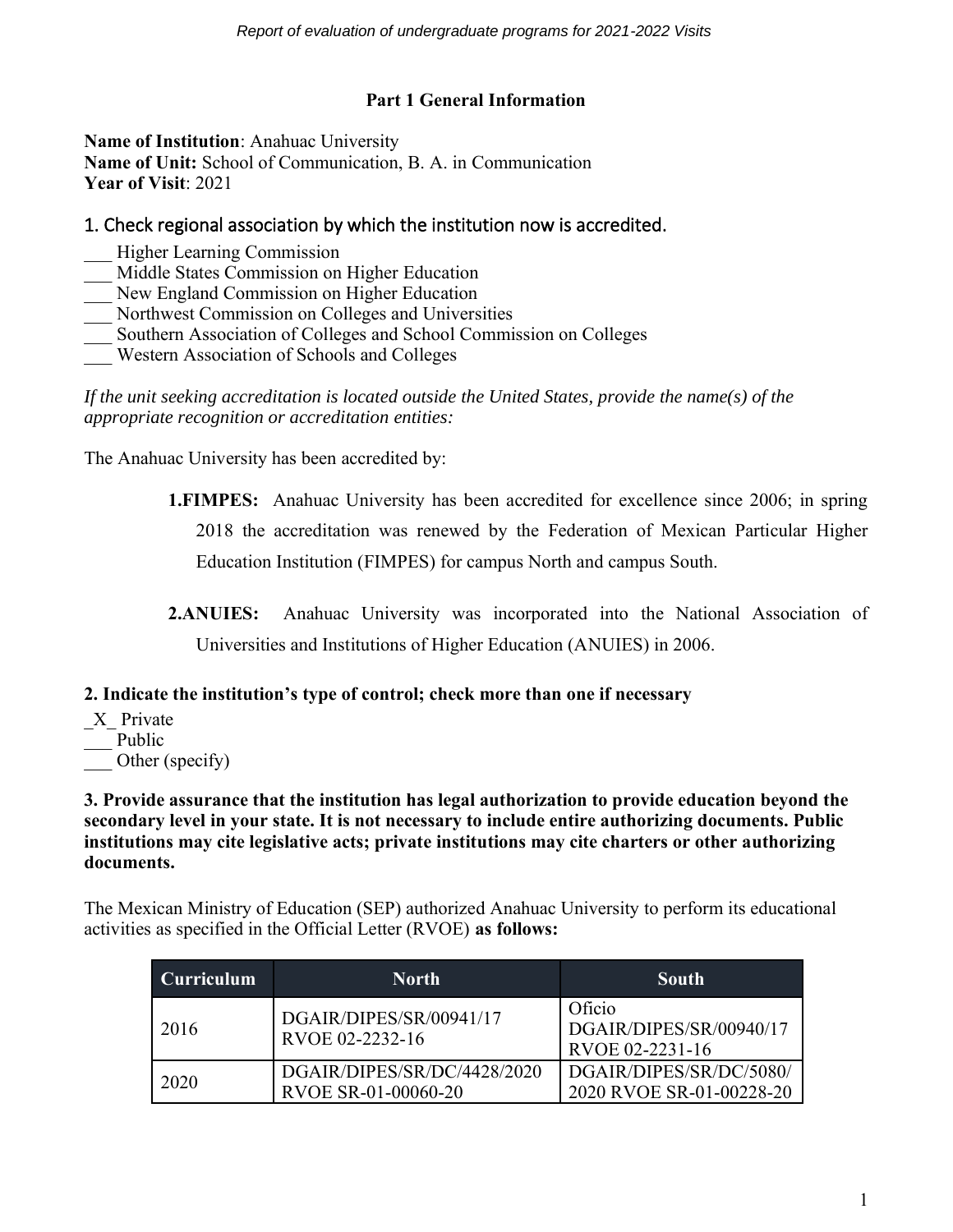In addition to a Presidential Decree published in the Federation's Official Journey on November 26, 1982.

# **4. Has the journalism/mass communications unit been evaluated previously by the Accrediting Council on Education in Journalism and Mass Communications?**

X Yes

\_\_ No

If yes, give the date of the last accrediting visit: 26-29 October 2014

# **5. When was the unit or sequences within the unit first accredited by ACEJMC?**

The first accreditation visit was on October 2014, and was accredited on May 2015.

# **6. Provide the unit's mission statement**. **Statement should give date of adoption and/or last revision.**

# ADOPTED JULY 20, 2012, LAST REVISION DECEMBER, 2016.

The School of Communication offers professional programs for students with a call to service and social transformation. They are prepared to be responsible and attentive to constant technological innovation and to create text, audiovisual and oral messages for the print press, television, cinema, radio, digital production, and advertising and marketing, which inspire people to solve social problems that have a direct impact on Mexican and world society.

They are educated by means of teaching, research, and contact with the professional world, so that in a committed, analytical, purposeful and ethnical manner, they can be in a position to identify the main social needs and offer integral media solutions for solving them.

The program develops in the students the competencies and theoretical, administrative and technological command of the subject matter that will allow them to position communication at the neurological and strategic heart of public, private and third sector institutions and organizations in an attempt to promote from within profound and positive changes in the economic, political, social and cultural realms of Mexico.

The faculty (1) encourages students to commit to the search for truth, the defense of freedom, and community service and to carry out their professional practices at the highest level; (2) urges them to participate in continuing education throughout their lifetime; and (3) works to achieve national and international leadership in teaching, research, association and production in communication and to enrich the training of students in communication.

The School's educational model helps students to be exemplars of ethical behavior that pursues honesty, justice, solidarity, and the search for the common good, global citizenship, and respect for the rights, liberties and dignity of mankind.

Our teaching of science and research communication has as its source of inspiration the humanities, as well as the social and behavioral sciences, in an effort to foster in the students majoring in the communication sciences a critical, purposeful and socially responsible vision of the media and communication processes.

**Our mission is to ensure that Anahuac University communication expert is a leader with high international standards in professional formation and ethics, with and profoundly social commitment and convinced of the power of communication to develop a harmonious social atmosphere and to improve the quality of people's lives.** (See Appendix 0.I)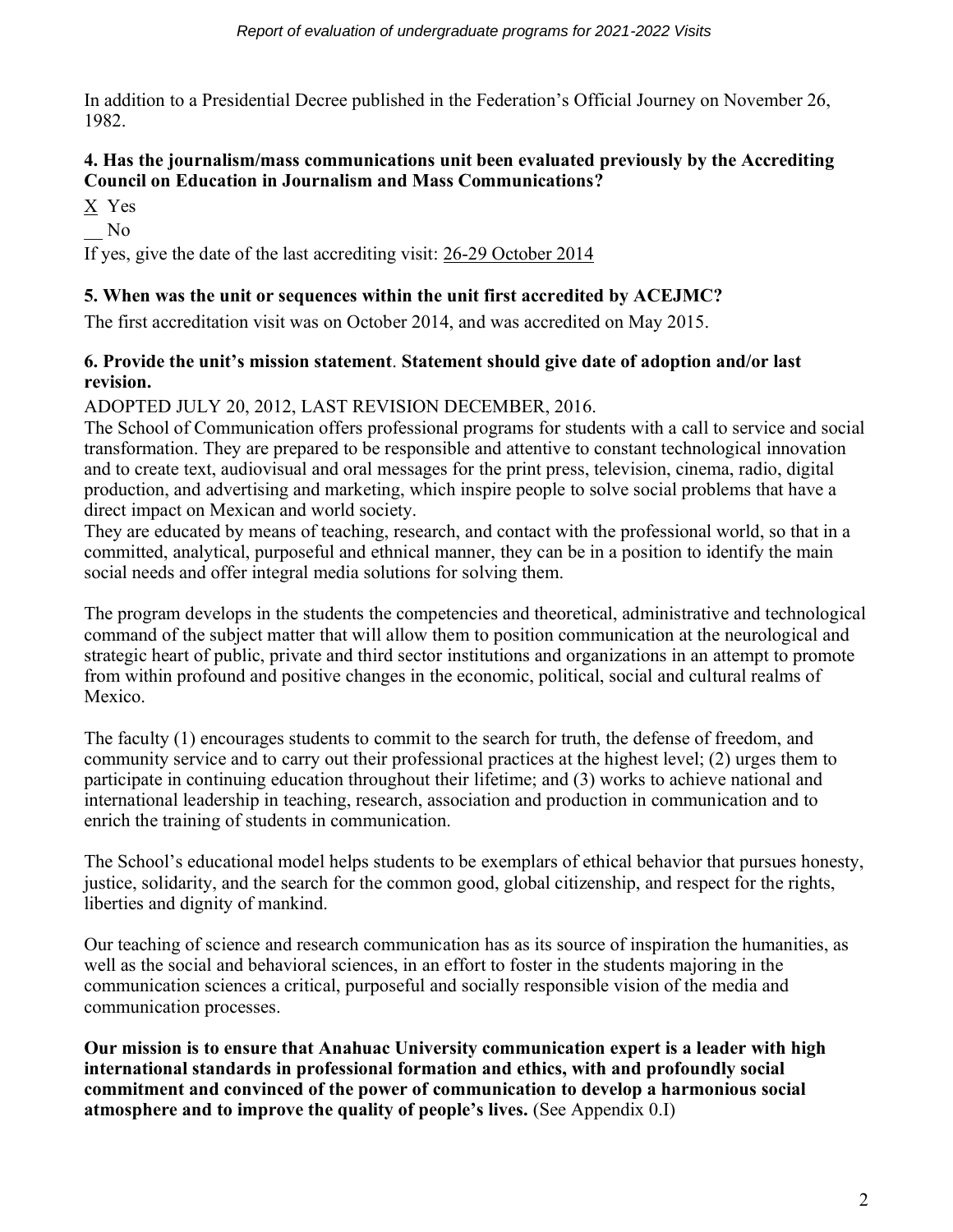# **7. What are the type and length of terms?**

Semesters of 15 weeks

#### **8. Check the programs offered in journalism/mass communications:**

- \_X\_ Four-year program leading to Bachelor degree
- \_X\_\_ Graduate work leading to Master's degree
- $\overline{X}$  Graduate work leading to Ph.D. degree

# **9. List the specific undergraduate degrees as well as the majors or sequences being reviewed by ACEJMC. \*Indicate online degrees.**

Bachelor of Arts in Communication

## **10. Credit hours required by the university for an undergraduate degree: (Specify semester-hour or quarter-hour credit.)**

2016 Academic Plan: 360 semester credit hours (64 courses, 5.625 average credit hours per course) 2020-2025 Academic Plan: 369 semester credit hours

## **11. Give the number of credit hours students may earn for internship experience. (Specify semester-hour or quarter-hour credit**

2016 Academic Plan: 18 semester hour credits 2020-2025 Academic Plan: 12 semester hour credits

# **12. List each professional journalism or mass communications sequence or specialty offered and give the name of the person in charge**

| Name of Sequence or Specialty                 | <b>Person in Charge</b> |
|-----------------------------------------------|-------------------------|
| <b>Management of Media Companies</b>          | Allende Marquez         |
| Journalism and Digital Communication          | Laura King              |
| <b>Film and Audiovisual Production</b>        | Alicia Hernández        |
| <b>Advertising and Business Communication</b> | Elisa Ramos             |

#### **13. Number of full-time students enrolled in the institution:**

| Year      | Number of undergraduate full-time<br>students enrolled at Anahuac University |
|-----------|------------------------------------------------------------------------------|
| 2015-2016 | 12785                                                                        |
| 2016-2017 | 13088                                                                        |
| 2017-2018 | 15328                                                                        |
| 2019-2020 | 13448                                                                        |
| 2020-2021 | 12549                                                                        |
| 2021-2022 | 13995                                                                        |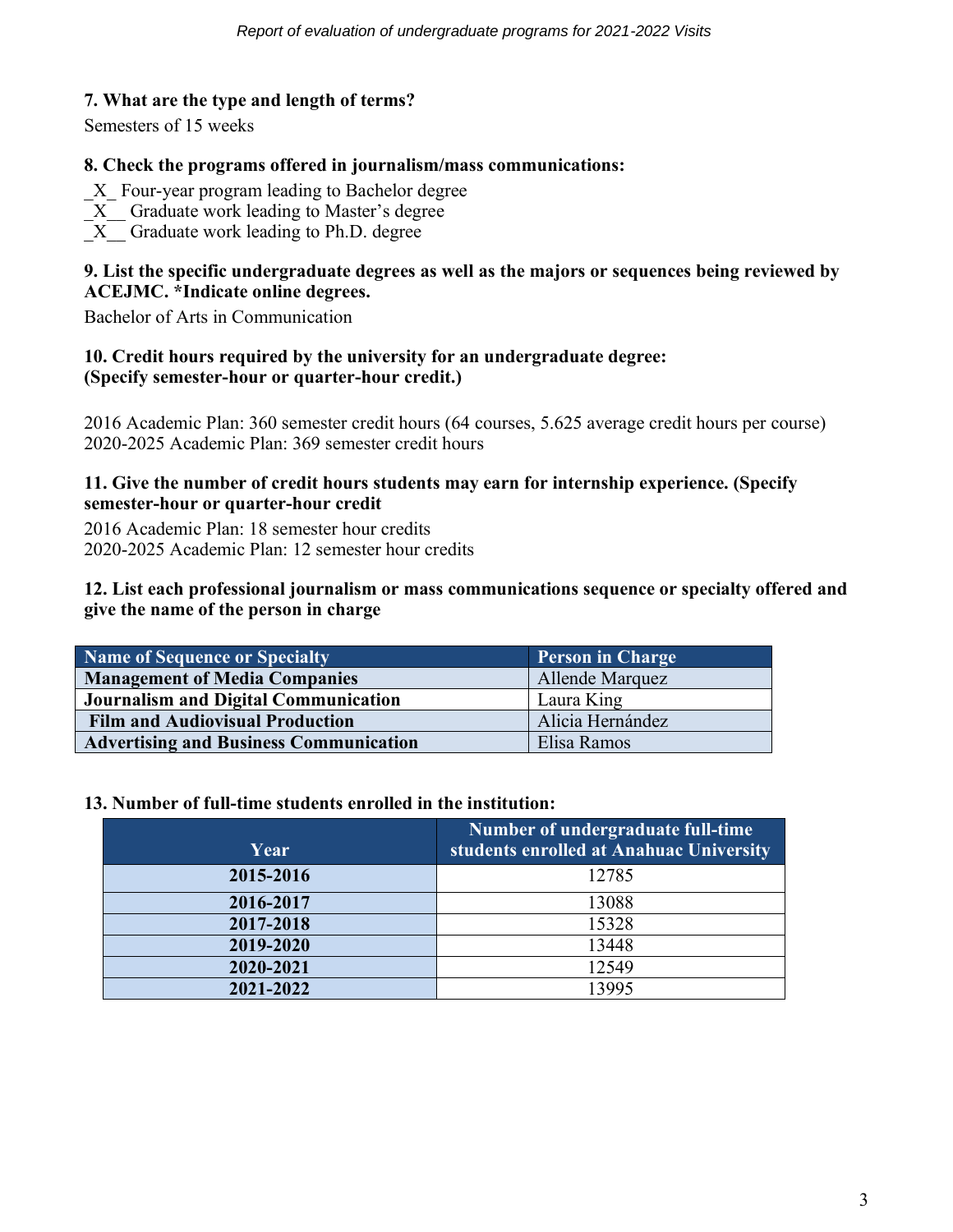|                                               | January-June<br>2021<br>Undergraduate<br>majors | <b>August-December 2021</b><br>Undergraduate majors |
|-----------------------------------------------|-------------------------------------------------|-----------------------------------------------------|
| <b>Management of Media Companies</b>          | 58                                              | 49                                                  |
| <b>Journalism and Digital Communication</b>   | 31                                              | 28                                                  |
| <b>Film and Audiovisual Production</b>        | 44                                              | 48                                                  |
| <b>Advertising and Business Communication</b> | 114                                             | 99                                                  |
| Sequence not declared                         | 50                                              | 109                                                 |
| Core Courses                                  | 183                                             | 89                                                  |
| <b>Total</b>                                  | 480                                             | 422                                                 |

**14. Number of undergraduate majors in the accredited unit, by sequence and total (if the unit has pre-major students, list them as a single total):**

**15. Number of students in** each section **of all skills courses (newswriting, reporting, editing, photography, advertising copy, broadcast news, public relations writing, etc.). List enrollment by section for the term during which the visit will occur and the preceding term. Submit two semesters with the self-study, and update as needed when the site team arrives on site. Attach separate pages if necessary. Include a separate list for** online skills courses**, which also must meet the 20-1 ratio. (The Council has ruled that campaigns courses are exempt from the 20-1 ratio.)**

| <b>CRN</b> | <b>Curriculum</b> | <b>Course</b>                                               | <b>Professor Name</b>              | <b>Enrolled</b> |
|------------|-------------------|-------------------------------------------------------------|------------------------------------|-----------------|
| 13205      | 2016              | Human factor management                                     | Magaña Martínez Gerardo Antonio    | 6               |
| 13206      | 2016              | Human factor management                                     | Magaña Martínez Gerardo Antonio    | 6               |
| 13207      | 2016              | Human factor management                                     | Magaña Martínez Gerardo Antonio    | 2               |
| 20770      | 2016              | Human factor management                                     | Magaña Martínez Gerardo Antonio    | 4               |
| 14364      | 2016              | <b>3D Animation</b>                                         | Muñohierro Cruz Luis Alejandro     | 13              |
| 10970      | 2016              | Background on the development of theaudiovisual<br>industry | Fernández Rodríguez Macedo Adriana | 26              |
| 20835      | 2016              | Cinema club                                                 | Koricancic Velebita                | 19              |
| 20836      | 2016              | Cinema club                                                 | Hernandez Barba Alicia Helena      | 21              |
| 20944      | 2016              | European cinema                                             | Koricancic Velebita                | 10              |
| 20943      | 2016              | Mexican cinema                                              | Uiménez Orozco Guiomar             | 9               |
| 14190      | 2016              | American cinema                                             | Chernovetzky Holtz Jose            | 11              |
| 10978      | 2016              | Cinematography                                              | <b>Martinez Merling Rogelio</b>    | 14              |
| 14153      | 2016              | Coverage of sporting events                                 | Davalos Mc Nally Mercedes          | 14              |
| 20823      | 2016              | Coverage of sporting events                                 | Davalos Mc Nally Mercedes          | 8               |
| 11038      | 2016              | Marketing of digital content                                | Monroy González Luis Alberto       | 14              |
| 10986      | 2016              | Marketing and distribution at festivals                     | Herrera Villanueva Gerardo Roberto | 14              |
| 11093      | 2016              | Transmedia marketing                                        | Castillo Madera Alejandra          | 23              |
| 20813      | 2016              | Transmedia marketing                                        | Castillo Madera Alejandra          | 3               |
| 11103      | 2016              | Consumer behavior and trends                                | Rábago Rojas María Cristina        | 31              |
| 20799      | 2016              | Consumer behavior and trends                                | Solís Arana Aída                   | 9               |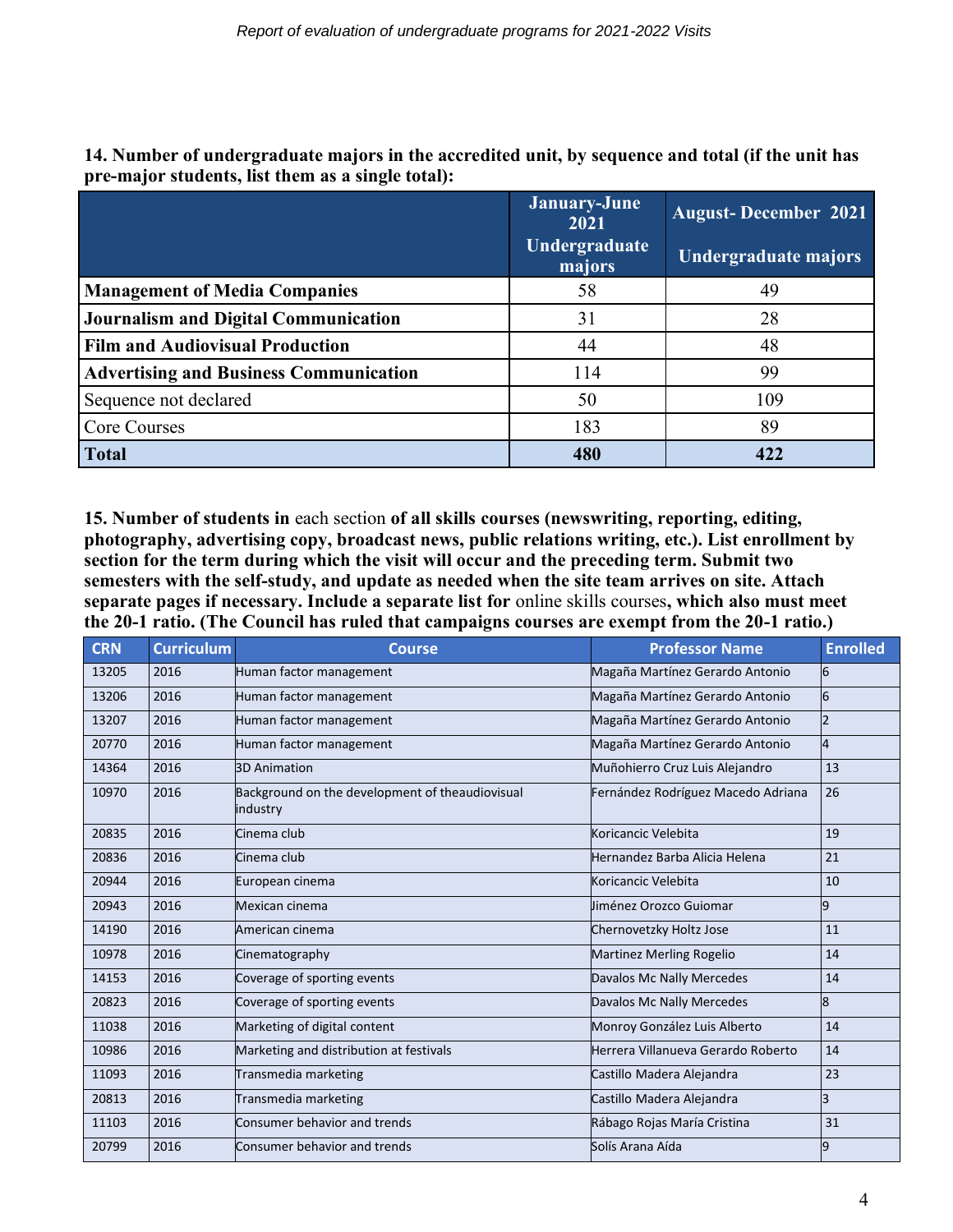# *Report of evaluation of undergraduate programs for 2021-2022 Visits*

| 13216 | 2016 | Organizational communication                             | Sanchez Uribe Clemente                     | 4              |
|-------|------|----------------------------------------------------------|--------------------------------------------|----------------|
| 20760 | 2016 | Organizational communication                             | Lorenzo Valdés Francisco Manuel            | З              |
| 14780 | 2016 | Visual communication and digital image                   | Rocafort Hernandez Jorge                   | $\overline{2}$ |
| 14781 | 2016 | Visual communication and digital image                   | Zepeda Pontigo Yarely                      | 1              |
| 14782 | 2016 | Visual communication and digital image                   | Serrano Casasola Brenda Rocio de la<br>Luz | $\overline{2}$ |
| 14783 | 2016 | Visual communication and digital image                   | Greene Gondi Gerardo Matias                | 1              |
| 15526 | 2016 | Visual communication and digital image                   | Perez Perez Carlos Alejandro               | 0              |
| 15528 | 2016 | Visual communication and digital image                   | Zepeda Pontigo Yarely                      | З              |
| 20747 | 2016 | Visual communication and digital image                   | Zepeda Pontigo Yarely                      | 3              |
| 20994 | 2016 | Visual communication and digital image                   | Garcia Echegollen Arlette Yolanda          | 1              |
| 13647 | 2016 | e-business strategy assessment                           | Durán Pineda Abel Eduardo                  | 30             |
| 13646 | 2016 | e-business development                                   | Camacho Madrigal Omar Eduardo              | 30             |
| 11104 | 2016 | Strategic marketing management                           | Bejos Aguilar Luis Antonio                 | 32             |
| 20798 | 2016 | Strategic marketing management                           | González Rivero Luis Arturo                | 12             |
| 10992 | 2016 | Soundtrack design                                        | Franco Medina Mora Andrés                  | 12             |
| 11052 | 2016 | Transmedia information companies                         | Hidalgo Toledo Jorge Alberto               | 14             |
| 11082 | 2016 | Broadcasting sound stages                                | Hernandez Sierra Miguel Angel              | 4              |
| 14189 | 2016 | Scenography and setting                                  | Rodríguez Herrera Raúl Ángel<br>Valentín   | 8              |
| 10990 | 2016 | Aesthetics and performing arts                           | Rodríguez Herrera Raúl Ángel<br>Valentín   | 17             |
| 11105 | 2016 | Transmedia communication strategies                      | González Rivero Luis Arturo                | 17             |
| 11109 | 2016 | Social and business marketing strategies                 | Bejos Aguilar Luis Antonio                 | 29             |
| 20811 | 2016 | Social and business marketing strategies                 | Cortes Garcia Blanca Estela                | 13             |
| 11101 | 2016 | Negotiation and sales strategies                         | Garbajosa Fernandez Maria Fernanda         | 35             |
| 11102 | 2016 | Negotiation and sales strategies                         | Garbajosa Fernandez Maria Fernanda         | 35             |
| 20809 | 2016 | Negotiation and sales strategies                         | Duran Mena Cecilia                         | 12             |
| 11119 | 2016 | Ethics of communication and entertainment                | Arrieta Gutiérrez Sara Bertha              | 20             |
| 11120 | 2016 | Ethics of communication and entertainment                | Arroyo Cuevas Alejandra Patricia           | 25             |
| 11121 | 2016 | Ethics of communication and entertainment                | Arroyo Cuevas Alejandra Patricia           | 13             |
| 20816 | 2016 | Ethics of communication and entertainment                | Lorenzo Valdés Francisco Manuel            | 11             |
| 21444 | 2016 | Ethics of communication and entertainment                | Arroyo Cuevas Alejandra Patricia           | 21             |
| 15523 | 2016 | Evolution of communication and<br>entertainment thinking | Trejo Maya Francisco                       | 1              |
| 15524 | 2016 | Evolution of communication and<br>entertainment thinking | Trejo Maya Francisco                       | 1              |
| 21483 | 2016 | Evolution of communication and<br>entertainment thinking | Padilla Monroy Juan Carlos                 | 3              |
| 10977 | 2016 | Scriptwriting                                            | Jaimes Miranda María De la Luz             | 24             |
| 11084 | 2016 | Transmedia scriptwriting                                 | Jaimes Miranda María De la Luz             | 17             |
| 20800 | 2016 | Transmedia scriptwriting                                 | Jiménez Orozco Guiomar                     | $\overline{7}$ |
| 11042 | 2016 | Journalistic tools applied to the organization           | Martínez Beltrán Víctor Manuel             | 24             |
| 20814 | 2016 | Journalistic tools applied to the organization           | Bonola Maravilla Ivan                      | 4              |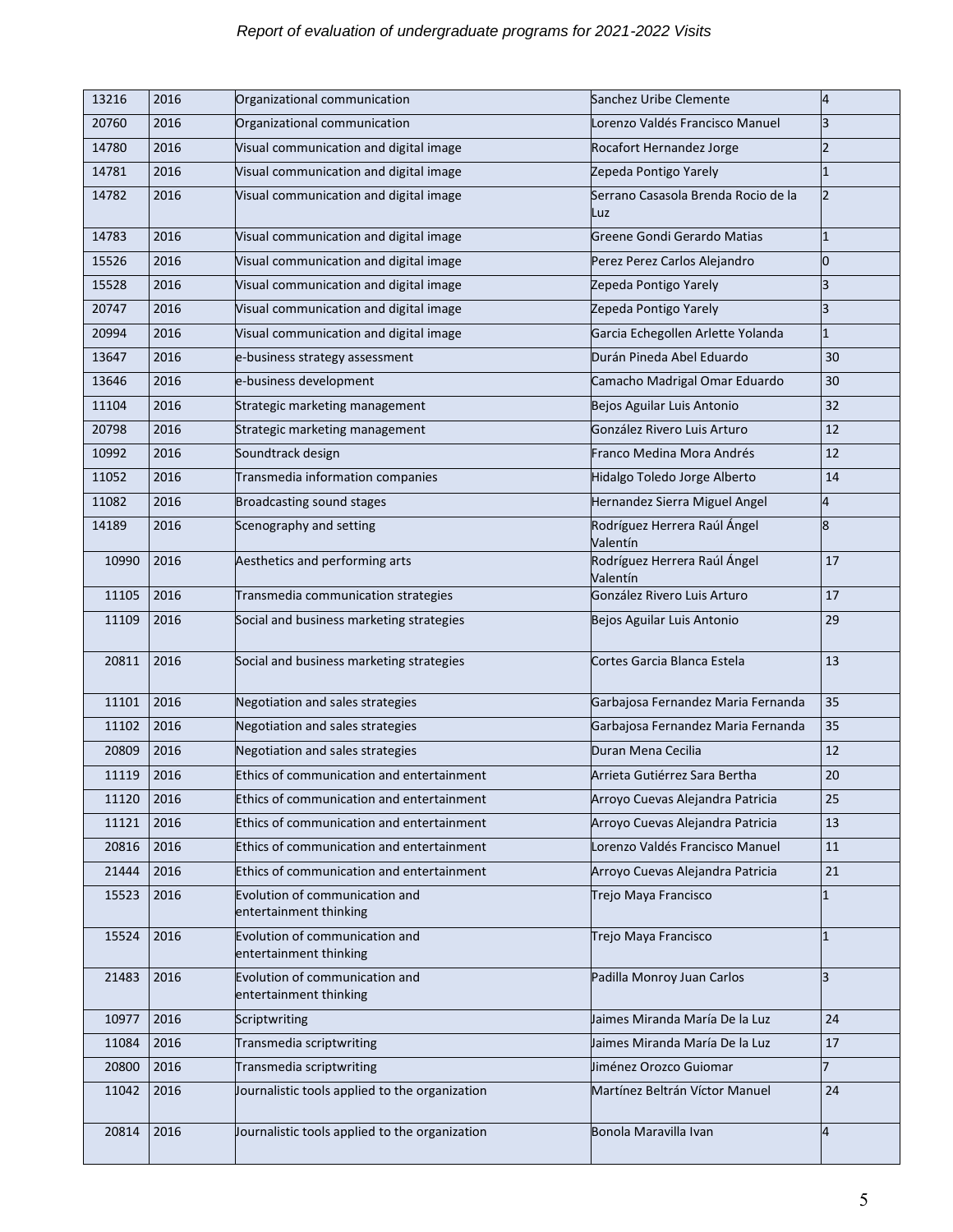| 13427      | 2016 | Public and corporate image                                          | Cortes Garcia Blanca Estela                    | 11             |
|------------|------|---------------------------------------------------------------------|------------------------------------------------|----------------|
| 20778      | 2016 | Public and corporate image                                          | Olvera Espinosa David                          | 4              |
| 13218      | 2016 | Laboratory of journalistic languages andelectronic<br>digital media | King Lozano Laura Elena                        | $\mathbf{1}$   |
| 20763      | 2016 | Laboratory of journalistic languages andelectronic<br>digital media | King Lozano Laura Elena                        | $\overline{2}$ |
| 13217      | 2016 | Auditory informative production laboratory                          | King Lozano Laura Elena                        | 5              |
| 14193      | 2016 | Auditory informative production laboratory                          | King Lozano Laura Elena                        | 4              |
| 20762      | 2016 | Auditory informative production laboratory                          | Malpica González Victor                        | 9              |
| 21233      | 2016 | Auditory informative production laboratory                          | King Lozano Laura Elena                        | 3              |
| 13198      | 2016 | Digital television production laboratory                            | Keller Kewes Helen                             | 11             |
| 13199      | 2016 | Digital television production laboratory                            | Carredano Torre Juan Carlos                    | 11             |
| 15672      | 2016 | Digital television production laboratory                            | Corona Martínez Arturo                         | 4              |
| 15673      | 2016 | Digital television production laboratory                            | Keller Kewes Helen                             | $\mathbf{1}$   |
| 20771      | 2016 | Digital television production laboratory                            | Palomino Ortiz Adrian                          | 6              |
| 21234      | 2016 | Digital television production laboratory                            | Márquez Ortiz Allende Sendic Sendic<br>Antonio | 9              |
| 13885      | 2016 | Film and audiovisual production laboratory                          | Cortes Moreno Jose Eduardo                     | 20             |
| 13886      | 2016 | Film and audiovisual production laboratory                          | <b>Bustos Gorozpe Fernando</b>                 | 26             |
| 20779      | 2016 | Film and audiovisual production laboratory                          | Reyes Moctezuma Francisco Javier               | 17             |
| 10999      | 2016 | Laboratory of information art                                       | Bonola Maravilla Ivan                          | 20             |
| 11002      | 2016 | Laboratory of information art                                       | Bonola Maravilla Ivan                          | 18             |
| 11003      | 2016 | Laboratory of information art                                       | Somuano Rojas Concepción                       | 12             |
| 20804      | 2016 | Laboratory of information art                                       | Camarillo Jimenez Israel                       | 13             |
| 11068      | 2016 | Digital communication and hypermedialaboratory                      | Muñohierro Cruz Luis Alejandro                 | 20             |
| 11072      | 2016 | Digital communication and hypermedialaboratory                      | Camarillo Jimenez Israel                       | 21             |
| 11075 2016 |      | Digital communication and hypermedialaboratory                      | Muñohierro Cruz Luis Alejandro                 | 20             |
| 11077      | 2016 | Digital communication and hypermedialaboratory                      | Camarillo Jimenez Israel                       | 20             |
| 11081      | 2016 | Digital communication and hypermedialaboratory                      | Muñohierro Cruz Luis Alejandro                 | 19             |
| 20795      | 2016 | Digital communication and hypermedialaboratory                      | Muñoz Vazquez Mauricio                         | 18             |
| 21517      | 2016 | Digital communication and hypermedialaboratory                      | Muñoz Vazquez Mauricio                         | 14             |
| 15288      | 2016 | Creativity and innovation laboratory                                | Sanchez Uribe Clemente                         | 3              |
| 11019      | 2016 | Web digital publications editing lab                                | Camarillo Jimenez Israel                       | 17             |
| 11021      | 2016 | Web digital publications editing lab                                | Camarillo Jimenez Israel                       | 20             |
| 11023      | 2016 | Web digital publications editing lab                                | Martínez Beltrán Víctor Manuel                 | 16             |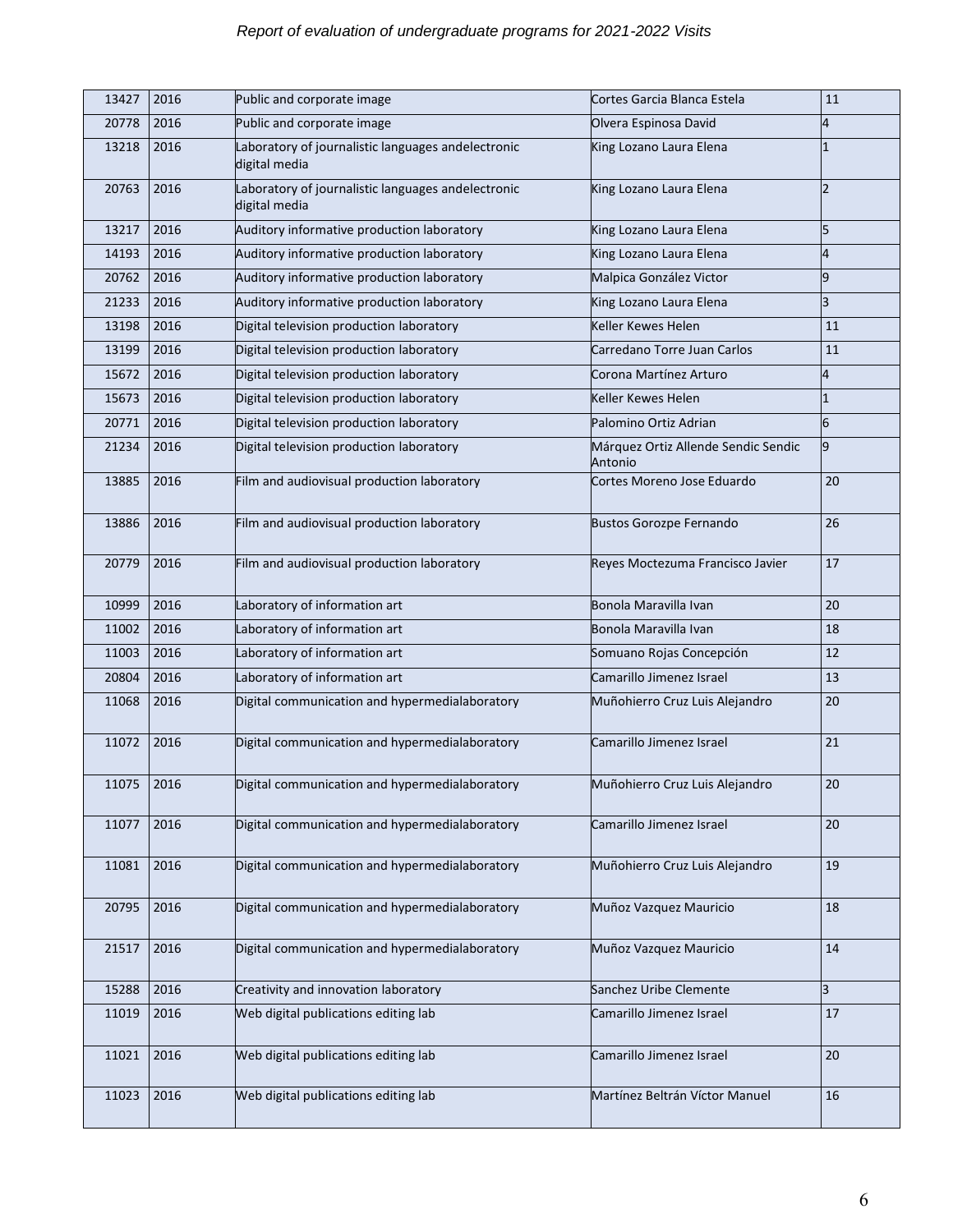| 20803 | 2016 | Web digital publications editing lab              | Camarillo Jimenez Israel            | 15             |
|-------|------|---------------------------------------------------|-------------------------------------|----------------|
|       |      |                                                   |                                     |                |
| 14784 | 2016 | Digital photography and lighting laboratory       | Valtierra Francisco Olímpico Market | $\overline{1}$ |
| 14785 | 2016 | Digital photography and lighting laboratory       | Ramírez Alvarado Luis Felipe        | 0              |
| 14786 | 2016 | Digital photography and lighting laboratory       | Greene Gondi Gerardo Matias         | $\overline{1}$ |
| 14787 | 2016 | Digital photography and lighting laboratory       | Valtierra Francisco Olímpico Market | 1              |
| 13200 | 2016 | Digital post-prod lab                             | Greene Gondi Gerardo Matias         | 20             |
| 20761 | 2016 | Digital post-prod lab                             | Bonola Maravilla Ivan               | 7              |
| 10936 | 2016 | Globalized common legislation                     | Chino Hernandez Gabriel             | 11             |
| 10950 | 2016 | Legislation and globalization of<br>communication | Chino Hernandez Gabriel             | 15             |
| 20806 | 2016 | Legislation and globalization of<br>communication | Hernandez Barba Alicia Helena       | 11             |
| 11026 | 2016 | Voice-over and conduction                         | Olivares Sandoval Edgar Ramon       | 15             |
| 20801 | 2016 | Voice-over and conduction                         | Guzmán Castellanos Margarita        | 9              |
| 11113 | 2016 | Macrotrends in advertising management             | González Rivero Luis Arturo         | 20             |
| 11110 | 2016 | Marketing and digital commerce                    | Robledo Cervantes Javier Ignacio    | 34             |
| 20810 | 2016 | Marketing and digital commerce                    | Robledo Cervantes Javier Ignacio    | 13             |
| 13202 | 2016 | Integrated marketing                              | Del Castillo Lince Erika            | 2              |
| 13203 | 2016 | Integrated marketing                              | Ramos Canales Elisa Del Socorro     | $\overline{2}$ |
| 13204 | 2016 | Integrated marketing                              | Merino Cedeño Alma Angela           | 4              |
| 20772 | 2016 | Integrated marketing                              | Ramos Canales Elisa Del Socorro     | 3              |
| 13648 | 2016 | <b>Fashion Marketing</b>                          | Gonzalez Avila Fatima Jaret         | 39             |
| 14151 | 2016 | Sports marketing                                  | Balseca González Francisco Javier   | 13             |
| 13212 | 2016 | Research methods in social sciences               | Portas Ruiz Eduardo                 | $\overline{1}$ |
| 13213 | 2016 | Research methods in social sciences               | Ramirez Beltran Rafael Tonatiuh     | 0              |
| 21543 | 2016 | Research methods in social sciences               | Lopez Novelo Roberto Alejandro      | $\overline{2}$ |
| 12764 | 2016 | Qualitative and ethnographic researchmethods      | Garfias Frías José Ángel            | 16             |
|       |      |                                                   |                                     |                |
| 12765 | 2016 | Qualitative and ethnographic researchmethods      | Rosas González Maribel Corina       | 22             |
| 15684 | 2016 | Qualitative and ethnographic researchmethods      | Garfias Frías José Ángel            | 17             |
| 21937 | 2016 | Qualitative and ethnographic researchmethods      | Lopez Fernandez Rosa                | $\overline{1}$ |
|       |      |                                                   |                                     |                |
| 13209 | 2016 | Quantitative research methods                     | Flores Torres José Luis             | 3              |
| 13210 | 2016 | Quantitative research methods                     | Arroyo Cuevas Alejandra Patricia    | 13             |
| 13211 | 2016 | Quantitative research methods                     | Aguila Rivera María Teresa          | $\overline{1}$ |
| 20764 | 2016 | Quantitative research methods                     | Lopez Novelo Roberto Alejandro      | 4              |
| 13779 | 2016 | Digital modeling                                  | Fernández Limón Jose Luis           | 19             |
| 10980 | 2016 | Audiovisual editing                               | Franco Medina Mora Andrés           | 9              |
| 20822 | 2016 | Narration and sports reporting                    | Trejo Garay Francisco Javier Victor | 6              |
| 11028 | 2016 | Sports journalism                                 | <b>Romay Pinal Nicolas</b>          | 12             |
| 11032 | 2016 | Digital journalism and new media                  | Barona Gendrop Silvia Ana           | 3              |
| 14146 | 2016 | Digital journalism and public opinion             | Hidalgo Toledo Jorge Alberto        | 16             |
| 14148 | 2016 | Digital journalism and public opinion             | Portas Ruiz Eduardo                 | 18             |
| 20777 | 2016 | Digital journalism and public opinion             | García Robín Graciela Esperanza     | 10             |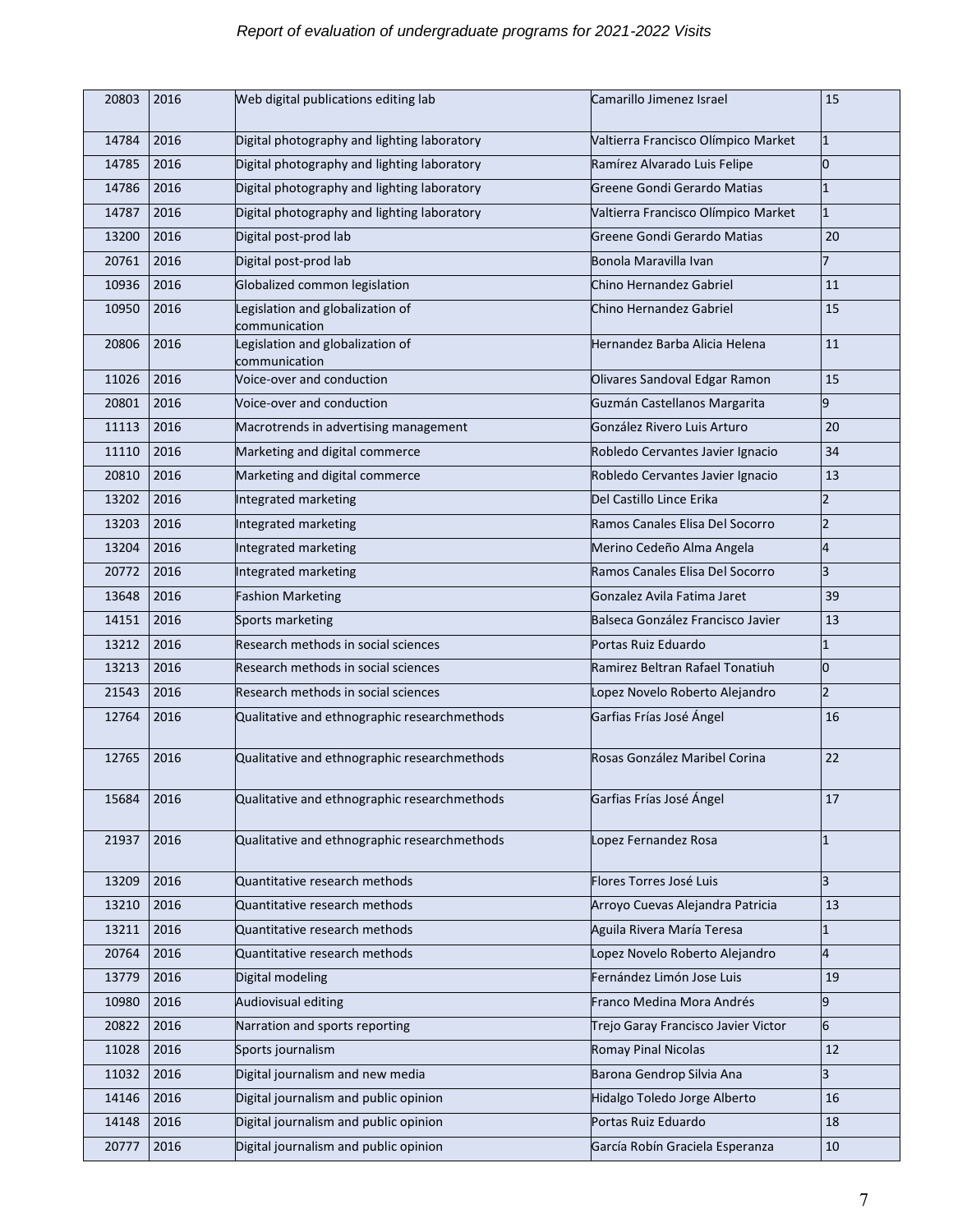| 11034      | 2016 | Political journalism                                                     | Santa Cruz Jorge Luis                          | $\overline{2}$ |
|------------|------|--------------------------------------------------------------------------|------------------------------------------------|----------------|
| 13649      | 2016 | Planning and digital creativity                                          | Merino Cedeño Alma Angela                      | 30             |
| 11114      | 2016 | Media planning and investment                                            | Reza Perez Viridiana                           | 23             |
| 13780      | 2016 | Digital post-production                                                  | Greene Gondi Gerardo Matias                    | 12             |
| 10982      | 2016 | Practicum I: Film Directing and AudiovisualProduction<br>Laboratory I    | Jiménez Orozco Guiomar                         | 7              |
| 11086      | 2016 | Practicum I: Transmedia Business<br>Management Laboratory I              | Palomino Ortiz Adrian                          | 6              |
| 20808      | 2016 | Practicum I: Transmedia Business<br>Management Laboratory I              | Márquez Ortiz Allende Sendic Sendic<br>Antonio | $\overline{2}$ |
| 11107      | 2016 | Practicum I: Creative and Strategic Thinkingin Advertising<br>Laboratory | Reza Perez Viridiana                           | 9              |
| 11108      | 2016 | Practicum I: Creative and Strategic Thinkingin Advertising<br>Laboratory | From Sampedro Rosas Claudia                    | 5              |
| 20807      | 2016 | Practicum I: Creative and Strategic Thinkingin Advertising<br>Laboratory | Albin Lopez Mariana                            | 3              |
| 11035      | 2016 | Practicum I: Transmedia Business<br>Management Laboratory I              | Corona Martínez Arturo                         | 7              |
| 10991      | 2016 | Practicum II: Transmedia BusinessManagement<br>Laboratory II             | Hernandez Barba Alicia Helena                  | 14             |
| 11111      | 2016 | Practicum II: Advertising and MarketingManagement<br>Laboratory          | Reza Perez Viridiana                           | 12             |
| 11112      | 2016 | Practicum II: Advertising and MarketingManagement<br>Laboratory          | Arevalo Martinez Rebeca Illiana                | 11             |
| 20812      | 2016 | Practicum II: Advertising and Marketing Management<br>Laboratory         | Ramirez Beltran Rafael Tonatiuh                | 6              |
| 11094      | 2016 | Practicum II: Transmedia BusinessManagement<br>Laboratory II             | Góngora Cuevas Genny Elizabeth                 | 20             |
| 11046      | 2016 | Practicum II:lb dir em pmul II                                           | Hiarmes Rassy William                          | 8              |
| 10993      | 2016 | Practicum III: communication<br>entrepreneurship                         | Hernandez Barba Alicia Helena                  | 9              |
| 11058      | 2016 | Practicum III: communication<br>entrepreneurship                         | Hiarmes Rassy William                          | 14             |
| 11115 2016 |      | Practicum III: communication<br>Entrepreneurship                         | Ramos Canales Elisa Del Socorro                | 12             |
| 11116      | 2016 | Practicum III: communication<br>Entrepreneurship                         | Ramos Canales Elisa Del Socorro                | 9              |
| 11157      | 2016 | Practicum III: communication<br>entrepreneurship                         | Portas Ruiz Eduardo                            | 8              |
| 20817      | 2016 | Practicum III: communication<br>entrepreneurship                         | Córdova Bua Diana                              | 12             |
| 21755      | 2016 | Practicum III: communication<br>entrepreneurship                         | Portas Ruiz Eduardo                            | 4              |
| 11097      | 2016 | <b>Budgeting and financial analysis</b>                                  | Sanchez Calderon Eduardo                       | 24             |
| 11098      | 2016 | <b>Budgeting and financial analysis</b>                                  | Sanchez Calderon Eduardo                       | 33             |
| 20797      | 2016 | <b>Budgeting and financial analysis</b>                                  | Martínez Fernández Julieta María<br>Luisa      | 21             |
| 11096      | 2016 | Advanced transmedia production                                           | Palomino Ortiz Adrian                          | 8              |
| 20819      | 2016 | Advanced transmedia production                                           | Muñoz Vazquez Mauricio                         | 4              |
| 10997      | 2016 | Film and audiovisual production                                          | Cortes Moreno Jose Eduardo                     | 9              |
| 11088      | 2016 | Production of audiovisual content                                        | Palomino Ortiz Adrian                          | 15             |
| 13418      | 2016 | Advertising and strategic branding                                       | Arellano Vázquez José Antonio                  | 33             |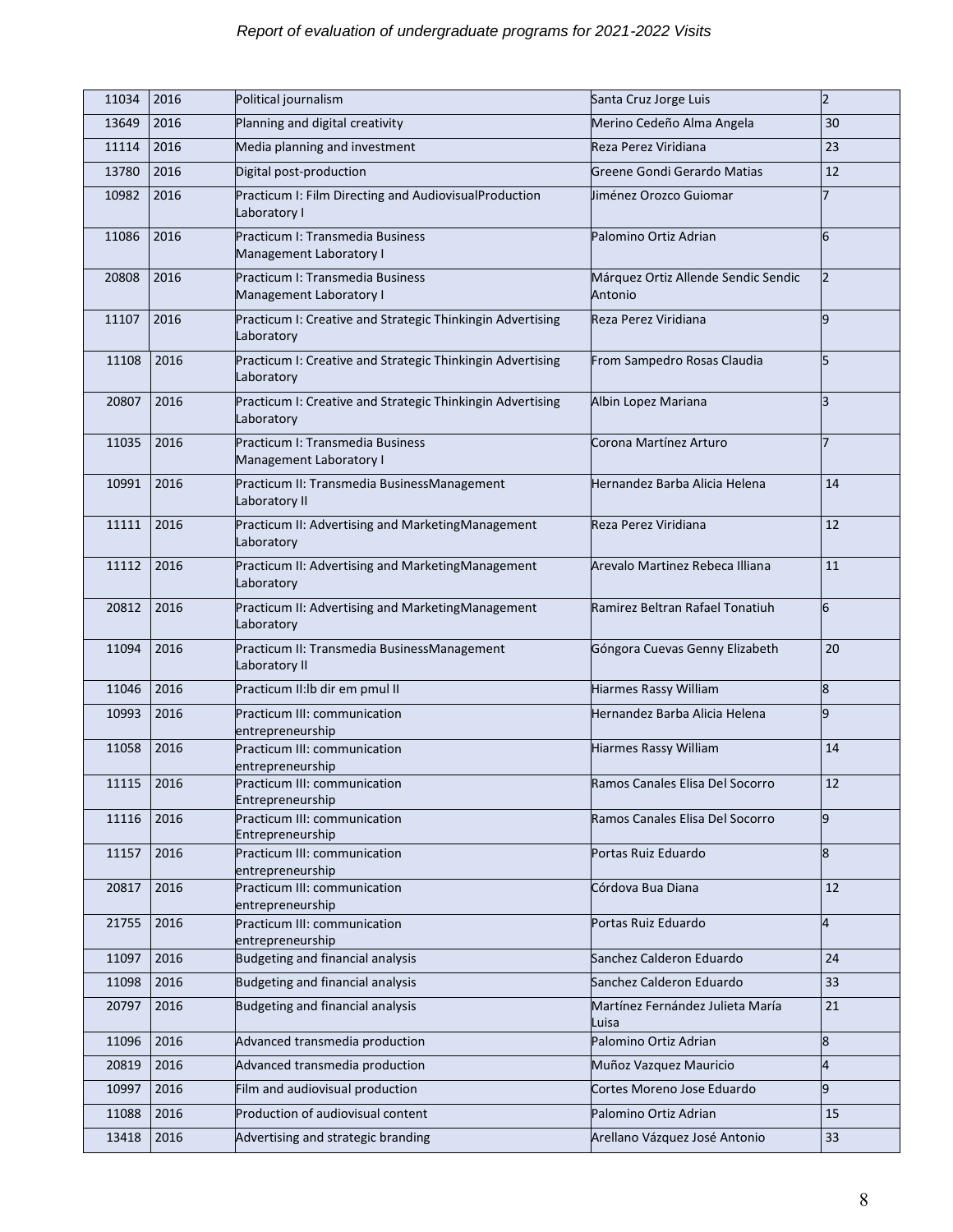| 20780 | 2016    | Advertising and strategic branding                                | Guzmán Castellanos Margarita        | 11             |
|-------|---------|-------------------------------------------------------------------|-------------------------------------|----------------|
| 11099 | 2016    | <b>Public relations</b>                                           | Montaño Navarro Javier              | 24             |
| 11100 | 2016    | <b>Public relations</b>                                           | Montaño Navarro Javier              | 21             |
| 20805 | 2016    | <b>Public relations</b>                                           | Montaño Navarro Javier              | 18             |
| 11106 | 2016    | Market intelligence system                                        | Cordero Cardenas Carlos Clemente    | 14             |
| 11063 | 2016    | Global information system                                         | Martinez Nemecio Andromeda          | $\overline{7}$ |
| 13037 | 2016    | <b>EGEL preparation workshop</b>                                  | Vilalta Perdomo Cristina María      | 23             |
| 13038 | 2016    | <b>EGEL preparation workshop</b>                                  | Reza Perez Viridiana                | 23             |
| 20834 | 2016    | <b>EGEL preparation workshop</b>                                  | Portas Ruiz Eduardo                 | 25             |
| 20837 | 2016    | Interpersonal Relations Workshop                                  | Mota Rodríguez Arturo               | 24             |
| 11030 | 2016    | Trends and outlook for entertainment, cultureand<br>entertainment | Villanueva Fernández Israel Enrique | 8              |
| 20766 | 2016    | Communication and entertainment traditionsin Europe               | Portas Ruiz Eduardo                 | 15             |
| 20767 | 2016    | Communication and entertainment traditionsin Europe               | Lincoln Strange Reséndiz Isabel     | 14             |
| 11989 | 2016    | Communication and entertainment traditionsin Ibero-<br>America    | Del Castillo Vega Myrna Araceli     | 26             |
| 11990 | 2016    | Communication and entertainment traditionsin Ibero-<br>America    | Del Castillo Vega Myrna Araceli     | 17             |
| 20776 | 2016    | Communication and entertainment traditionsin Ibero-<br>America    | Arroyo Cuevas Alejandra Patricia    | 10             |
| 21443 | 2016    | Communication and entertainment traditionsin Ibero-<br>America    | García Robín Graciela Esperanza     | 16             |
| 13214 | 2016    | Communication and Entertainment Traditionsin North<br>America     | Keller Kewes Helen                  | $\overline{2}$ |
| 13215 | 2016    | Communication and Entertainment Traditionsin North<br>America     | Corona Ayala Miguel Angel           | 3              |
| 21232 | 2016    | Communication and Entertainment Traditionsin North<br>America     | Rodriguez Lopez Rosa Ofelia         | $\overline{2}$ |
| 21446 | 2016    | Communication and Entertainment Traditionsin North<br>America     | Rivas Cándano Claudia               | $\overline{2}$ |
| 15492 | $ $ All | Television and film propaedeutic                                  | Aimeri Coqui Alberto Paolo          | 19             |
| 15493 | All     | Television and film propaedeutic                                  | Ruiz Sanchez Ernesto Miguel         | 17             |
| 15494 | All     | Television and film propaedeutic                                  | Aimeri Coqui Alberto Paolo          | 11             |
| 15495 | All     | Television and film propaedeutic                                  | Aimeri Coqui Alberto Paolo          | 10             |
| 15496 | All     | Radio propaedeutic                                                | Castañeda Magaña Juan Carlos        | 18             |
| 15497 | All     | Radio propaedeutic                                                | Castañeda Magaña Juan Carlos        | 16             |
| 15498 | All     | Radio propaedeutic                                                | Ruiz Sanchez Ernesto Miguel         | 18             |
| 15499 | All     | Radio propaedeutic                                                | Castañeda Magaña Juan Carlos        | 6              |
| 13055 | 2025    | Strategic communication of products andservices                   | Merino Cedeño Alma Angela           | 6              |
| 13056 | 2025    | Strategic communication of products andservices                   | Del Castillo Lince Erika            | 28             |
| 13057 | 2025    | Strategic communication of products andservices                   | Ramos Canales Elisa Del Socorro     | 27             |
| 20741 | 2025    | Strategic communication of products andservices                   | Ramos Canales Elisa Del Socorro     | 14             |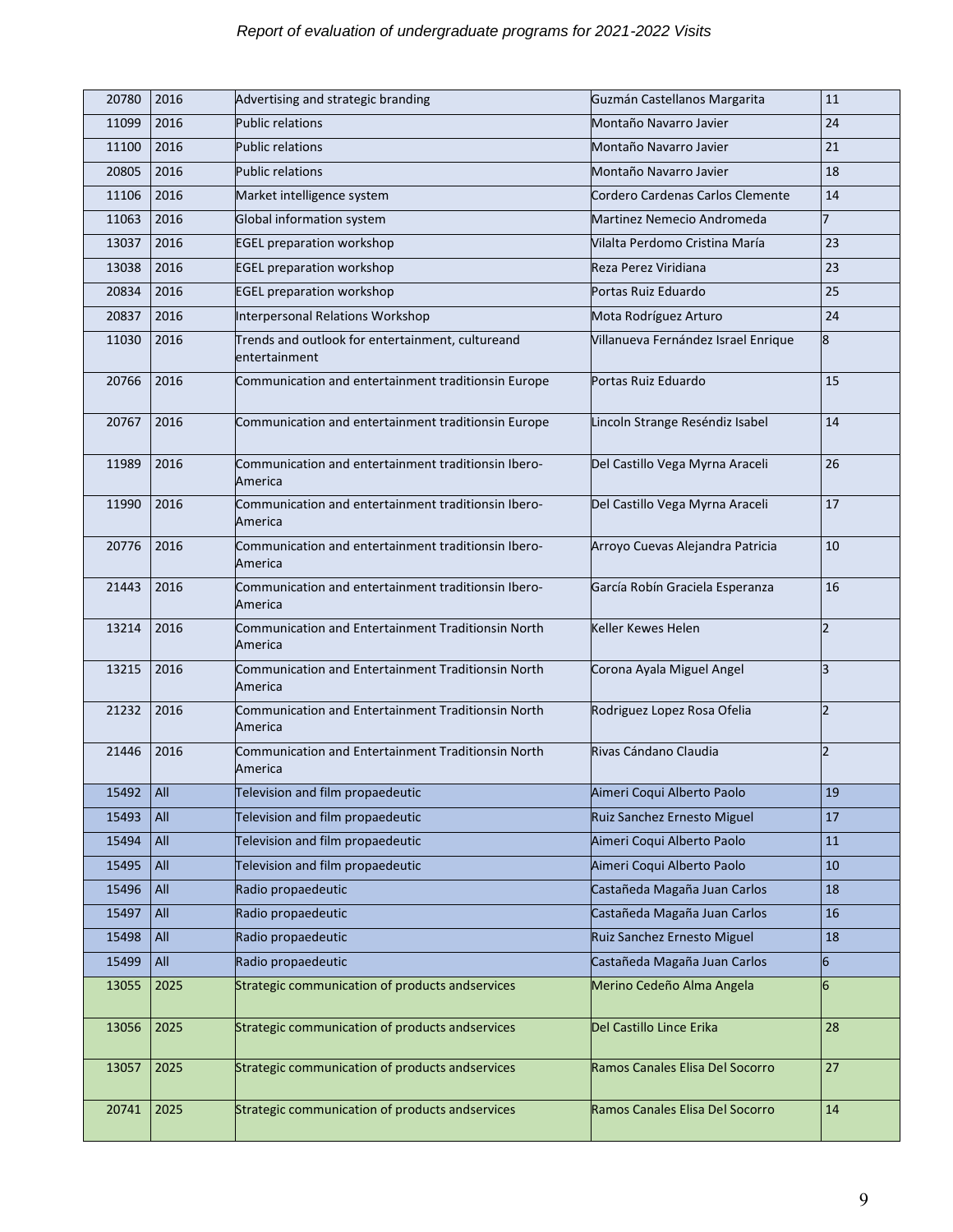| 13058 | 2025 | Corporate communication and human talent                    | Magaña Martínez Gerardo Antonio            | 25             |
|-------|------|-------------------------------------------------------------|--------------------------------------------|----------------|
| 13059 | 2025 | Corporate communication and human talent                    | Magaña Martínez Gerardo Antonio            | 10             |
| 13060 | 2025 | Corporate communication and human talent                    | Magaña Martínez Gerardo Antonio            | 26             |
| 20740 | 2025 | Corporate communication and human talent                    | Magaña Martínez Gerardo Antonio            | 16             |
| 12796 | 2025 | Oral and written communication and<br>Creativity            | Sánchez Núñez María de la Paz              | 21             |
| 12798 | 2025 | Oral and written communication andcreativity                | Sánchez Núñez María de la Paz              | 33             |
| 20727 | 2025 | Oral and written communication andcreativity                | <b>Bejos Aguilar Luis Antonio</b>          | 24             |
| 10838 | 2025 | Visual communication and digital culture                    | Perez Perez Carlos Alejandro               | 19             |
| 10839 | 2025 | Visual communication and digital culture                    | Serrano Casasola Brenda Rocio de la<br>Luz | 21             |
| 10840 | 2025 | Visual communication and digital culture                    | Serrano Casasola Brenda Rocio de la<br>Luz | 14             |
| 10841 | 2025 | Visual communication and digital culture                    | Rocafort Hernandez Jorge                   | 13             |
| 10842 | 2025 | Visual communication and digital culture                    | Zepeda Pontigo Yarely                      | 19             |
| 10843 | 2025 | Visual communication and digital culture                    | Zepeda Pontigo Yarely                      | 9              |
| 12812 | 2025 | Visual communication and digital culture                    | Greene Gondi Gerardo Matias                | 19             |
| 20730 | 2025 | Visual communication and digital culture                    | Zepeda Pontigo Yarely                      | 14             |
| 20995 | 2025 | Visual communication and digital culture                    | Garcia Echegollen Arlette Yolanda          | 18             |
| 21754 | 2025 | Visual communication and digital culture                    | Perez Perez Carlos Alejandro               | 12             |
| 12815 | 2025 | Organizational communication                                | <b>Sanchez Uribe Clemente</b>              | 20             |
| 20736 | 2025 | Organizational communication                                | Lorenzo Valdés Francisco Manuel            | $\overline{7}$ |
| 12799 | 2025 | Creativi advertising innovation                             | Solís Arana Aída                           | 25             |
| 12800 | 2025 | Creativi advertising innovation                             | Robledo Cervantes Javier Ignacio           | 21             |
| 13043 | 2025 | Creativi advertising innovation                             | <b>Bejos Aguilar Luis Antonio</b>          | 11             |
| 20732 | 2025 | Creativi advertising innovation                             | Robledo Cervantes Javier Ignacio           | 21             |
| 11980 | 2025 | Fundamentals of communication and<br>entertainment research | Ramirez Beltran Rafael Tonatiuh            | 10             |
| 11991 | 2025 | Fundamentals of communication and<br>entertainment research | Portas Ruiz Eduardo                        | 26             |
| 21496 | 2025 | Fundamentals of communication and<br>entertainment research | Lopez Novelo Roberto Alejandro             | 25             |
| 12788 | 2025 | Introduction to communication                               | Vilalta Perdomo Cristina María             | 22             |
| 12789 | 2025 | Introduction to communication                               | Trejo Maya Francisco                       | 16             |
| 13045 | 2025 | Introduction to communication                               | Trejo Maya Francisco                       | 17             |
| 20731 | 2025 | Introduction to communication                               | Padilla Monroy Juan Carlos                 | 24             |
| 15669 | 2025 | Qualitative research in communication and<br>entertainment  | Garfias Frías José Ángel                   | 15             |
| 15675 | 2025 | Qualitative research in communication and<br>entertainment  | Garfias Frías José Ángel                   | 15             |
| 15677 | 2025 | Qualitative research in communication and<br>entertainment  | Rosas González Maribel Corina              | 11             |
| 21509 | 2025 | Qualitative research in communication and<br>entertainment  | Lopez Fernandez Rosa                       | 20             |
| 11981 | 2025 | Qualitative research in communication and<br>entertainment  | Aguila Rivera María Teresa                 | 17             |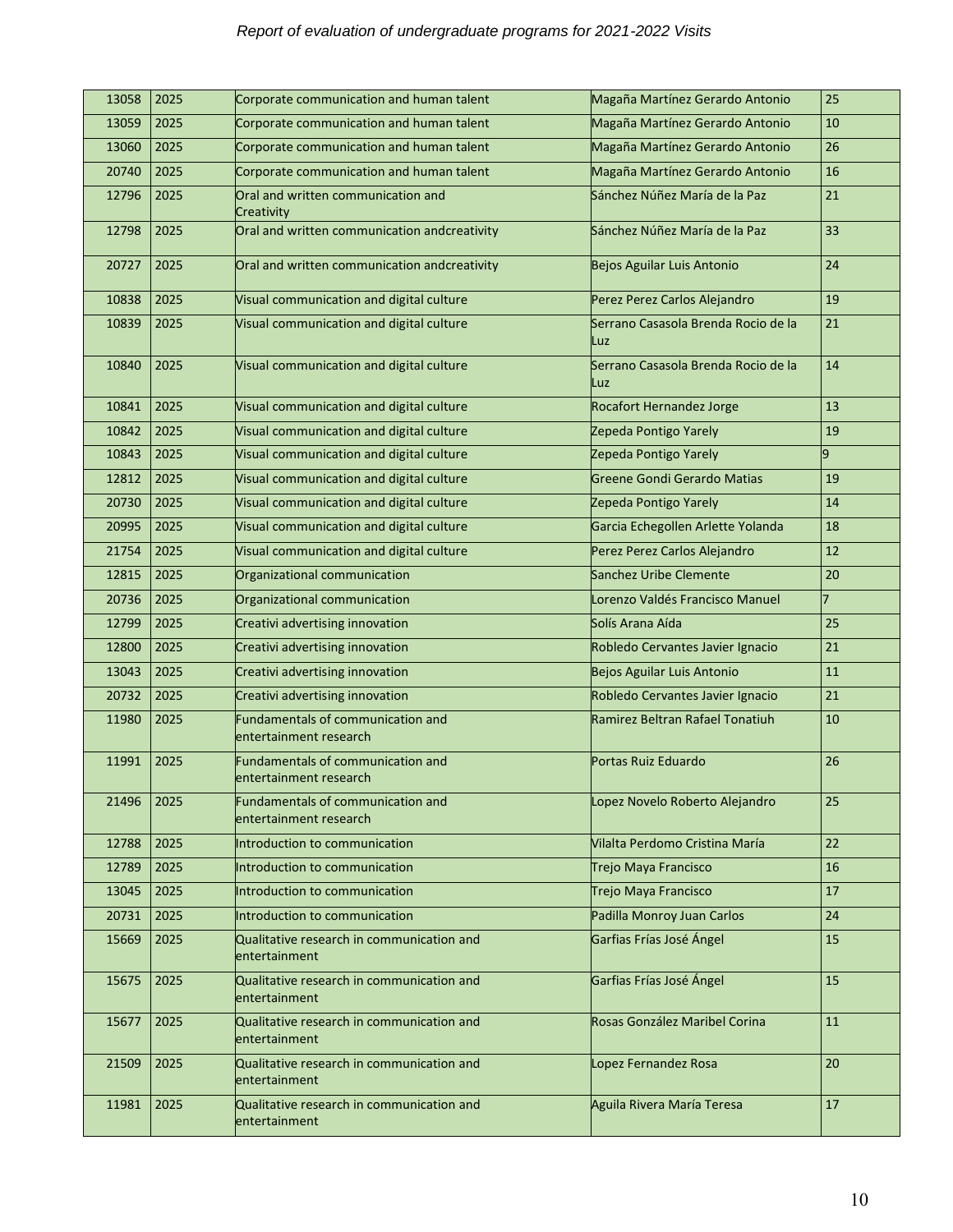| 11982      | 2025 | Qualitative research in communication and<br>entertainment                          | Arroyo Cuevas Alejandra Patricia               | 11     |
|------------|------|-------------------------------------------------------------------------------------|------------------------------------------------|--------|
| 11983      | 2025 | Qualitative research in communication and<br>entertainment                          | <b>Flores Torres José Luis</b>                 | 26     |
| 20745      | 2025 | Qualitative research in communication and<br>entertainment                          | Lopez Novelo Roberto Alejandro                 | 16     |
| 13049      | 2025 | Audiovisual platforms laboratory                                                    | <b>Keller Kewes Helen</b>                      | 19     |
| 13050      | 2025 | Audiovisual platforms laboratory                                                    | Corona Martínez Arturo                         | 9      |
| 15663      | 2025 | Audiovisual platforms laboratory                                                    | Carredano Torre Juan Carlos                    | 8      |
| 15664      | 2025 | Audiovisual platforms laboratory                                                    | <b>Keller Kewes Helen</b>                      | 6      |
| 20746      | 2025 | Audiovisual platforms laboratory                                                    | Palomino Ortiz Adrian                          | 8      |
| 21230      | 2025 | Audiovisual platforms laboratory                                                    | Márquez Ortiz Allende Sendic Sendic<br>Antonio | 5      |
| 10844      | 2025 | Digital photography laboratory                                                      | Valtierra Francisco Olímpico Market            | 19     |
| 10845      | 2025 | Digital photography laboratory                                                      | <b>Greene Gondi Gerardo Matias</b>             | 10     |
| 10846      | 2025 | Digital photography laboratory                                                      | Valtierra Francisco Olímpico Market            | 18     |
| 12813      | 2025 | Digital photography laboratory                                                      | Ramírez Alvarado Luis Felipe                   | 19     |
| 20735      | 2025 | Digital photography laboratory                                                      | Márquez Ortiz Allende Sendic Sendic<br>Antonio | 14     |
| 21227      | 2025 | Digital photography laboratory                                                      | Ramírez Alvarado Luis Felipe                   | 9      |
| 12807      | 2025 | Audio production laboratory                                                         | King Lozano Laura Elena                        | 12     |
| 14145      | 2025 | Audio production laboratory                                                         | King Lozano Laura Elena                        | $11\,$ |
| 20738      | 2025 | Audio production laboratory                                                         | Malpica González Victor                        | I1     |
| 21229      | 2025 | Audio production laboratory                                                         | King Lozano Laura Elena                        | 5      |
| 12814      | 2025 | Literary narration                                                                  | Padilla Monroy Juan Carlos                     | 20     |
| 20737      | 2025 | Literary narration                                                                  | Sanz Suarez Raul                               | l9     |
| 13051      | 2025 | Transmedia narratives                                                               | Márquez Ortiz Allende Sendic Sendic<br>Antonio | 14     |
| 13052      | 2025 | Transmedia narratives                                                               | Jiménez Orozco Guiomar                         | 15     |
| 13053      | 2025 | Transmedia narratives                                                               | Muñoz Vazquez Mauricio                         | 10     |
| 13054      | 2025 | Transmedia narratives                                                               | Muñoz Vazquez Mauricio                         | 20     |
| 20742 2025 |      | Transmedia narratives                                                               | Muñoz Vazquez Mauricio                         | 15     |
| 12811      | 2025 | Journalism                                                                          | King Lozano Laura Elena                        | 17     |
| 20733      | 2025 | Journalism                                                                          | King Lozano Laura Elena                        | 19     |
| 20743      | 2025 | European perspectives on communication andentertainment                             | Rábago Rojas María Cristina                    | 59     |
| 20744      | 2025 | European perspectives on communication andentertainment Negrete Pantoja Tania Itzel |                                                | 58     |
| 11988      | 2025 | North American perspectives on<br>communication and entertainment.                  | Corona Ayala Miguel Angel                      | 25     |
| 11992      | 2025 | North American perspectives on<br>communication and entertainment.                  | Keller Kewes Helen                             | 18     |
| 21228      | 2025 | North American perspectives on<br>communication and entertainment.                  | Rodriguez Lopez Rosa Ofelia                    | 17     |
| 21445      | 2025 | North American perspectives on<br>communication and entertainment.                  | Rivas Cándano Claudia                          | 14     |
| 12791      | 2025 | Social psychology and persuasion                                                    | <b>Fernandez Juarez Pablo</b>                  | 23     |
| 12793      | 2025 | Social psychology and persuasion                                                    | <b>Fernandez Juarez Pablo</b>                  | 11     |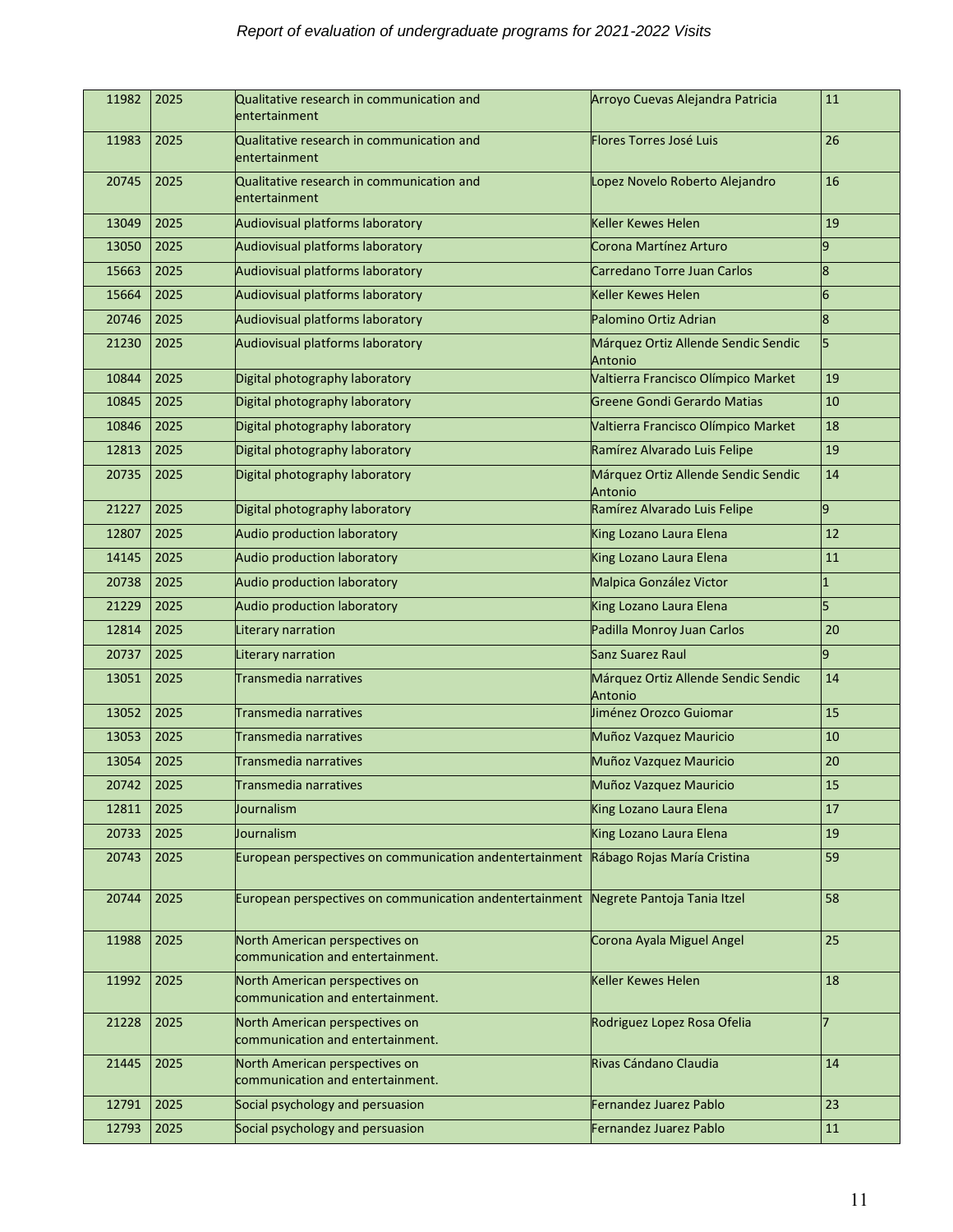| 13046 | 2025 | Social psychology and persuasion                                            | <b>Fernandez Juarez Pablo</b>     | 22             |
|-------|------|-----------------------------------------------------------------------------|-----------------------------------|----------------|
| 20728 | 2025 | Social psychology and persuasion                                            | Jimenez Cortes Nayeli             | 27             |
| 13673 | 2004 | Radio and journalistic project management                                   | Hidalgo Toledo Jorge Alberto      |                |
| 13674 | 2004 | Informative journalism                                                      | Barona Gendrop Silvia Ana         | 1              |
| 21952 | 2010 | Senior management of integral<br>communication for organizations            | <b>Sanchez Uribe Clemente</b>     |                |
| 20839 | 2010 | Cinema club                                                                 | Koricancic Velebita               | $\overline{2}$ |
| 20840 | 2010 | Cinema club                                                                 | Hernandez Barba Alicia Helena     | $\overline{2}$ |
| 16334 | 2010 | <b>Consumer behavior and trends</b>                                         | Rábago Rojas María Cristina       | 1              |
| 15521 | 2010 | Currents and traditions of communication inIbero-America                    | Del Castillo Vega Myrna Araceli   |                |
| 15522 | 2010 | Currents and traditions of communication inIbero-America                    | Del Castillo Vega Myrna Araceli   | 0              |
| 20826 | 2010 | Currents and traditions of communication inIbero-America                    | Arroyo Cuevas Alejandra Patricia  | 1              |
| 14802 | 2010 | Management and production of integratedadvertising<br>campaigns             | González Rivero Luis Arturo       |                |
| 14800 | 2010 | Integral management and media investment                                    | Reza Perez Viridiana              | 1              |
| 20827 | 2010 | Information art direction                                                   | Camarillo Jimenez Israel          | 1              |
| 14801 | 2010 | Strategic management of integral<br>Communication                           | Bejos Aguilar Luis Antonio        | 0              |
| 21849 | 2010 | Strategic management of integral<br>communication                           | González Rivero Luis Arturo       | 1              |
| 14803 | 2010 | Political and social marketing strategies                                   | <b>Bejos Aguilar Luis Antonio</b> | 1              |
| 13428 | 2010 | <b>Professional ethics</b>                                                  | Arroyo Cuevas Alejandra Patricia  | Ō              |
| 13429 | 2010 | <b>Professional ethics</b>                                                  | Arroyo Cuevas Alejandra Patricia  | 1              |
| 13430 | 2010 | <b>Professional ethics</b>                                                  | Arrieta Gutiérrez Sara Bertha     | 1              |
| 21544 | 2010 | <b>Professional ethics</b>                                                  | Arroyo Cuevas Alejandra Patricia  | 3              |
| 20824 | 2010 | Globalization and legalization in advertisingand corporate<br>communication | Hernandez Barba Alicia Helena     |                |
| 14368 | 2010 | <b>Global leadership skills</b>                                             | <b>Montaño Navarro Javier</b>     | 4              |
| 14808 | 2010 | Quantitative research methods                                               | Arroyo Cuevas Alejandra Patricia  | 1              |
| 15519 | 2010 | Qualitative and ethnographic researchmethods                                | Garfias Frías José Ángel          | 0              |
| 15520 | 2010 | Qualitative and ethnographic researchmethods                                | Rosas González Maribel Corina     | 0              |
| 15671 | 2010 | Qualitative and ethnographic researchmethods                                | Garfias Frías José Ángel          | 0              |
| 14794 | 2010 | Public opinion and image                                                    | Cortes Garcia Blanca Estela       | 0              |
| 16276 | 2010 | Digital post-production                                                     | Greene Gondi Gerardo Matias       | 1              |
| 20829 | 2010 | Prac 2: Laboratory of creative thinking inadvertising                       | Lopez Novelo Roberto Alejandro    | 1              |
| 14791 | 2010 | Prac 3: Communication and new mediacompanies<br>management laboratory II    | Portas Ruiz Eduardo               | 1              |
| 13419 | 2010 | Prac 3: Advertising and Marketing<br>Management Laboratory II               | From Sampedro Rosas Claudia       | 0              |
| 13420 | 2010 | Prac 3: Advertising and Marketing<br>Management Laboratory II               | From Sampedro Rosas Claudia       | 0              |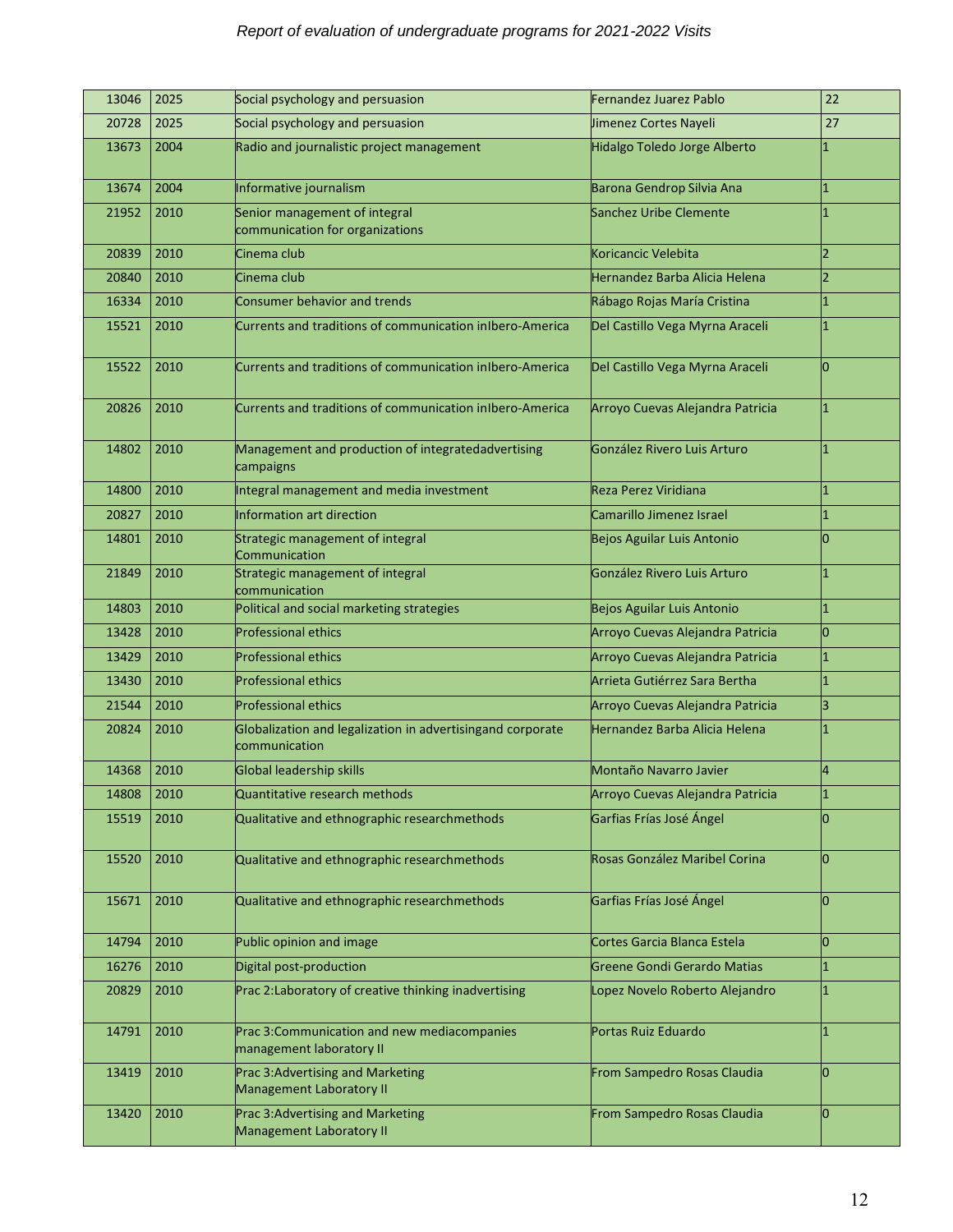#### *Report of evaluation of undergraduate programs for 2021-2022 Visits*

| 20832 2010 |      | Practic 3:Lab dir en publicid                   | Sanz Suarez Raul                 |  |
|------------|------|-------------------------------------------------|----------------------------------|--|
| 15525      | 2010 | Production of hypermedia resources              | Muñohierro Cruz Luis Alejandro   |  |
| 20828      | 2010 | Advertising, marketing and e-commerce           | Castillo Madera Alejandra        |  |
| 20833      | 2010 | Strategic public relations for the organization | Montaño Navarro Javier           |  |
| 16333      | 2010 | Marketing information systems                   | Cordero Cardenas Carlos Clemente |  |
| 21951      | 2010 | Media solutions to social needs                 | Sanchez Uribe Clemente           |  |

# **16. Total expenditures planned by the unit for the 2021–2022 academic year:**

Amount expected to be spent this year on full-time faculty salaries:

| <b>August - July 2021</b>         |                    |  |  |
|-----------------------------------|--------------------|--|--|
| <b>Full-time Faculty salaries</b> | \$1,486,312.06 USD |  |  |
| Part-time Faculty salaries        | \$1,150,000.00 USD |  |  |
| Administrative Staff Salaries     | \$344,144.76 USD   |  |  |
| Operations                        | \$2,695,000.00 USD |  |  |
| Percentage Increase 2018-2022     | 24%                |  |  |

Give percentage increase or decrease in three years:

| <b>Years</b> | Percentage increase/decrease |
|--------------|------------------------------|
| 2021 vs 2020 | $0\%$                        |
| 2021 vs 2019 | $16\%$                       |
| 2021 vs 2018 | $24\%$                       |

**17. List name and rank of all full-time faculty in the accredited unit in fall 2021. (Full-time faculty refers to those defined as such by the university.) Identify those not teaching because of leaves, sabbaticals, etc**

|   | <b>Name</b>                       | <b>Banner</b> profile  | Rank                                                         | Campus      |
|---|-----------------------------------|------------------------|--------------------------------------------------------------|-------------|
| 1 | Cristina María<br>Vilalta Perdomo | Program<br>Coordinator | Coordinator of the B.A. in<br>Communication,<br>North Campus | North       |
| 2 | Luis Felipe<br>Ramírez Alvarado   | Program<br>Coordinator | Coordinator of the B.A. in<br>Communication,<br>South Campus | South       |
| 3 | Clemente<br>Sánchez Uribe         | Area<br>Coordinator    | Coordinator of<br>communication theories<br>(fundamentals)   | <b>Both</b> |
| 4 | Alicia Helena<br>Hernández Barba  | Area<br>Coordinator    | Coordinator of Film and<br><b>Audiovisual Industries</b>     | <b>Both</b> |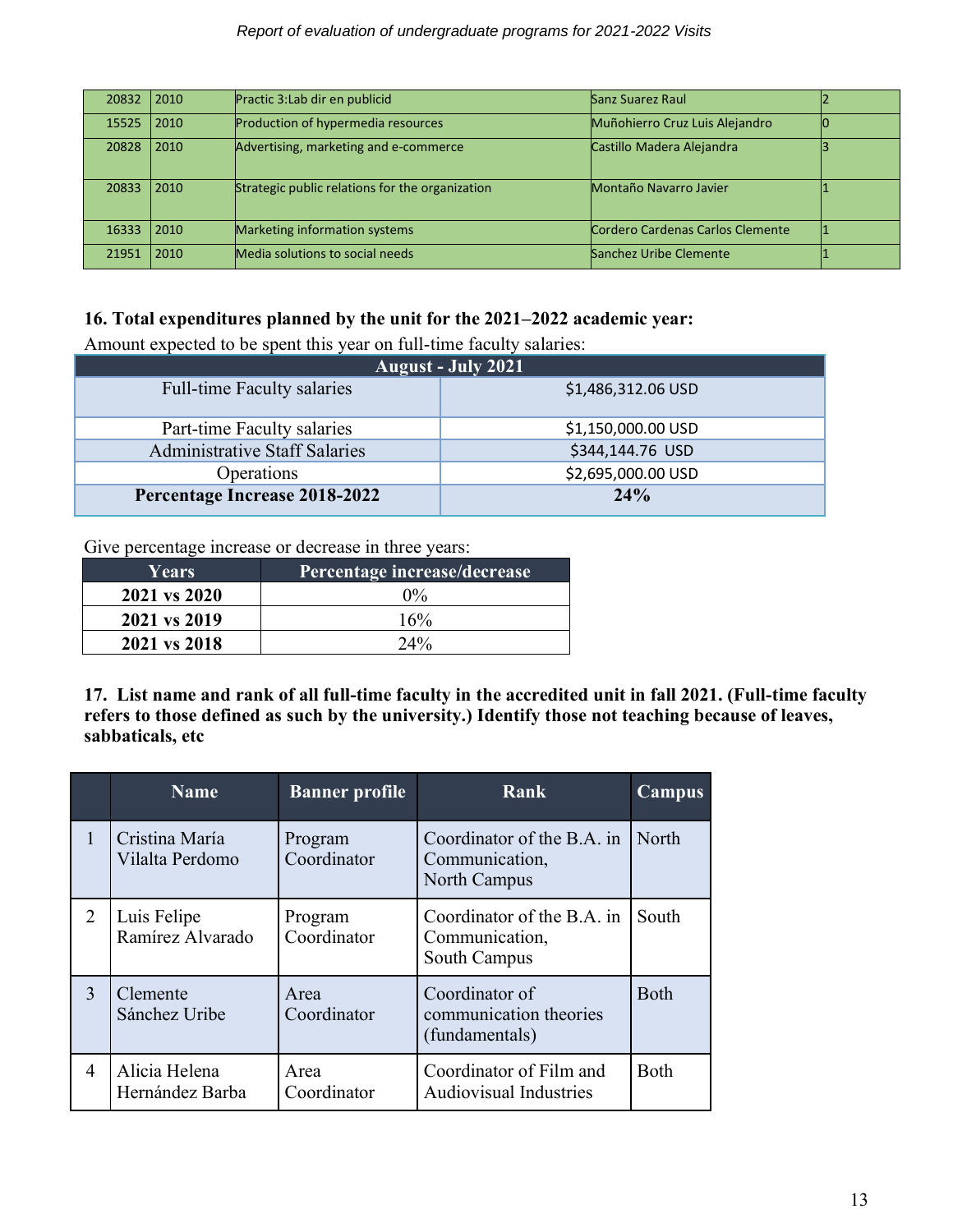| 5              | Laura Elena<br>King Lozano                | Area<br>Coordinator    | Coordinator of Journalism<br>and Information<br>Industries, Radio<br><b>Broadcasting Industries</b>                                                           | <b>Both</b> |
|----------------|-------------------------------------------|------------------------|---------------------------------------------------------------------------------------------------------------------------------------------------------------|-------------|
| 6              | Allende Sendic<br>Marquez Ortiz           | Area<br>Coordinator    | Coordinator of Digital<br>Media, Transmedia,<br><b>Television Broadcasting</b><br>Industries                                                                  | <b>Both</b> |
| $\overline{7}$ | Elisa del Socorro<br><b>Ramos Canales</b> | Area<br>Coordinator    | Coordinator of<br>Advertising and Business<br>Communication                                                                                                   | <b>Both</b> |
| 8              | Juan Carlos<br>Padilla Monroy             | Area<br>Coordinator    | Coordinator of Social<br>Science                                                                                                                              | <b>Both</b> |
| 9              | Alejandro<br>Lopez Novelo                 | Area<br>Coordinator    | Coordinator of<br><b>Communication Research</b><br>Subjects                                                                                                   | <b>Both</b> |
| 10             | Rebeca Iliana<br>Arévalo Martínez         | Researcher             | Head of the Center for<br><b>Applied Communication</b><br>Research / Coordinator of<br>the Doctorate in<br>Communication Research/<br>Professor & Researcher/ | <b>Both</b> |
| 11             | Rogelio<br>Del Prado Flores               | Researcher             | Professor & Researcher                                                                                                                                        | <b>Both</b> |
| 12             | Rafael Tonatiuh<br>Ramirez Beltrán        | Researcher             | Professor & Researcher                                                                                                                                        | <b>Both</b> |
| 13             | Isabel<br>Lincoln Strange<br>Reséndiz     | Researcher             | Professor & Researcher                                                                                                                                        | <b>Both</b> |
| 14             | Jorge Alberto<br>Hidalgo Toledo           | Researcher             | Coordinator of Graduates<br>Programs / Coordinator of<br>the Doctorate in<br>Communication and<br>Strategic Marketing /<br>Professor & Researcher             | <b>Both</b> |
| 15             | Adriana<br>Fernández<br>Rodríguez Macedo  | Program<br>Coordinator | Coordinator of the<br>Master's degree in<br>Development and<br>Management of the<br><b>Entertainment Industry</b>                                             | North       |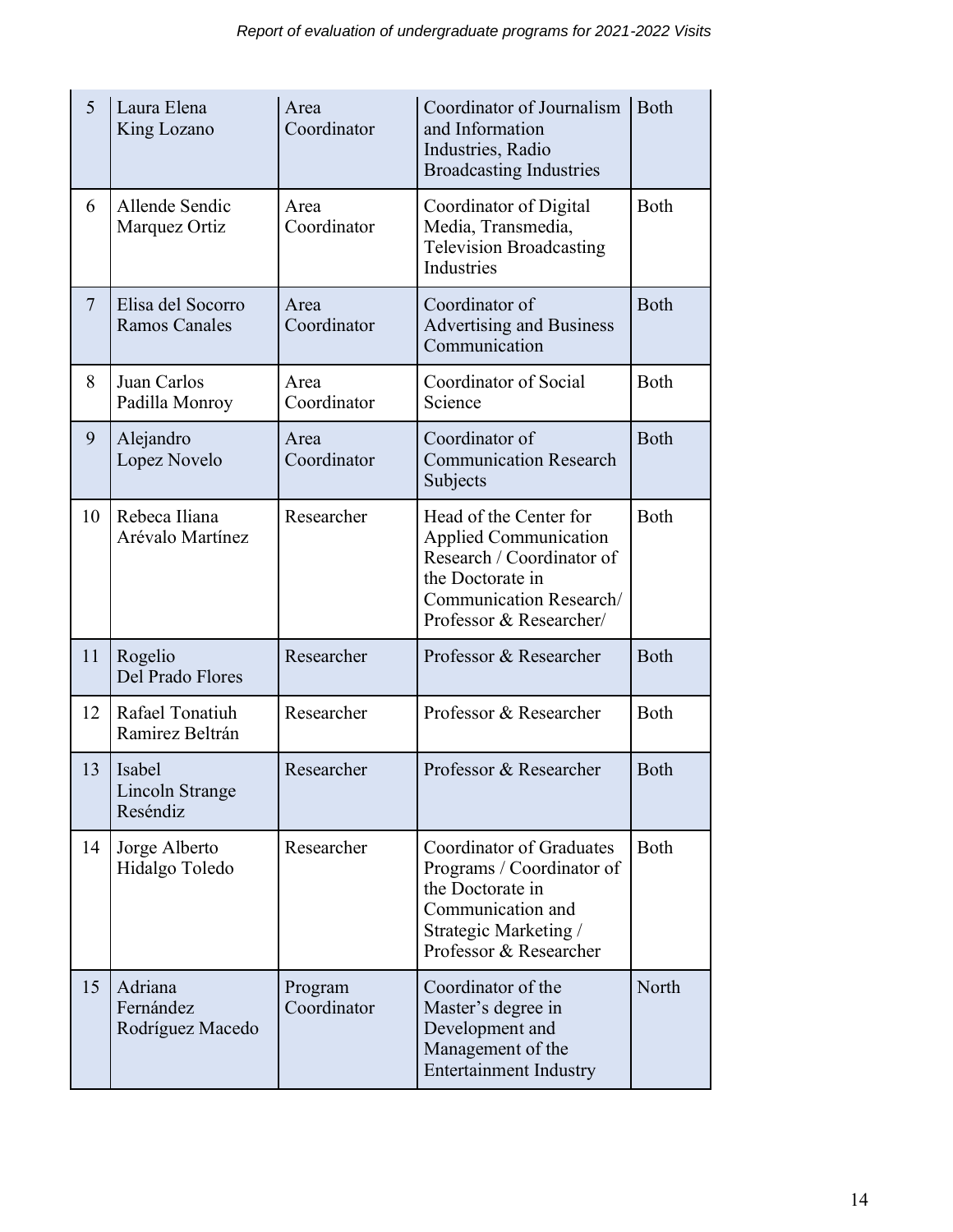| 16 | Andrómeda<br>Martínez Nemesio     | Program<br>Coordinator | Coordinator of the<br>Master's degree in<br>Strategic Media<br>Management and the<br>Master in Journalism and<br>New Media | Both        |
|----|-----------------------------------|------------------------|----------------------------------------------------------------------------------------------------------------------------|-------------|
| 17 | Francisco<br>Lorenzo Valdés       | Professor              | Professor                                                                                                                  | South       |
| 18 | María Cristina<br>Rábago Rojas    | Program<br>Coordinator | Coordinator of Continuing<br><b>Education Program</b>                                                                      | North       |
| 19 | Helen<br><b>Keller Kewes</b>      | Professor              | Professor with Internal<br>Communication activities                                                                        | North       |
| 20 | Genny Elizabeth<br>Góngora Cuevas | Researcher             | Coordinator of<br>Accrediting processes and<br>Internationalization/Profes<br>sor & Researcher                             | <b>Both</b> |
| 21 | Viridiana<br>Reza Pérez           | Professor              | Professor with BA<br>promotion and EGEL<br>Follow-up activities                                                            | <b>Both</b> |
| 22 | Raúl<br>Sanz Suárez               | Professor              | Professor with South<br>Campus BA Promotion<br>and Internationalization<br>activities                                      | South       |
| 23 | Myrna<br>Del Castillo Vega        | Professor              | Professor                                                                                                                  | North       |
| 24 | Miguel Angel<br>Corona Ayala      | Professor              | Professor                                                                                                                  | North       |
| 25 | Raul<br><b>Santos Morales</b>     | Researcher             | Professor & Researcher                                                                                                     | <b>Both</b> |
| 26 | Alina<br>Barón Gómez              | Professor              | Professor                                                                                                                  | South       |
| 27 | Velebita<br>Koricancic            | Professor              | Professor                                                                                                                  | South       |
| 28 | Pablo<br>Fernández Juárez         | Professor              | Professor with ASUA<br>activities                                                                                          | North       |
| 29 | Francisco<br>Trejo Maya           | Advisor                | <b>Advisor and Advising</b><br>follow-up activities                                                                        | North       |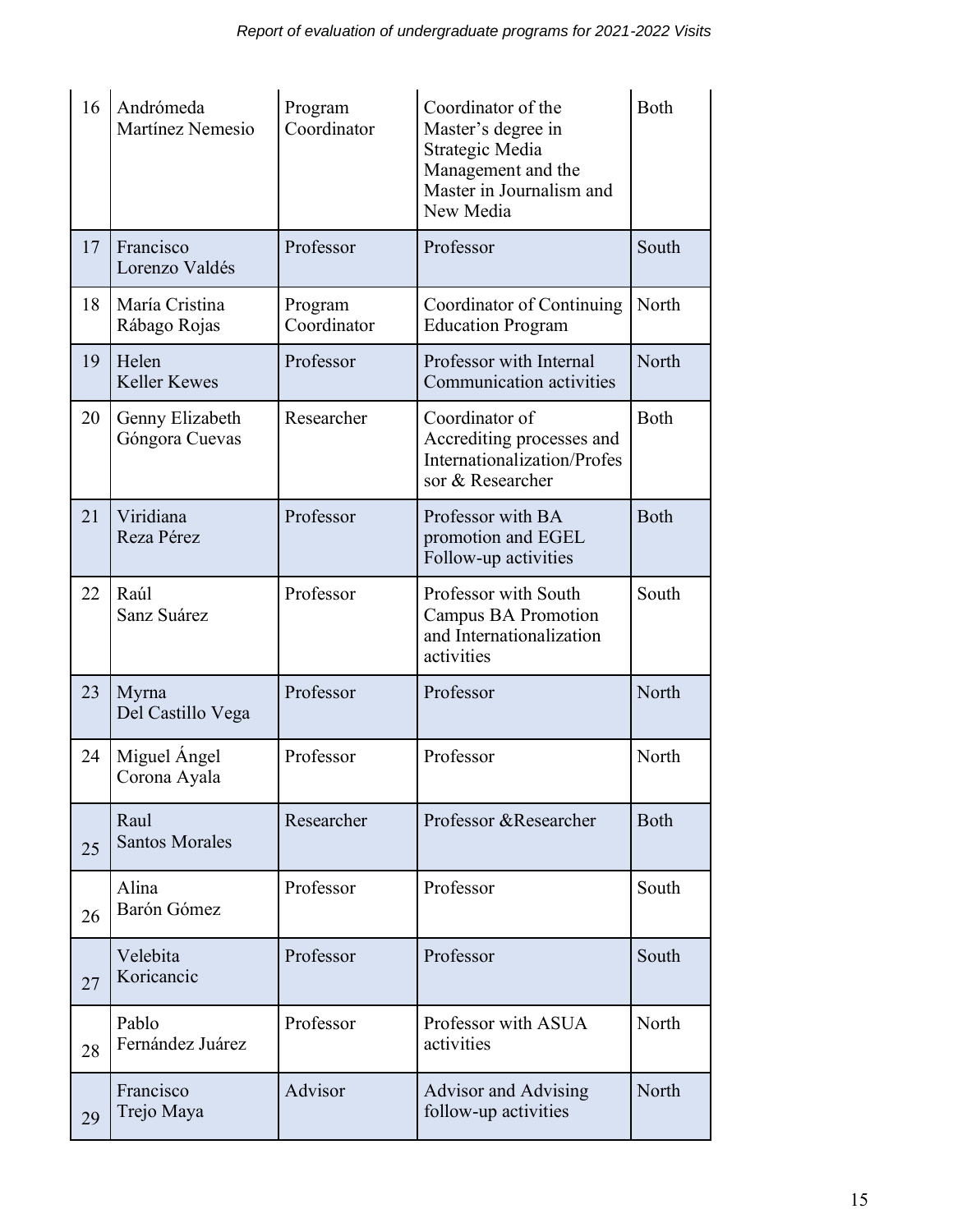| 30 | Giselle<br><b>Escalante Castillo</b> | Program<br>Coordinator | Coordinator<br>B.A. in Entertainment<br><b>Industry Management</b>        | North |
|----|--------------------------------------|------------------------|---------------------------------------------------------------------------|-------|
|    | José Luis<br>Lome Serrano            | Program<br>Coordinator | Coordinator<br><b>B.A.</b> in Entertainment<br><b>Industry Management</b> | South |

**18. List names of part-time/adjunct faculty teaching at least one course in fall 2021. Also list names of part-time faculty teaching spring 2021. (If your school has its accreditation visit in spring 2022, also provide the spring 2022 adjunct list when the team arrives for the visit.)**

| Part Time Professors January-June 2021  |                                           |                                              |  |  |
|-----------------------------------------|-------------------------------------------|----------------------------------------------|--|--|
| 1. Acevedo Castañeda<br>Jessica         | 30. Franco Medina Mora<br>Andrés          | 75. Muñohierro Cruz Luis<br>Alejandro        |  |  |
| 2. Aguila Rivera María<br>Teresa        | 31. Gallardo León Ernesto                 | 76. Muñoz Vazquez Mauricio                   |  |  |
| 3. Albin López Mariana                  | 32. Garbajosa Fernandez<br>Maria Fernanda | 77. Olivares Sandoval Edgar<br>Ramon         |  |  |
| 4. Araiza Escobedo<br>Claudia           | 33. García Echegollen<br>Arlette Yolanda  | 78. Olvera Espinosa David                    |  |  |
| 5. Arellano Vázquez José<br>Antonio     | 34. García Robín Graciela<br>Esperanza    | 79. Palomino Ortiz Adrián                    |  |  |
| 6. Arrieta Gutiérrez Sara<br>Bertha     | 35. Garfias Frías José<br>Ángel           | 80. Perez Esquivel Anwar<br>Octavio          |  |  |
| 7. Arroyo Cuevas<br>Alejandra Patricia  | 36. Gómez Morales Delia<br>Guadalupe      | 81. Pérez Pérez Carlos<br>Alejandro          |  |  |
| 8. Assaf Medina Gabriela<br>Carolina    | 37. González Rivero Luis<br>Arturo        | 82. Portas Ruíz Eduardo                      |  |  |
| 9. Balseca González<br>Francisco Javier | 38. Greene Gondi Gerardo<br><b>Matías</b> | 83. Reyes Moctezuma<br>Francisco Javier      |  |  |
| 10. Barona Gendrop Silvia<br>Ana        | 39. Guzmán Castellanos<br>Margarita       | 84. Rivas Cándano Claudia                    |  |  |
| 11. Bejos Aguilar Luis<br>Antonio       | 40.Guzman Vidales<br>Leonardo             | 85. Rivas Rodríguez Raquel                   |  |  |
| 12. Bonola Maravilla Ivan               | 41. Hernandez Sierra<br>Miguel Angel      | 86. Robledo Cervantes<br>Ignacio             |  |  |
| 13. Bustos Gorozpe<br>Fernando          | 42. Herrera Villanueva<br>Gerardo Roberto | 87. Robledo Cervantes Javier<br>Ignacio      |  |  |
| 14. Camacho Madrigal<br>Omar Eduardo    | 43. Hiarmes Rassy<br>William              | 88. Rodríguez Herrera Raúl<br>Ángel Valentín |  |  |
| 15. Camarillo Jimenez<br><b>Israel</b>  | 44. Ibarra Hernandez<br>Carlos Alejandro  | 89. Rodriguez Lopez Rosa<br>Ofelia           |  |  |
| 16. Casillas Zamudio Juan               | 45. Jaimes Miranda María                  | 90. Romay Pinal Nicolas                      |  |  |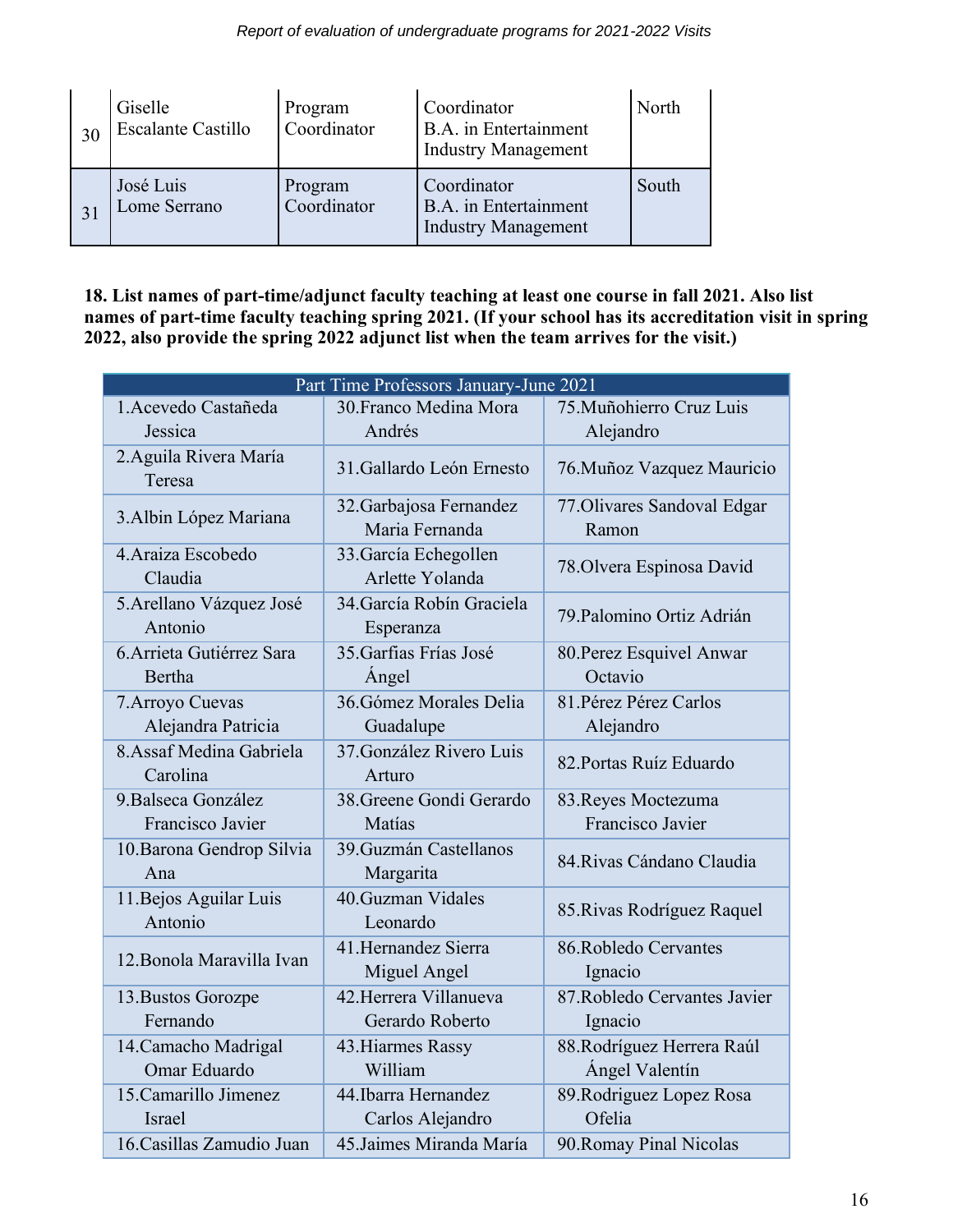| Carlos                                  | De la Luz                                 |                                         |
|-----------------------------------------|-------------------------------------------|-----------------------------------------|
| 17. Castillo Madera                     | 46.Jiménez Orozco                         | 91. Rosas González Maribel              |
| Alejandra                               | Guiomar                                   | Corina                                  |
| 18. Chernovetzky Holtz                  | 47.Jordán Rosiquez                        | 92. Sánchez Calderón                    |
| Jose                                    | Salvador                                  | Eduardo                                 |
| 19. Chino Hernandez                     | 48. Magaña Martínez                       | 93. Sánchez Hernández                   |
| Gabriel                                 | Gerardo Antonio                           | Francisco Xavier                        |
| 20. Cordero Cárdenas                    | 49. Malpica González                      | 94. Sánchez Núñez María de              |
| Carlos Clemente                         | Victor                                    | la Paz                                  |
| 21. Córdova Bua Diana                   | 50. Martínez Beltrán                      | 95. Sanchez Vicario Maria               |
|                                         | Víctor Manuel                             | Dolores                                 |
| 22. Córdova Just Claudia                | 51. Martínez Cedeño                       | 96. Santa Cruz Jorge Luis               |
|                                         | Víctor Hugo                               |                                         |
| 23. Corona Martínez                     | 52. Martínez Fernández                    | 97. Serrano Casasola Brenda             |
| Arturo                                  | Julieta María Luisa                       | Rocío                                   |
| 24. Cortes Garcia Blanca                | 53. Martinez Merling                      | 98. Solís Arana Aída                    |
| Estela                                  | Rogelio                                   |                                         |
| 25. Cortes Moreno Jose                  | 54. Mendoza Castillo                      | 99. Somuano Rojas                       |
| Eduardo                                 | Rocío                                     | Concepción                              |
| 26.De Sampedro Rosas                    | 55. Mercado Valtierra                     | 100. Trejo Garay Francisco              |
| Claudia                                 | Francisco Olímpico                        | Javier                                  |
| 27. Del Castillo Lince                  | 56. Merino Cedeño Alma                    | 101. Villanueva Fernández               |
| Erika                                   | Angela                                    | Israel Enrique                          |
| 28. Duran Mena Cecilia                  | 57. Molina Garza David                    | 102. Zepeda Pontigo Yarely              |
| 29. Durán Pineda Abel                   | 58. Montaño Navarro                       | 103. Zerón Rugerio Luis                 |
| Eduardo                                 | Javier                                    | Alberto                                 |
|                                         | Part Time Professors August-December 2021 |                                         |
| 1. Arrieta Gutiérrez Sara<br>Bertha     | 35. Duran Mena Cecilia                    | 69. Montaño Navarro Javier              |
| 2. Martinez Merling Rogelio             | 36. Durán Pineda Abel<br>Eduardo          | 70. Muñohierro Cruz Luis<br>Alejandro   |
| 3. Rocafort Hernandez Jorge             | 37. Fernández Limón Jose<br>Luis          | 71. Muñoz Vazquez Mauricio              |
| 4. Aguila Rivera María<br>Teresa        | 38. Flores Torres José Luis               | 72. Oceguera Ávila Oscar Daniel         |
| 5.Albin López Mariana                   | 39. Franco Medina Mora<br>Andrés          | 73. Olivares Sandoval Edgar<br>Ramon    |
| 6. Araiza Escobedo Claudia              | 40. Garbajosa Fernandez<br>Maria Fernanda | 74. Olvera Espinosa David               |
| 7. Arellano Vázquez José<br>Antonio     | 41. García Echegollen<br>Arlette Yolanda  | 75. Palomino Ortiz Adrián               |
| 8. Arroyo Cuevas Alejandra<br>Patricia  | 42. García Robín Graciela<br>Esperanza    | 76. Pérez Pérez Carlos<br>Alejandro     |
| 9. Balseca González<br>Francisco Javier | 43. Garfias Frías José Ángel              | 77. Portas Ruiz Eduardo                 |
| 10. Barona Gendrop Silvia<br>Ana        | 44. González Rivero Luis<br>Arturo        | 78. Reyes Moctezuma Francisco<br>Javier |
| 11. Bejos Aguilar Luis<br>Antonio       | 45. Greene Gondi Gerardo<br>Matías        | 79. Rivas Cándano Claudia               |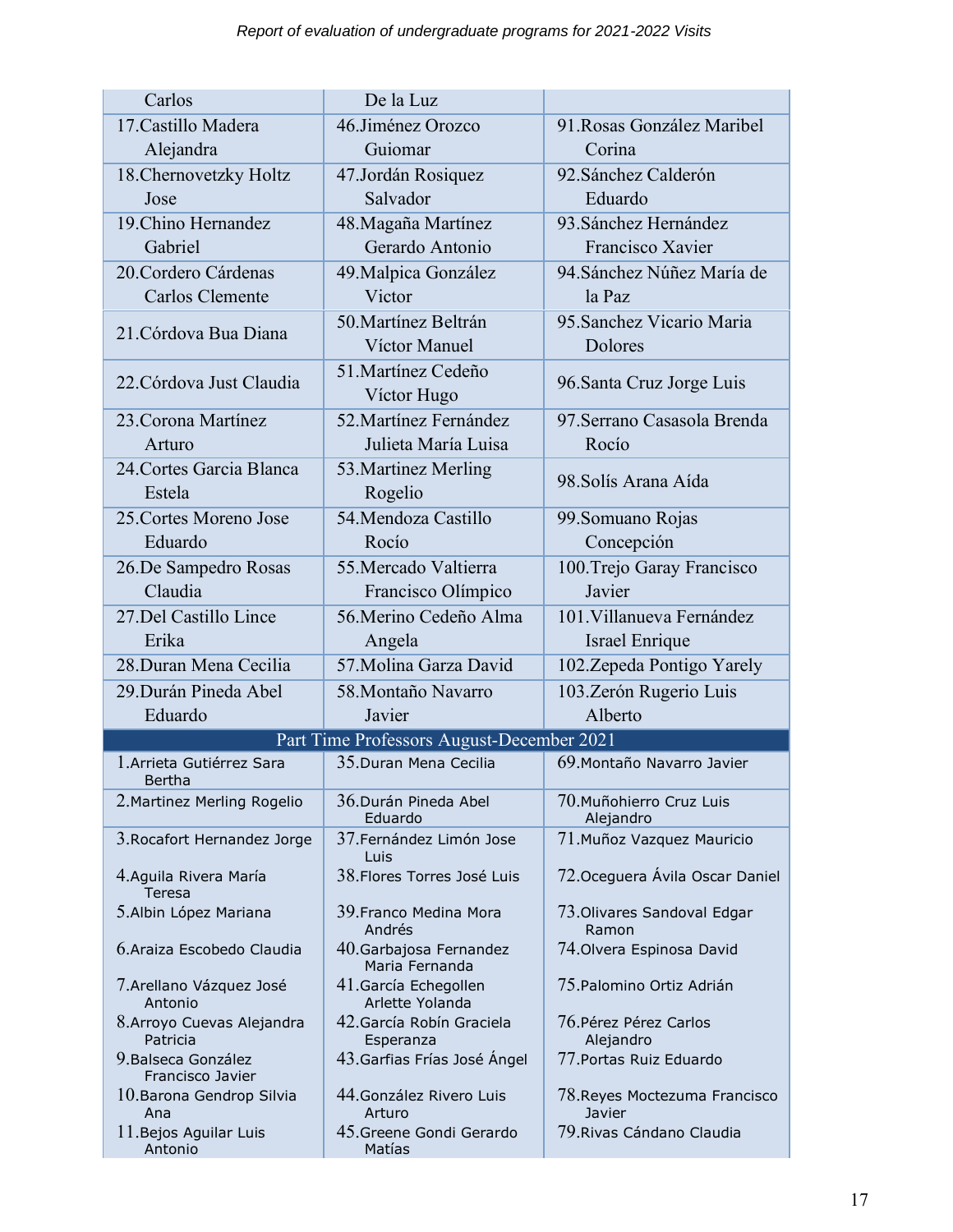| 12. Bonola Maravilla Ivan                     | 46. Guzmán Castellanos<br>Margarita           | 80. Robledo Cervantes Javier<br>Ignacio        |
|-----------------------------------------------|-----------------------------------------------|------------------------------------------------|
| 13. Bustos Gorozpe<br>Fernando                | 47. Hernandez Sierra Miguel<br>Angel          | 81. Rodríguez Herrera Raúl<br>Angel Valentín   |
| 14. Camacho Madrigal Omar<br>Eduardo          | 48. Herrera Villanueva<br>Gerardo Roberto     | 82. Romay Pinal Nicolas                        |
| 15. Camarillo Jimenez Israel                  | 49. Hiarmes Rassy William                     | 83. Rosas González Maribel<br>Corina           |
| 16 Carredano Torre Juan<br>Carlos             | 50 Jaimes Miranda María<br>De la Luz          | 84. Sánchez Calderón Eduardo                   |
| 17 Castillo Madera<br>Alejandra               | 51 Jiménez Orozco<br>Guiomar                  | 85. Sánchez Núñez María de la<br>Paz           |
| 18. Chernovetzky Holtz Jose                   | 52. López Fernandez Rosa                      | 86. Sánchez Vicario María<br>Dolores           |
| 19. Chino Hernandez<br>Gabriel                | 53. Magaña Martínez<br>Gerardo Antonio        | 87. Santa Cruz Jorge Luis                      |
| 20 Cordero Cárdenas<br><b>Carlos Clemente</b> | 54. Malpica González Victor                   | 88. Serrano Casasola Brenda<br>Rocío de la Luz |
| 21 Córdova Bua Diana                          | 55. Martínez Beltrán Víctor<br>Manuel         | 89. Solís Arana Aída                           |
| 22. Corona Martínez Arturo                    | 56. Martínez Fernández<br>Julieta María Luisa | 90. Somuano Rojas Concepción                   |
| 23 Cortes Garcia Blanca<br>Estela             | 57. Mendoza Castillo Rocío                    | 91. Trejo Garay Francisco Javier<br>Victor     |
| 24. Cortes Moreno Jose<br>Eduardo             | 58 Mercado Valtierra<br>Francisco Olímpico    | 92. Villanueva Fernández Israel<br>Enrigue     |
| 25. Dávalos Mc Nally<br>Mercedes              | 59. Merino Cedeño Alma<br>Angela              | 93. Pontigo Zepeda Yarely                      |
| 26.De Sampedro Rosas<br>Claudia               | 60 Molina Garza David                         |                                                |
| 27.Del Castillo Lince Erika                   | 61. Monroy González Luis<br>Alberto           |                                                |

# **19. Schools on the semester system:**

For each of the last two academic years, please give the number and percentage of graduates who earned 72 or more semester hours outside of journalism and mass communications

| Year                    | <b>Total</b><br><b>Graduates</b> | <b>Percent</b> |
|-------------------------|----------------------------------|----------------|
| 2020-2021 Academic year | 94                               | $100\%$        |
| 2020-2019 Academic year | 109                              | 100%           |

# **20. Schools on the quarter system:**

For each of the last two academic years, please give the number and percentage of graduates who earned 104 or more quarter hours outside of journalism and mass communications.

Does not apply.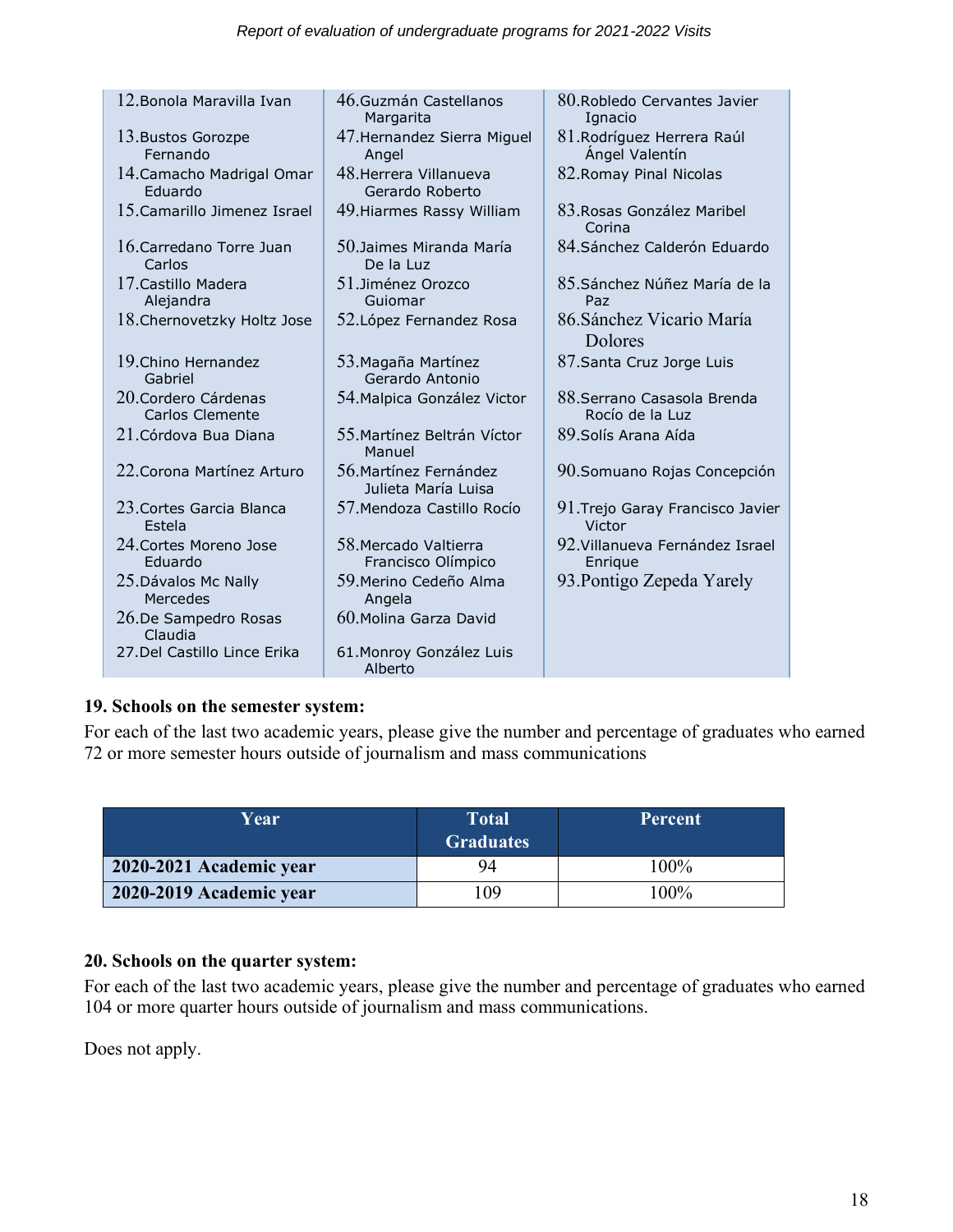# **PART II — Standard 1: Mission, Governance and Administration**

## **Unit performance with regard to indicators:**

**a). The unit has a written mission statement and a written strategic or long-range plan that provides vision and direction for its future, identifies needs and resources for its mission and goals and is supported by university administration outside the unit. The unit annually updates its data on the ACEJMC searchable database website [\(https://lookup.acejmc.org\)](https://lookup.acejmc.org/).**

Strategy formation is an institutional process, reviewed and updated every four years. The School of Communication participates in strategy formation through the representation of its dean and area coordinators, as well as in inclusive faculty workshops. The current plan cycle covers 2020-2025 and revolves around six themes that embrace academic excellence, integration of values and ethics, digital innovation and transformation, service to Mexico, improvement of infrastructure and resources, and responsible governance. Within that strategic framework, the dean drives an annual list of priorities that aligns with priorities defined by the School faculty and the Provost. The School uses an internal system called planeacion.redanahuac.mx to document and track its own specific objectives, tasks and measures that fit within the strategic framework. In consultation with faculty, area coordinators define goals for their areas and update their progress quarterly.

The school's mission statement makes clear that its focus is to infuse its students with an integrated professional, intellectual, human, social and spiritual foundation that prepares them to seek "freedom, truth, and the welfare of all." The School wants its graduates to lead ethically and "take positive actions in the business world of communications media." Numerous students, faculty members, alumni and employers said this emphasis on leadership, service and humanity sets the School apart from other communications programs and that graduates bear a recognizable persona.

"Communication is a tool to develop societies," one faculty member said. "We have to create professionals. And our students aren't just professionals. They are good people."

At the time of the site visit, the school was having technical difficulties with the ACEJMC database, so its information was not posted on the ACEJMC site. This is a common issue and wasn't a concern.

## **b). The unit has policies and procedures for substantive faculty governance that ensure faculty oversight of educational policy and curriculum.**

Numerous faculty members affirmed the dean's characterization of his leadership style, which is to include and support faculty while giving them freedom to create, learn and grow. His approach was exactly what the university needed at the time that he stepped into the role in 2016, the Provost said.

Seven area coordinators, reporting directly to the dean, drive day-to-day operations in each subject area. Two academic program coordinators, also reporting to the Dean, lead undergraduate programs on the north and south campuses. The School involves full- and part-time faculty in governance through a variety of meetings, and all area coordinators and full-time professors participate in at least one committee at the institutional or school level. Key areas of committee focus are curriculum, research, special events and internationalization.

Professors expressed satisfaction with their involvement in educational policy.

"I am very glad to work here," one said. "And I think we are doing a good job with the kids. They're not just journalists or media experts. They are good persons."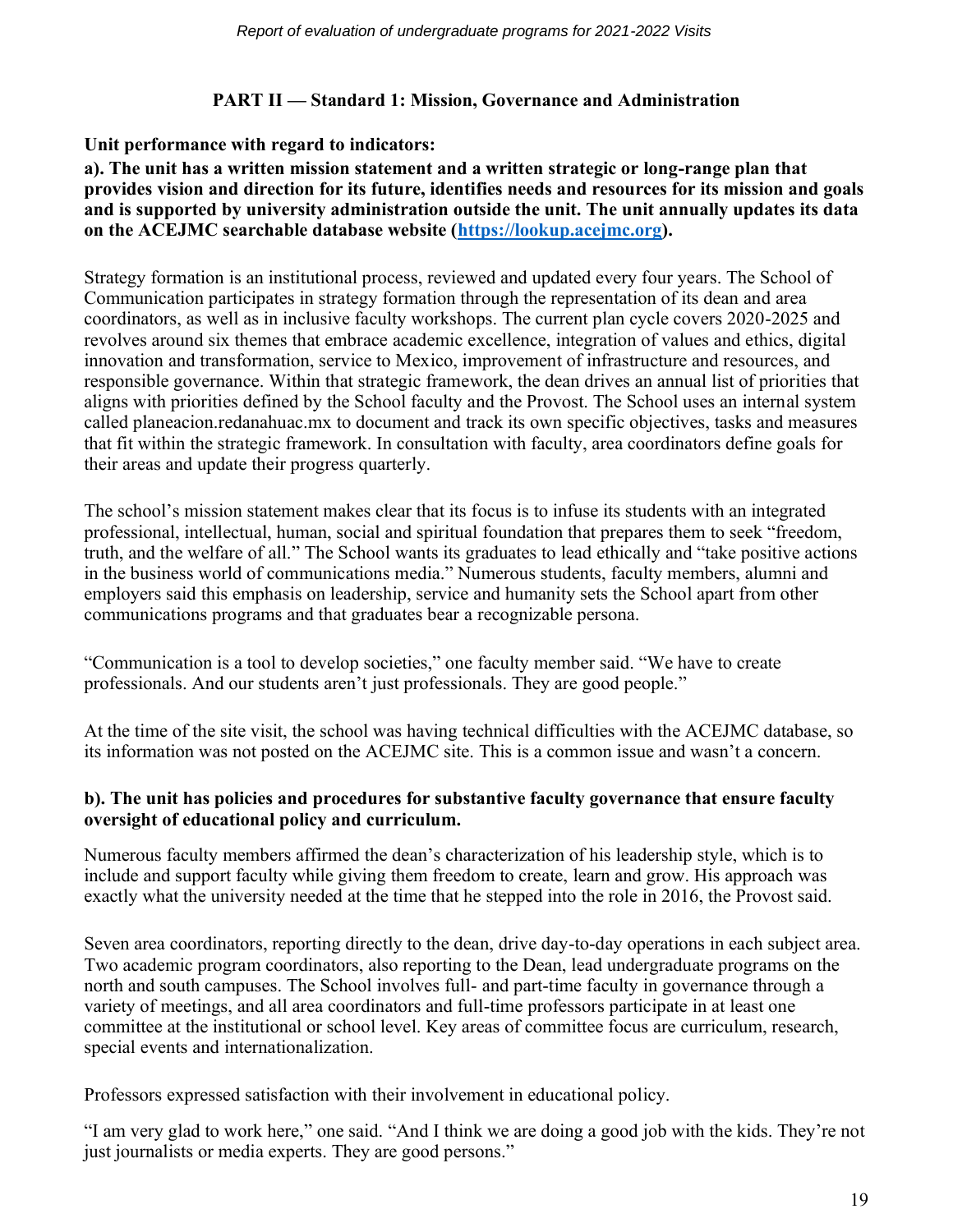## **c). The unit's administration provides effective leadership within the unit and effectively represents it in dealings with university administration outside the unit and constituencies external to the university**.

Carlos Cienfuegos stepped into the role of dean in 2016, following a respected predecessor who steered the School of Communication for nearly 22 years. He is part of a council – comprising the five vice presidents and the deans of the 18 schools – that meets monthly with the President of the University. Faculty describe him as caring, supportive and creative in his efforts to secure resources for the School, both through his relationships with university administrators and those with suppliers like Sony.

"Carlos always has time for us," one faculty member said. "He's always asking me what else I need or want to do. He's very encouraging."

# **d). The institution and/or the unit defines and uses a process for selecting and evaluating its administrators.**

When placing a new administrator, university leaders seek nominations of qualified candidates from sector experts. A clearly documented process ensues, with the Provost ultimately making a written offer. After a six-month evaluation period, the Dean's contract becomes perpetual – subject to satisfactory annual reviews by the Provost.

The Dean is responsible for evaluating School personnel against the annual plan. An annual universitywide survey gives all personnel the opportunity to share their views on the organizational environment and their job satisfaction, as well as their perspective on the Dean.

# **e). Faculty, staff and students have avenues to express concerns and have them addressed.**

The University has a comprehensive code of ethics and responsibility and encourages all members of the University community to report any violation – without fear of negative consequences for complaints or reports. It has a thorough, documented process to address concerns with "confidentiality and respect for the people involved."

Within the school, students and faculty members bring their concerns first to the coordinator of their area. If the coordinator is unable to resolve the concerns, the situation is escalated to the Dean. Students also elect their own student representatives to engage with the University and share their point of view.

Taking concerns outside the School is also an option. The email address and phone number of the Director of Human Resources are made available, and written or verbal reports can also be made to the Administrative Committee of the University Code of Ethics and Social Responsibility or the University Council.

**SUMMARY:** The School has a comprehensive, well-organized approach to operational planning that is closely tied to institutional strategy. Its mission statement is both clear and inspiring, and it's evident that the School's aspirations are deeply woven into the daily experience of faculty, staff and students. Faculty participate substantively in planning and execution, and they demonstrate a genuine, warm collegiality.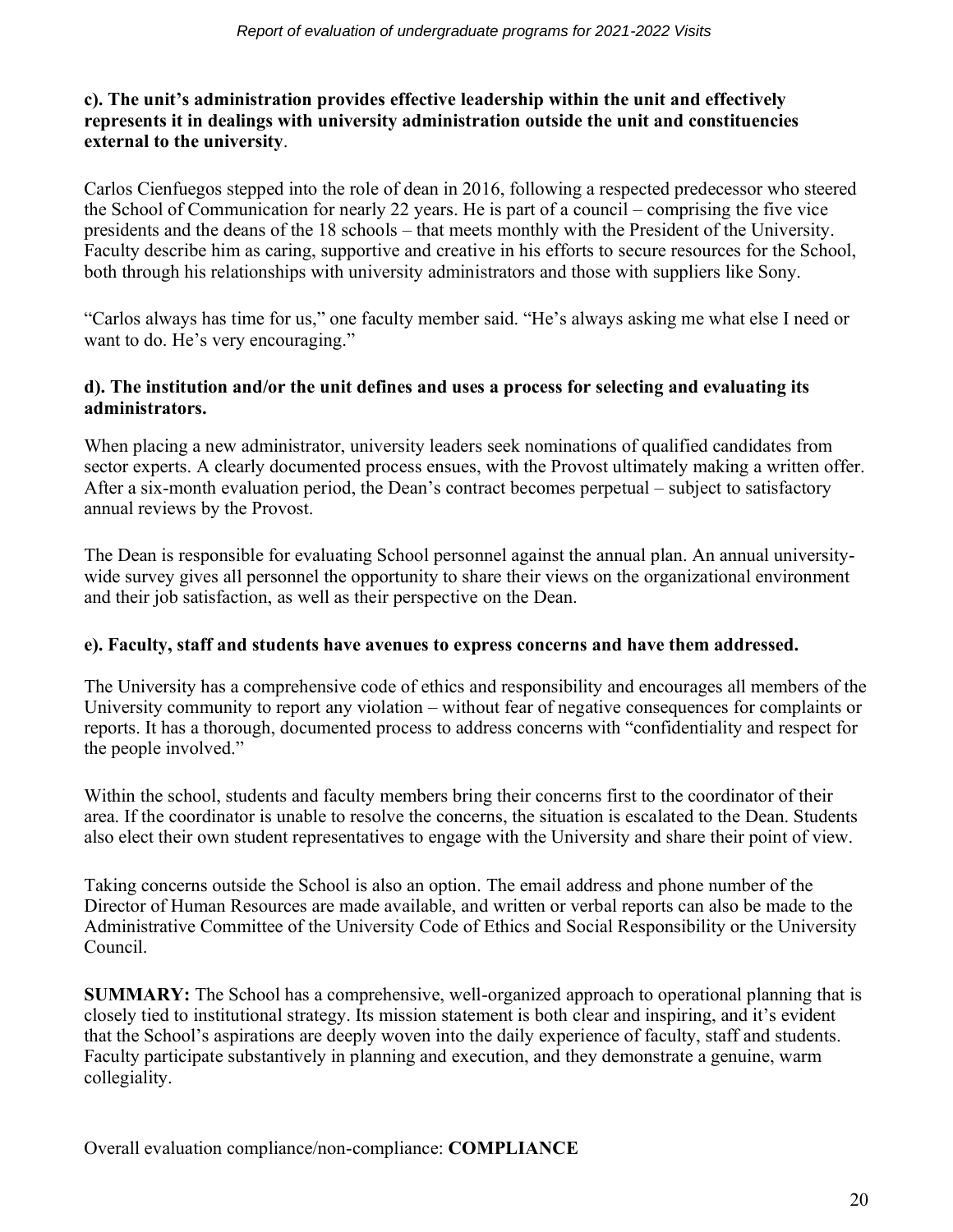# **PART II — Standard 2: Curriculum and Instruction**

# **Unit performance with regard to indicators:**

Discussions of indicators b, c and e must describe and evaluate the individual academic sequences in the unit.

**a). The unit requires that students take a minimum of 72 semester credit hours (or 104 quarter credit hours) required for a baccalaureate degree outside of journalism and mass communications and meet the liberal arts and sciences-general education requirements of the institution. ACEJMC expects at least 95 percent of the graduating classes in the two academic years preceding an accreditation visit to meet this requirement.**

During the two years prior to the site visit, 100 percent of the School's graduates completed 72 or more semester hours outside of journalism and communications.

The School continues to demonstrate a commitment to working with its own curricula to ensure compliance on this standard.

Students enter the University directly into the school of their choice and, typically, take all of their courses for a baccalaureate degree within that school, including courses in general education and the liberal arts and sciences. In 2014, the site team noted how the School negotiated with the University and the School of Humanities to transfer courses of instruction. This allowed the School to meet the ACEJMC accreditation requirement for outside courses.

In 2016, the School implemented a new academic plan. The 2016 Academic Plan requires a student to complete 360 credit hours (most courses are worth 6 credits) to graduate with the B.A. in Communication. The plan identifies courses students are required to take outside of the School of Communication. These courses are worth more than 144 credit hours. The plan is designed to allow students to complete their studies in four years.

The 360 credit hours break down into five areas:

- **Professional Courses:** 144 credits distributed in 29 courses related to the areas of Communication
- **General Studies Courses:** 81 credits distributed in 14 courses that students take in the School of Liberal Arts to complement their education
- **Anahuac Electives:** 21 credits distributed in three workshops and two courses.
- • **Professional Electives:** 72 credits distributed in two blocks:
	- o **Concentration/Specialization Area:** 60 credits
	- o **Professional Electives:** 12 credits
- **Anahuac Courses:** 42 credits distributed in six courses in the area of humanities. These courses transmit to their students the philosophy and values of their university.

The School implemented a new plan in 2020, called the 2020-2025 Academic Plan. Students who enrolled in 2020 no longer choose a specialization. Instead, they major in Communication and then choose a minor, which can be in the School or outside of it. This minor, if taken within the School, allows students to dive deeper into a specific area.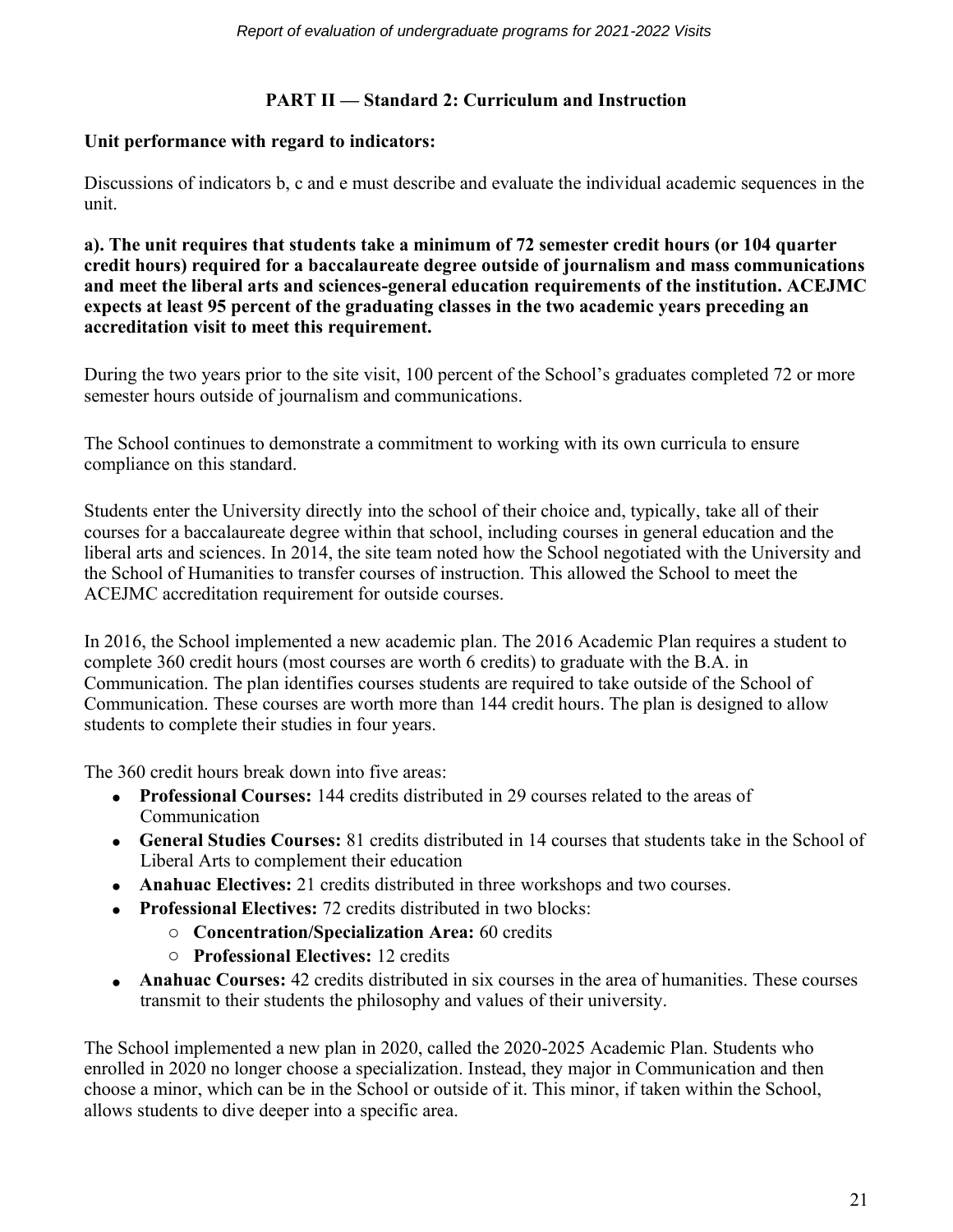The 2020-2025 Academic Plan also requires at least five courses in English (the 2016 Academic Plan required at least two), at least five online courses (an increase from at least two), a passing score for the national test in Communication (administered by the National Evaluation Center in Mexico), two Practicum courses (internship), and 480 hours of social service (a national requirement).

A few faculty, including those who had been integral parts of previous Academic Plans expressed frustration at their lack of involvement in crafting the 2020-2025 plan. They say the new plan was designed by a few select stakeholders who may not have been able to think through potential issues that may have been identified with the input of more faculty. When asked, School administrators underscored that the new plan is a centrally driven mandate for all schools in the Anahuac network and that they were confident all faculty had been consulted.

## **b). The unit provides a balance between theoretical and conceptual courses, professional skills courses, and courses that integrate theory and skills to achieve the range of student competencies listed by the Council.**

There are three academic plans (curricula maps) that have been in place during this accreditation cycle: 2010 Academic Plan; 2016 Academic Plan; and the current 2020-2025 Academic Plan. The focus here will be on the 2016 and 2020-2025 plans.

First, an overview of the 2016 Academic Plan:

Students under the 2016 Academic Plan in the School of Communication complete 64 courses for 360 credit hours before they graduate. They also must complete 540 hours of Practicum (internship) and 480 hours of social service volunteering. The breadth of courses they complete ensures that they have an opportunity to both understand multiple aspects of communication and to dive deeper into a particular area that interests them.

Among the core courses for all students in the 2016 program: Advertising and Strategic Branding; Digital Journalism and Public Opinion; Negotiation and Sales Strategies; Public Relations; and, Social Responsibility and Sustainability. In addition, all students must take courses such as Research Methods in Social Sciences, Narrative Anthropology, Content Analysis Methods, and Political, Social and Cultural Panorama of Contemporary Mexico (and a separate course that looks at the Contemporary World).

In its 2016 Academic Plan, the School reduced the number of specializations from seven to four. These are:

- Advertising and Business Communication
- Film and Audiovisual Production
- Management of Media Companies
- Journalism and Digital Communication

Here are overviews of each of the specializations in the 2016 Academic Plan:

**Advertising and Business Communication:** At the time of the site visit, Advertising and Business Communication had an enrollment of 104 students (Fall 2021). Students are required to complete the following courses: Consumer Behavior; Strategic Marketing Management; Transmedia Communication Strategies; Market Intelligence System; Marketing and E-Commerce; Business and Social Marketing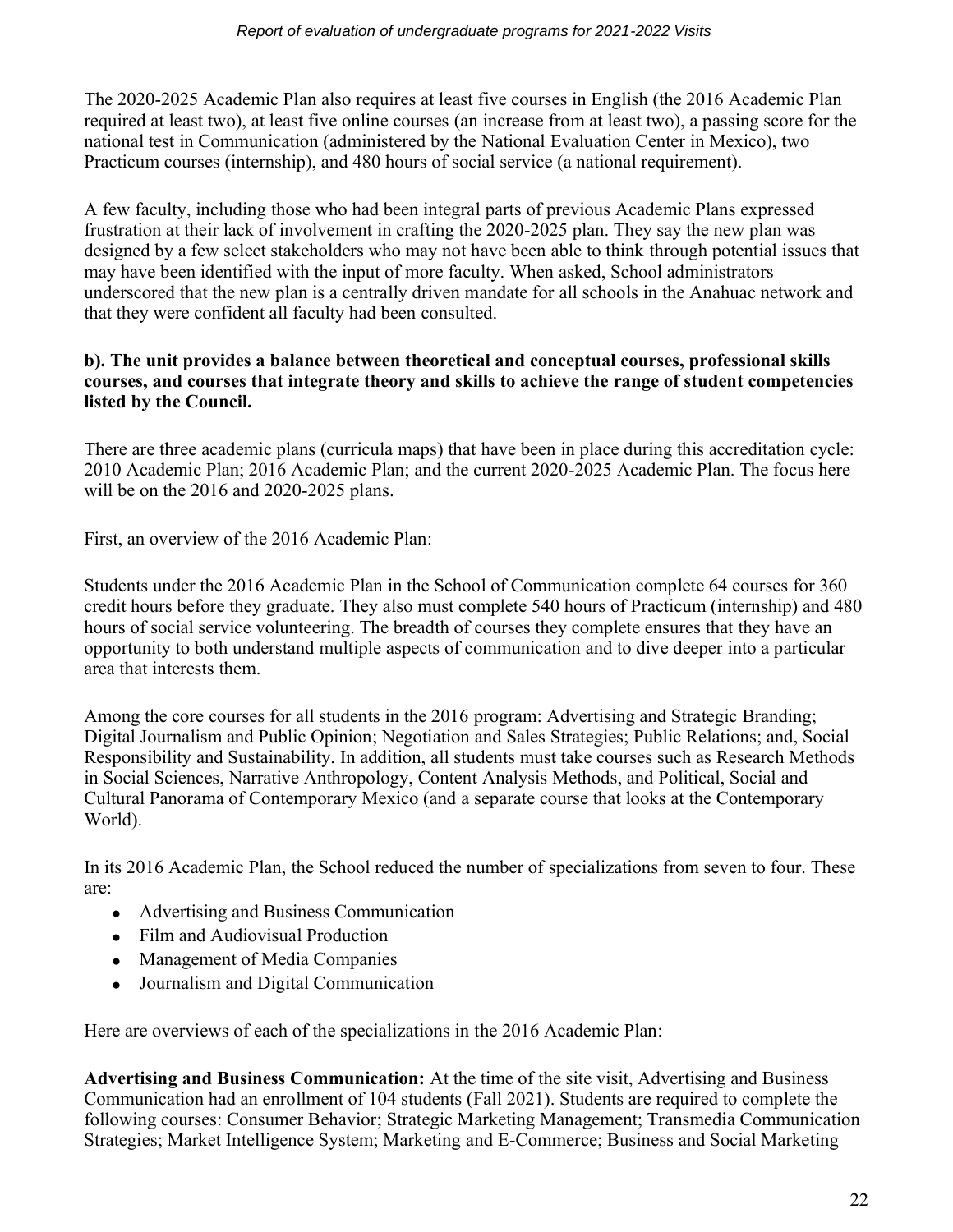Strategies; Macrotrends of Advertising Management; and, Planning and Investment Media.

**Film and Audiovisual Production:** At the time of the site visit, Film and Audiovisual Production had an enrollment of 49 students (Fall 2021). Students are required to complete the following courses: History and Development of the Audiovisual Industry; Screenwriting; Audiovisual Editing; Cinematography; Marketing, Distribution and Festivals; esthetics and Performing Arts, Film and Audiovisual Production; and, Soundtrack and Music Design.

**Management of Media Companies:** At the time of the site visit, Management of Media Companies had an enrollment of 51 students (Fall 2021). Students are required to complete the following courses: Transmedia Scriptwriting; Location and Conduction; Audiovisual Content Production; Sound Design for Broadcasting; Transmedia Marketing; Journalistic Tools Applied in the Organization; Informative Transmedia Companies; and, Advanced Transmedia Production.

**Journalism and Digital Communication:** At the time of the site visit, Advertising and Business Communication had an enrollment of 28 students (Fall 2021). Students are required to complete the following courses: Sports Journalism; Trends in Specialized, Cultural and Entertainment Journalism; Digital Journalism and New Media; Political Journalism; Marketing of Digital Content; Journalistic Tools Applied in the Organization; Informative Transmedia Organizations; and, World Information System.

Students in all specializations appreciate their education and understand their path toward graduation. They believe their courses help prepare them for jobs. The site team did hear from a few students who suggested that, although they are satisfied with the 2016 Academic Plan, they think some of the courses are repetitive and a bit out of date and believe the new academic plan will result in even stronger outcomes.

In the 2020-2025 Academic Plan, students will now complete 68 courses for 369 credit hours. The specializations have been eliminated and students (at the time of this report, those students were in their first and second years) can take courses in any area of the School that interest them. In addition, the students under this plan must complete at least five courses in English, five online courses, and mandatory preparation courses for the national EGEL exam.

# **c). Instruction, whether on-site or online, is demanding and current, and is responsive to professional expectations of digital, technological and multimedia competencies. Achievements in teaching and learning are recognized and valued.**

With its 30 full-time faculty and 66 part-time faculty (these part-time faculty teach the equivalent of fulltime instructors at most U.S. institutions – three courses), the School has continued its commitment to hiring professors with teaching and professional experience.

# **Journalism and Digital Communication:**

Instruction in Journalism and Digital Communication is demanding and current. Students are engaged, both physically in class and online, often in a hybrid model during the pandemic.

**d). Student-faculty classroom ratios facilitate effective teaching and learning in all courses; the ratio in skills and laboratory sections, whether on-site or online, should not exceed 20-1. (Campaigns classes are exempt from the 20-1 ratio.)**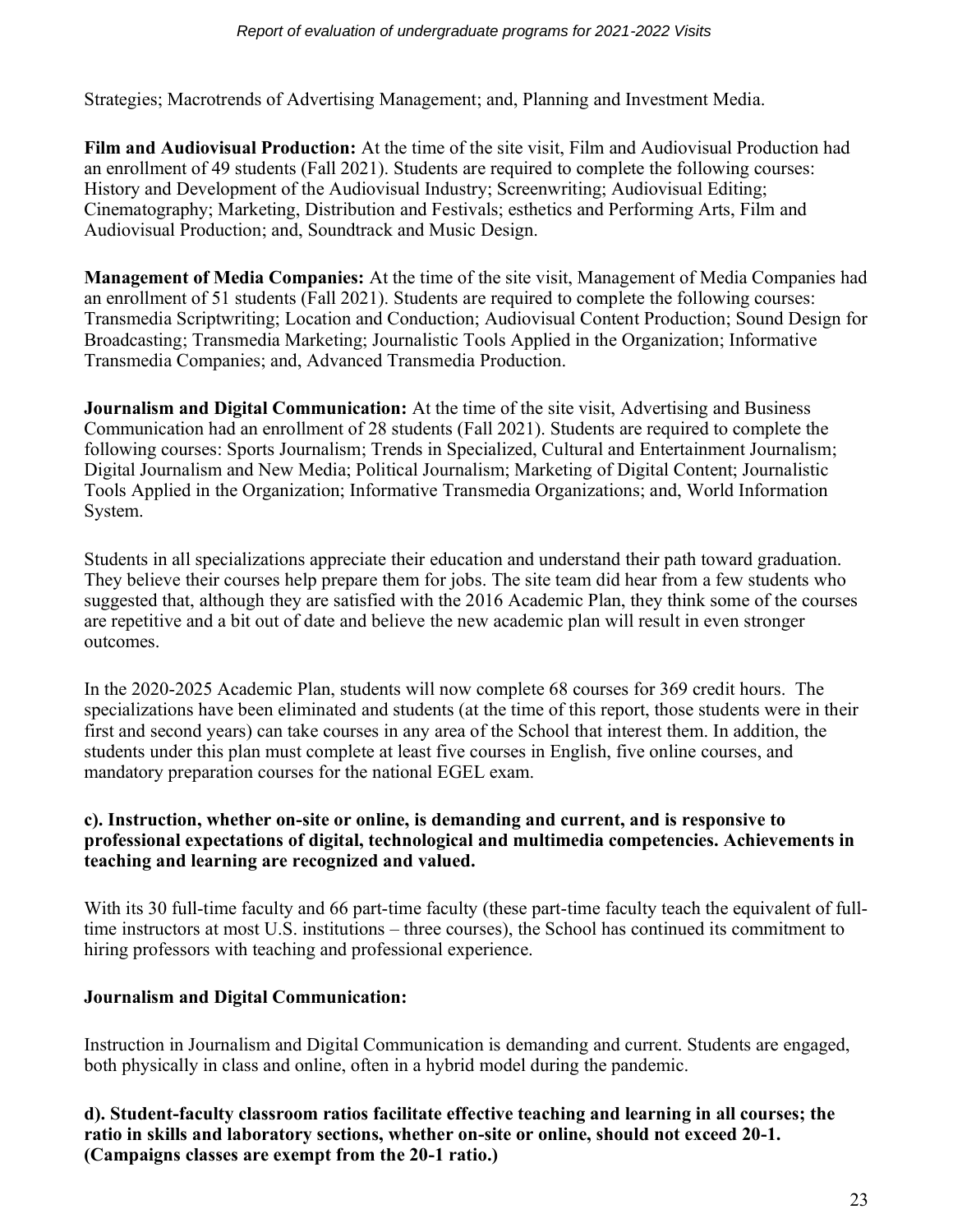The School's student-faculty ratio is 30:1 for theory courses, and 20:1 for skills courses, online courses and blended courses.

#### **e). The unit advocates and encourages opportunities for internship and other professional experiences outside the classroom and supervises and evaluates them when it awards academic credit.**

In the 2016 Academic Plan, all students are required to take a three-course Practicum spread over their final three semesters. School administrators have agreements with more than 40 organizations in Mexico City that provide professional experience. Students are required to work three hours per week in class and 15 hours a week outside of class for 15 weeks during three semesters. Students receive 6 credits during each semester for a total of 18 credit hours. The outside Practicum (internship) portion requires 540 total hours over the three semesters.

A full-time or part-time faculty member teaches the in-class portion of each Practicum. A supervisor at the organization works closely with the same faculty member to evaluate the student for the industry portion.

The curricular changes in 2016 defined objectives for each Practicum:

- •Practicum 1: Evaluate assimilation of competencies acquired in core courses
- •Practicum 2: Evaluate assimilation of competencies acquired in professional courses in the area of specialization
- •Practicum 3: Evaluate assimilation of competencies that prepare students to succeed in the job market

In the 2020-2025 Academic Plan, the number of Practicum courses reduces to two (12 credit hours total). Students were mixed in their feelings about reducing the amount of Practicum experience. They highly value the Practicum approach as part of the "hands-on" learning and professional credibility that being in an internship provides.

An internship evaluation form asks employers to rate students and is consistent with the ACEJMC Professional Values and Competencies. The questions include: Do students know and apply the principles of freedom of expression; know and apply theories to the presentation of ideas, images and information; perform their work in an ethical manner; watch for truthfulness, accuracy, justice and diversity in information; think critically, creatively and independently; write correctly, clearly and consistently for each media and audience; know and use statistical analysis procedures.

Industry supervisors file reports about the students' work, and students write a report at the end of the Practicum. The faculty member gives the student a grade, with input from the employer. Interviews with multiple employers confirmed their impressive involvement in the process.

During the pandemic, students have continued to fulfill the Practicum requirement by working remotely to serve outside internships.

Another requirement that promotes understanding of the world outside the space of the institution is that Mexican students who attend college or its equivalent must, by law, conduct a number of social activities to help communities solve a problem that is in an area related to their major. This results in 480 hours working for a social program, without payment. Students do not enroll in their social service requirement until they have completed 70 percent of their degree credits.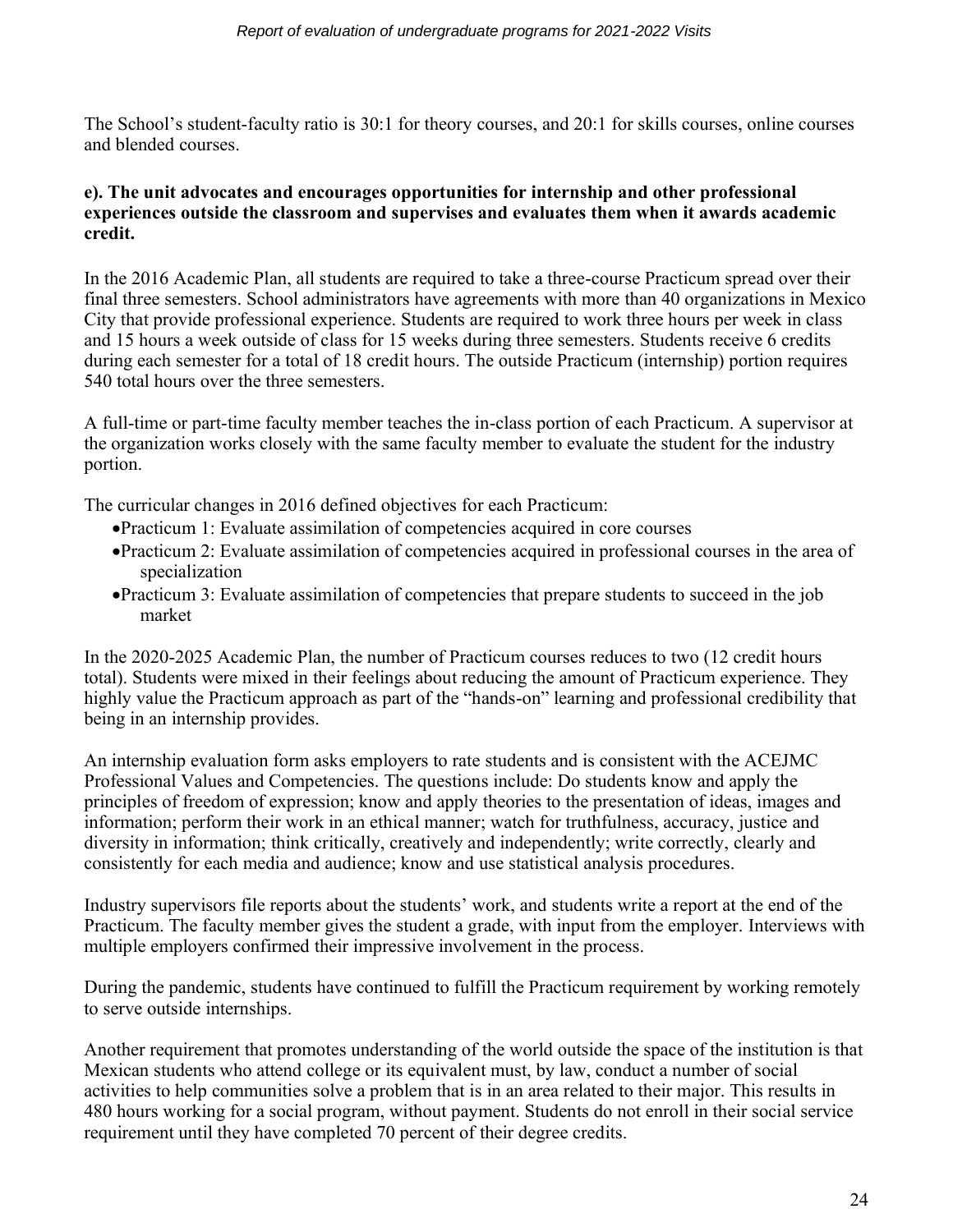**SUMMARY:** The School has a formal process in place to redesign its programs every five years. This process includes discussions with at least some faculty, students, alumni, community leaders and other stakeholders. The results of those efforts are evident in the 2016 and 2020-2025 Academic Plans. Students gain a lot of breadth in communications and have the opportunity to learn more about specific areas. Employers are satisfied with graduates of the program and repeatedly mention the unique and admirable profile of a graduate of the School and Anahuac University.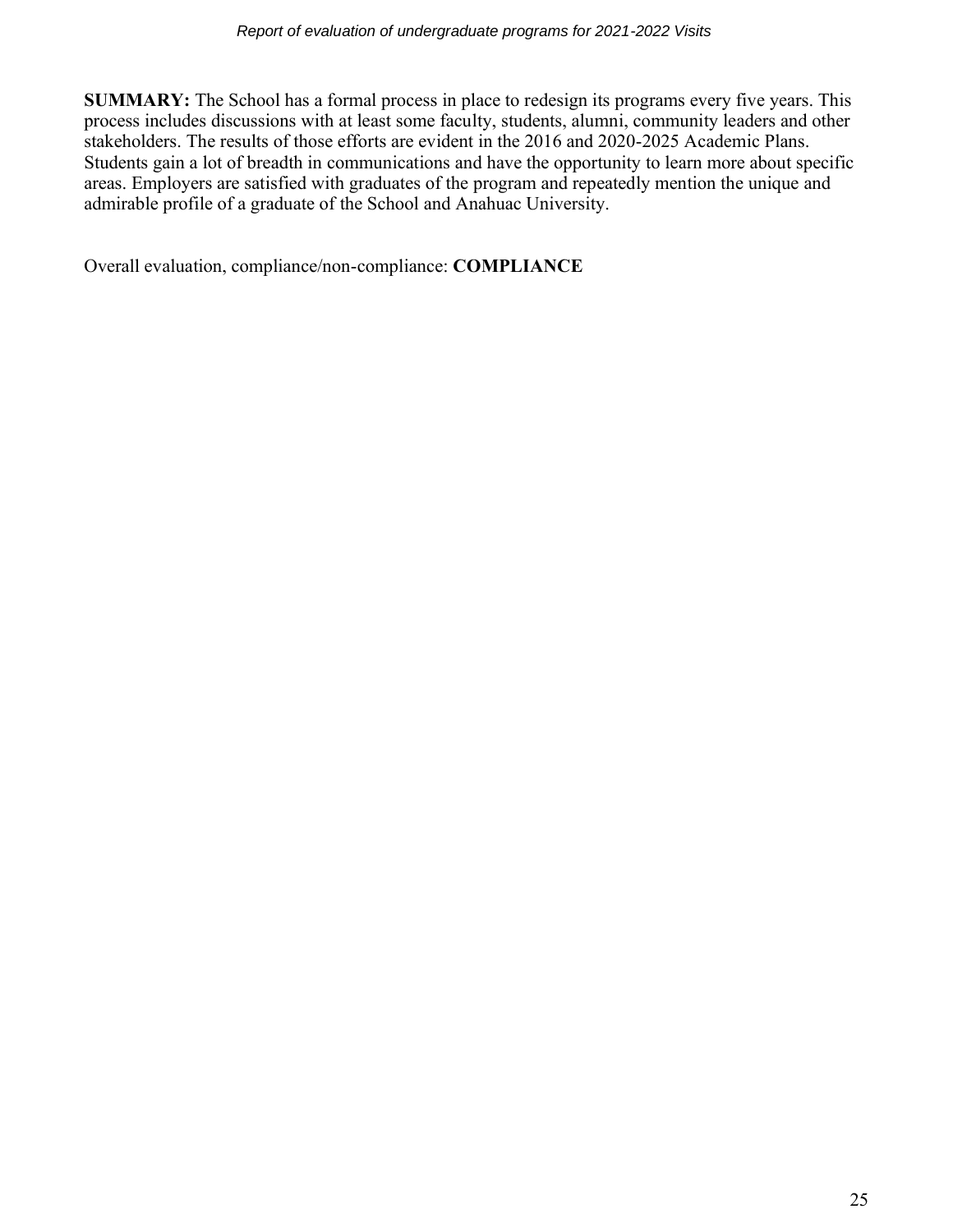# **PART II — Standard 3: Diversity and Inclusiveness**

**Unit performance with regard to indicators:**

**a). The unit has a written diversity plan for achieving an inclusive curriculum, a diverse faculty and student population, and a supportive climate for working and learning and for assessing progress toward achievement of the plan. The diversity plan should focus on domestic minority groups and, where applicable, international groups. The written plan must include the unit's definition of diversity and identify the under-represented groups.**

Mexico has a diverse population with its own set of social and economic issues. It does not refer to groups as minorities. The self-study reports the ethnicity and racial composition of Mexico has undergone several modifications at a statistical level to respect "minority and historically segregated groups." Mexico's Census of 2020 for the first time considered the term Afromexican and found 2% of the population recognize themselves as Afromexican or Afrodescendent. The self-study reports more than 80 percent of Mexicans are mixed-blood (Spaniards and Indians) and Catholic, speak Spanish and belong to the middle and low socioeconomic classes.

Committed to its Catholic identity, the School of Communication has updated its written plan to reflect its efforts to embrace diversity while maintaining its religious values. The 2010 "Diversity and Inclusion Plan" defines as key components: gender, socio-economic status, and the physical, emotional, and mental challenges of people with disabilities. More than a decade later, the self-study reports inviting faculty and students to join an action plan to build "a diverse culture in every aspect: geographical, racial, cultural, socioeconomic and gender identity."

The plan reflects The School´s commitment to include professors and students from different backgrounds, especially in terms of gender. Women comprise 50 percent of the full-time faculty and 40 percent of part-time faculty

In terms of LGBTQ issues, one faculty member noted "students come out to me every semester and it is my job to provide a safe space for them. Homophobia is non-negotiable in my classroom." In a large student session, two male students felt safe enough to share their experiences. One noted "we make our own community, and it feels secure" and the other shared feeling free moving from a high school to Anahuac where "I started feeling I could be myself and that is something important when I am trying to get knowledge." Recent student assignments included a focus on Mexico City's gay community and a video project where a student came out to his parents. "A few years ago, we wouldn't have been able to have students do these assignments," a faculty member observed.

The School cultivates a special relationship with the large Jewish community living in the neighborhoods surrounding the north campus. Four percent of the students on the north campus are Jewish, and one faculty member identifies with that religion.

#### **b). The unit's curriculum fosters an understanding of issues and perspectives that are inclusive in terms of domestic concerns about gender, race, ethnicity, and sexual orientation. The unit's curriculum includes instruction in issues and perspectives relating to mass communications across diverse cultures in a global society.**

The Dean reports the first two courses first-year students take are about identity and are designed to help students navigate the Catholic faith in a global environment. Lecture outlines in a sampling of eight courses indicate diversity was included in the content.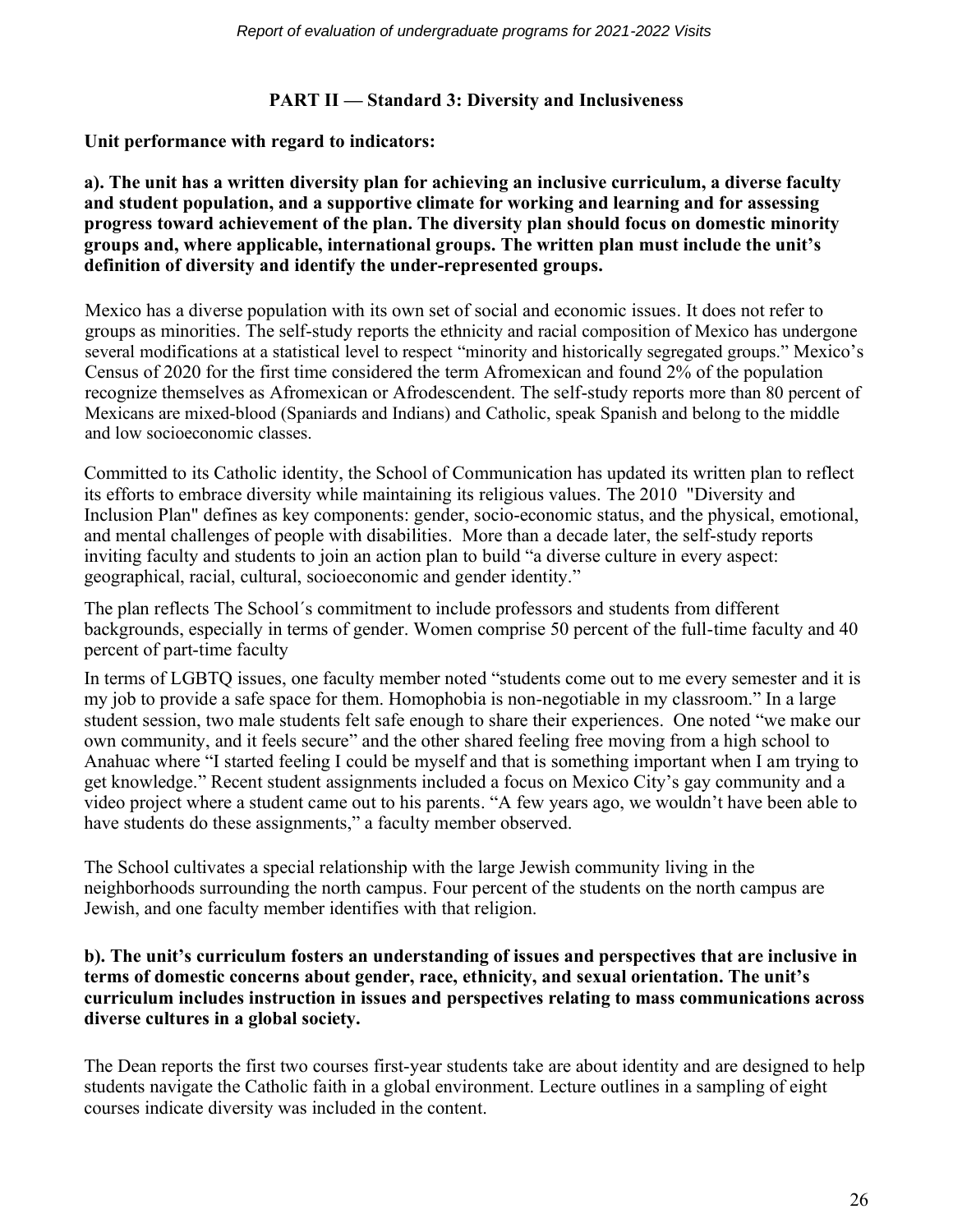#### *Report of evaluation of undergraduate programs for 2021-2022 Visits*

The self-study reports the University actively seeks to contribute to the "comprehensive education of positive action leaders and to institutionally promote the development of people and society, inspired by the values of Christian humanism." Part of this mission is for students to learn the skillsets to have an impact on as many people as possible beyond Mexico City, across the country and internationally. One student who came to the School from a different part of Mexico observed, "I have a lot of friends from other cultures – El Salvador, Ecuador, and Venezuela. I never imagined that I have friends from another country."

#### **c). The unit demonstrates effective efforts to recruit women and domestic minority faculty and professional staff and, where feasible, recruits international faculty and professional staff.**

Of the twelve faculty positions filled in the school between 2015 and 2021, eight were filled by females. One international faculty member is a woman.

#### **d). The unit demonstrates effective efforts to help recruit and retain a student population reflecting the diversity of the population eligible to enroll in institutions of higher education in the region or population it serves, with special attention to recruiting under-represented groups.**

Once students begin their School experience faculty have direct involvement in retention through a mentoring process for first-year students. Under-represented groups in this context often include students from lower-economic backgrounds. One faculty member spoke of helping a student navigate a life crisis watching parents go through a divorce. Faculty seem keenly aware of all aspects of the student's life that could impact their success in college.

#### **e) The unit has a climate that is free of harassment and all forms of discrimination, in keeping with the acceptable cultural practices of the population it serves, accommodates the needs of those with disabilities, and values the contributions of all forms of diversity.**

**Accreditation site visit teams will apply this standard in compliance with applicable federal and state laws and regulations, as well as the laws of the countries in which non-U.S. institutions are located.**

The self-study notes, "in Mexico there is no figure such as the ´affirmative action¨ that requires or promotes inclusion as there is in the United States.

Strong evidence was seen on both campuses to create a climate of support and growth for students with disabilities. A Dean from across campus noted efforts to offer college classes to students with disabilities whose high school experience provided that opportunity. The School of Communication was one of the first on campus to support disabled students in their programs. Innovative research is being done at the School on the intersection between disabilities, literature, and visual media. A faculty member helped an autistic student find success in their course. Another faculty member recently developed a disability that limited mobility. "I was ashamed," the faculty member said, fighting back tears. "But my students have been amazing. They stepped in unsolicited to help me navigate campus, the classroom, and the studio."

# **SUMMARY:**

Faculty fully embrace all aspects of diversity helping students navigate their paths within the University environment and course work. The School's focus on disability issues ranges from innovative research to helping set and maintain important inclusive standards for the entire University.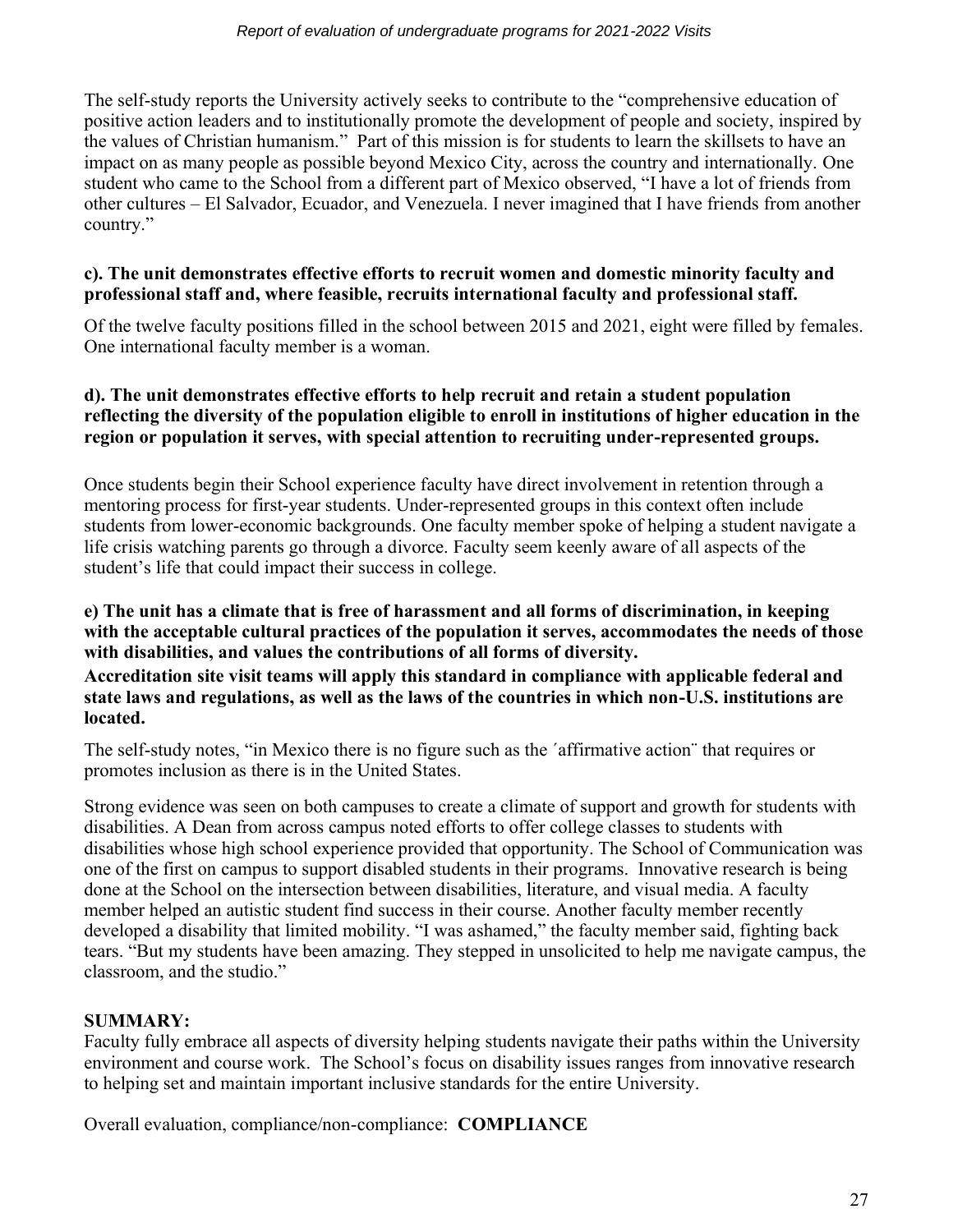# **Full-Time Faculty Diversity (gender and religion)**

|                                       | Female | Male     | Percentage of full- |
|---------------------------------------|--------|----------|---------------------|
|                                       |        |          | time faculty        |
| Catholic                              | 14     | 15       | 97%                 |
| Jewish                                |        | $\theta$ | 3%                  |
| Total number of full-<br>time faculty | 15     | 15       | 100%                |

# **Part-Time Faculty Diversity (gender and religion)**

|                                      | Female         | Male             | Percentage of part- |
|--------------------------------------|----------------|------------------|---------------------|
|                                      |                |                  | time faculty        |
| Catholic                             | 24             | 27               | 77%                 |
| Jewish                               | $\overline{0}$ | $\boldsymbol{0}$ | $0\%$               |
| Undeclared/None/Unknown              | 8              | 7                | 23%                 |
| Total number of part-time<br>faculty | 32             | 34               | 100%                |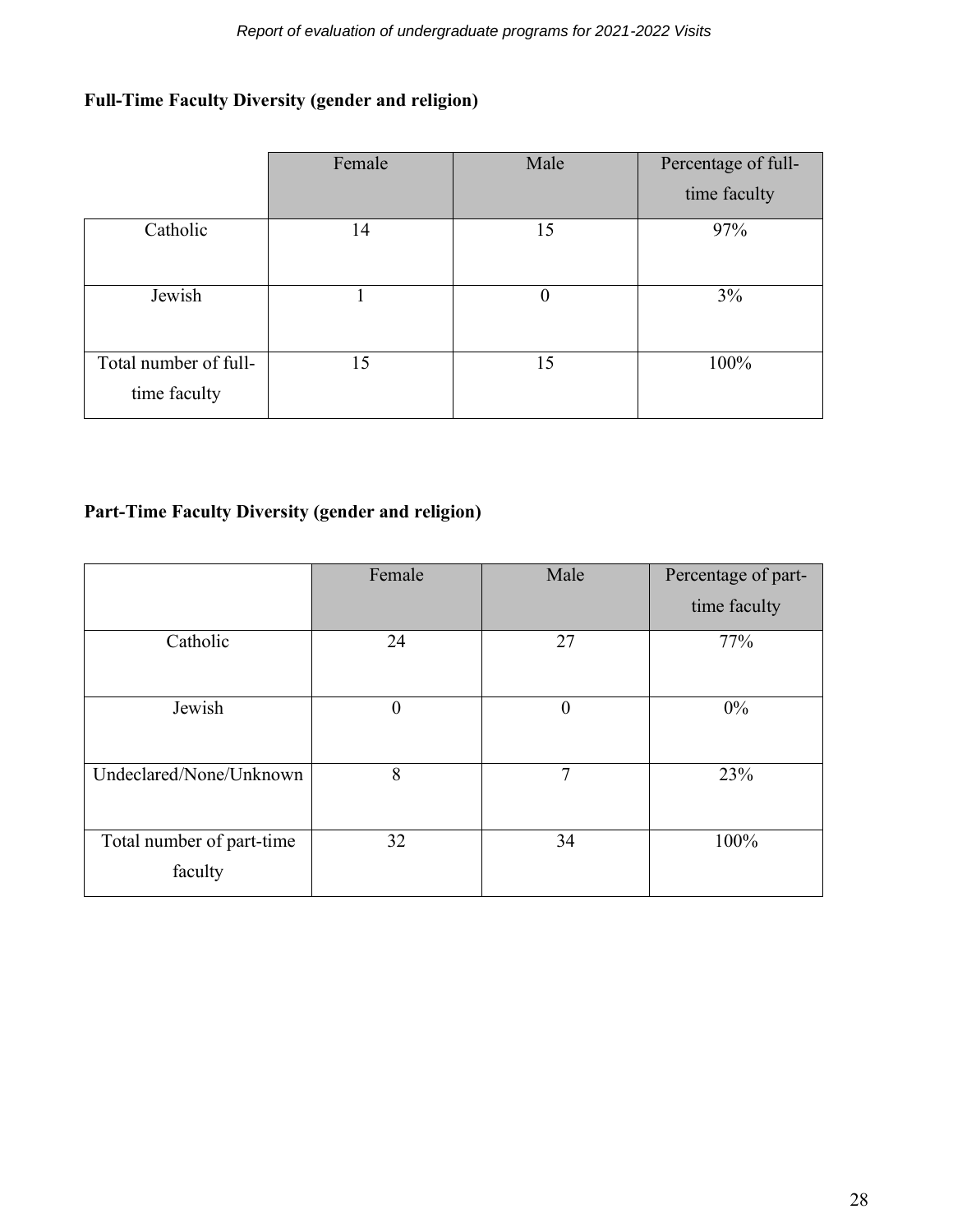# **PART II — Standard 4: Full-Time and Part-Time Faculty**

# **Unit performance with regard to indicators:**

# **a). The unit has written criteria for selecting and evaluating the performance of all full-time and part-time faculty and instructional staff**.

The selection processes for full-time and part-time faculty follow a similar path with additional steps for full-time faculty. The School of Communication defines the desired profile of the candidate and then identifies potential candidates from which it selects three. The candidates are interviewed first by the area coordinator, secondly by the coordinator of the B.A. program, and, in the selection of a full-time faculty member, the Dean of the School. These interviewers then select the most qualified candidate.

From there, the process is different:

| For full-time faculty:                                                                                                                         | For part-time faculty:                                                                                                    |
|------------------------------------------------------------------------------------------------------------------------------------------------|---------------------------------------------------------------------------------------------------------------------------|
| The Dean and the Director of Human<br>Resources determine the salary, working<br>hours and projects under the candidate's<br>responsibility    | The School sends the candidate's materials<br>to the Department of Research and<br>Academic Development                   |
| The School sends the candidate's materials<br>to the Department of Research and<br>Academic Development                                        | The candidate is invited to present a master<br>class to three professors for evaluation of<br>teaching abilities         |
| The candidate is invited to present a master<br>class to three professors for evaluation of<br>teaching abilities                              | After a review of credentials and teaching<br>performance, the Dean and the appropriate<br>coordinator hire the candidate |
| The University administers a series of<br>psychometric and personality tests                                                                   |                                                                                                                           |
| The Academic Vice-President (AVP)<br>interviews the candidate and then the AVP<br>and the Dean decide whether the candidate<br>should be hired |                                                                                                                           |

Mexican law requires a six-month probationary period for all full-time hires.

At Anahuac University, all full-time and part-time faculty members are given the title of professor. There are not faculty ranks. The faculty evaluation system for all professors consists of: 1. Evaluation by students; 2. Evaluation by coordinators; and, 3. Assessment of achievement of educational tasks. In addition, full-time faculty members are evaluated on the basis of their academic productivity.

The teaching, scholarship and service of each full-time faculty member is evaluated each year using the Academic Productivity Assessment System. The assessment is based on points awarded to a combination of activities agreed to in the faculty member's work plan. A professor's annual rating is a total of points awarded for these agreed-upon activities that are weighted by the proportion of workload dedicated to each activity.

# **b). Full-time faculty have primary responsibility for teaching, research/creative activity and service.**

Full-time faculty members are responsible for teaching, research, and service activities in the School, while part-time faculty have responsibility only for teaching.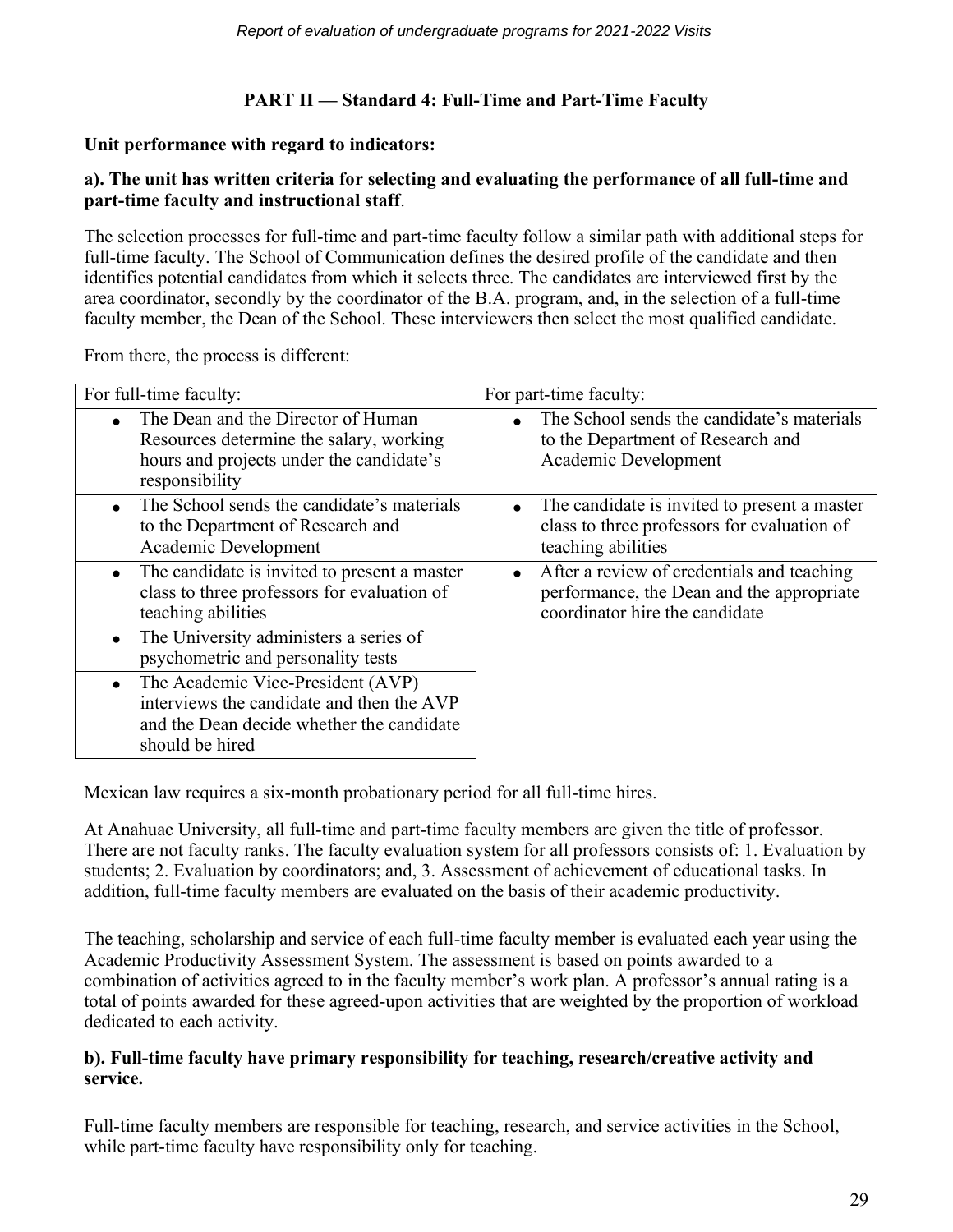The School and University have made a clear commitment to improve this area since the last accreditation in 2014, when the "need for a larger percentage of full-time faculty" was listed as a weakness.

The School now has 30 full-time faculty members, an impressive increase from the 18 that were present during the last site visit. The School lists 66 part-time faculty in fall 2021. The result is an increase of full-time faculty from 16 percent to 31 percent. Those same faculty are now teaching 29 percent of the courses, an increase from 13.6 percent six years earlier.

Part-time faculty has a different meaning in the Mexican higher education system than at universities in the United States. Many of the University's part-time faculty teach the equivalent of full-time faculty in the U.S. (three courses a semester). Those who do not have a "40 hours contract" are considered part time. Overall, full-time faculty and part-time faculty (most of whom are teaching three courses a semester) are teaching the majority of the courses.

As noted in the previous site team report, four factors explain the higher percentage of courses taught by part-time faculty (the equivalent of full-time instruction in the U.S.): 1. Mexican universities rely heavily on part-time faculty; 2. The part-time faculty, particularly in Mexico City, continue to work as professionals and bring that expertise to the classroom; 3. Full-time faculty in the School of Communication serve as curriculum coordinators and teach less because of course releases; and, 4. Fulltime faculty in the School teach the practicums, which count for them as one course but are the equivalent of teaching five courses for part-time faculty.

## **c). Credentials of the unit's faculty represent a balance of professional and scholarly experience and expertise kept current through faculty development opportunities, relationships with professional and scholarly associations, and appropriate supplementation of part-time and visiting faculty.**

Nineteen of the 30 full-time faculty have a Ph.D., one is a Ph.D. candidate, and 10 have earned M.A. degrees. Of the 87 part-time faculty, 10 have a Ph.D., two are Ph.D. candidates, 62 have earned M.A. degrees, five are M.A. candidates, and eight hold an undergraduate degree.

The School takes pride in the impressive professional experience that the faculty as a whole bring to the learning environment. Most faculty, particularly the part-time faculty, have more than 25 years of professional experience. This is a result of the institution being located in one of the largest and most media-rich cities in the world.

The increase in full-time faculty has had a positive effect on an already active and productive scholarship agenda. The School provides support for the full-time faculty in terms of release time, financial support and merit salary recognition.

The School expects each full-time professor to take at least one course or seminar in their area per year to keep up to date.

Faculty express satisfaction in the level of support they receive from the School, and particularly, from the University. The Center for Teacher Training and Updating (CEFAD) is a resource that faculty mentioned repeatedly as a valuable part of their experience at Anahuac. CEFAD offers numerous courses and other support that can be customized to fit the specific needs of an individual instructor or a group.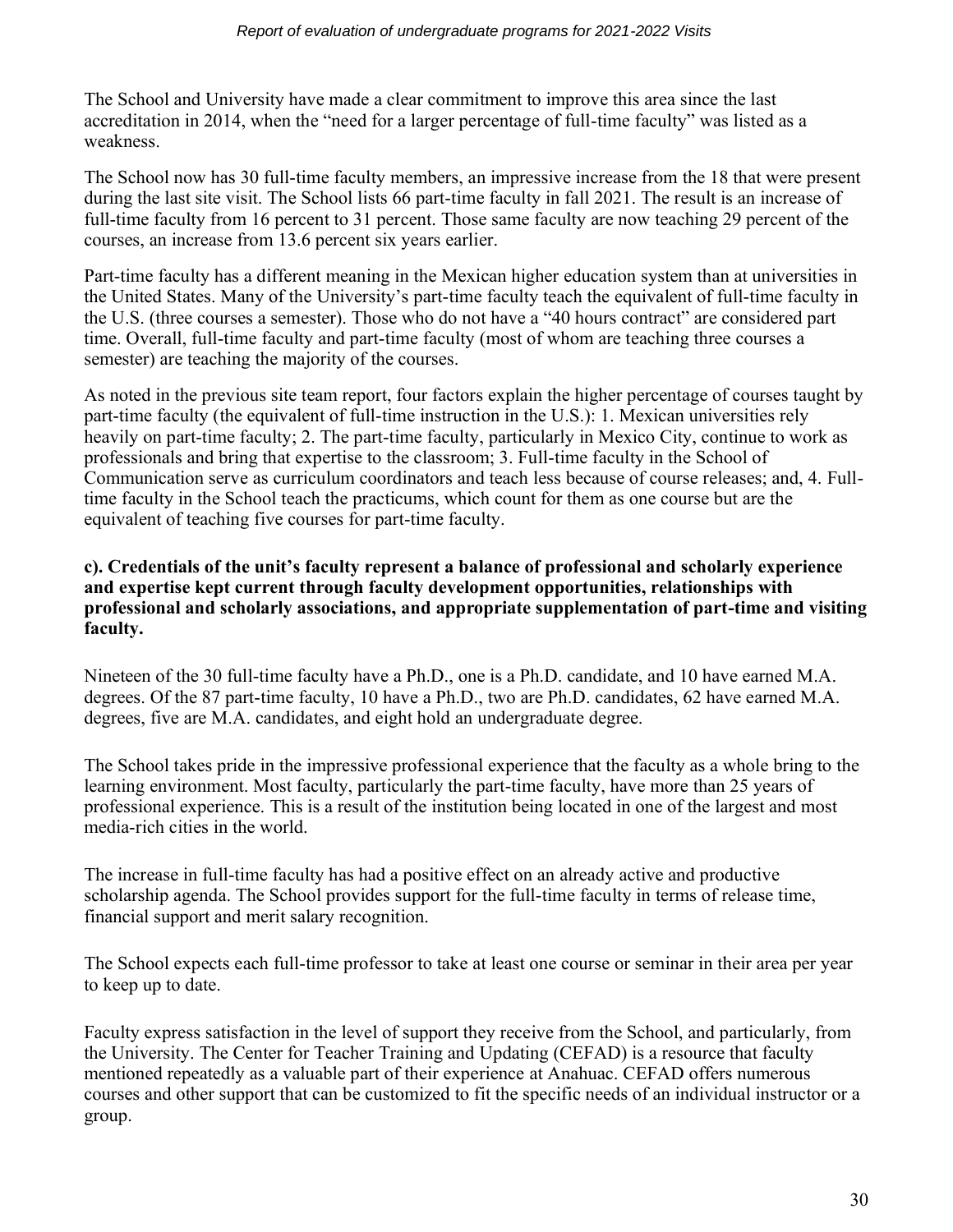## **d). The unit regularly evaluates instruction, whether onsite or online, using multiple measures that include student input.**

Faculty instruction is evaluated regularly through a variety of measures. Student input is important.

All faculty are evaluated by their students at the end of every course each semester and during the summer period. Included in the evaluation are scores that rate course planning, teaching skills and strategy, criteria used for the evaluation of learning, professional and personal skills, and institutional identification. A 70-percent response rate from students is required. Faculty work with area coordinators to receive feedback that is derived from the student evaluations. Coordinators verify that the "evaluation plan" of the course has been completed, which allows the instructor and the course to improve over time.

# **e). The faculty has respect on campus for its university citizenship and the quality of education that the unit provides.**

The Provost reported that the School is important to the University and community. He mentioned that the School can and should be different from other communication programs because of the profile and values of the School and University. The School has started a Business and Entertainment program (not part of this accreditation) that demonstrates a strong understanding of working in a space that is growing with demand from employers and inviting to students. It was also noted that the pandemic has accelerated the process of change and that the School may need to be even more strategic to keep pace.

Colleagues from around campus speak highly of the School and the faculty, staff and students who are part of the vitality of the University.

**SUMMARY:** The faculty of the School, both full- and part-time, are some of the most dedicated and collegial that this site team has seen. There were multiple mentions of "family" by both faculty describing each other and students describing the faculty. This is not to imply there are no disagreements nor some discord among some faculty, but as a whole, there is a genuine sense of belonging and a full commitment to their work and to the students.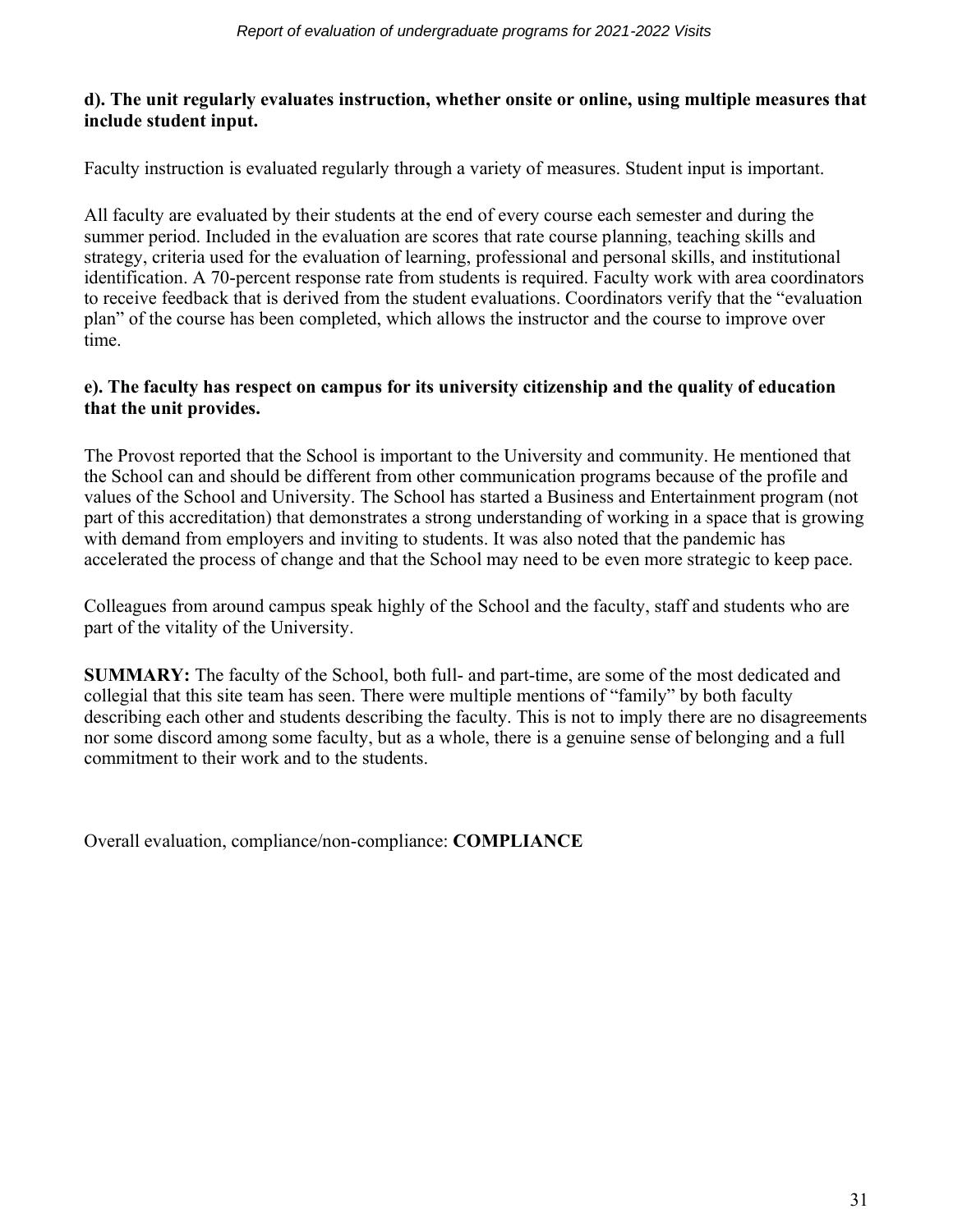# **PART II — Standard 5: Scholarship: Research, Creative and Professional Activity**

# **Unit performance with regard to indicators:**

# **a). The unit requires, supports, and rewards faculty research, creative activity, and/or professional activity.**

The research culture at the School is robust and growing in a structure with no tenure or faculty rank. The bench strength comes from the Research Center for Applied Communication (CICA by its acronym in Spanish), created 17 years ago and now with 7 full-time research professors recognized in the National System of Researchers (SNI.) Research topics range from sustainability communication to humanizing technology to representation of disabilities across the spectrum of literature and visual media.

The School's research budget for both publications and participation in conferences increased by 41 percent from 2015 to 2021. The Mexican government offers a financial incentive for faculty based on research productivity.

The self-study notes the School assigns postgraduate teaching assistants to faculty to support research.

The research reputation of the School has grown through the creation of a doctoral program in 2015. An impressive 12 dissertations have been directed by faculty in the last six years. Faculty are engaged internationally in global conferences with travel funding supported by the School.

## **b). The unit specifies expectations for research, creative activity, and/or professional activity in criteria for hiring, promotion, and tenure.**

At hiring, a contract outlining assignment expectations for new hires is shared and that becomes a benchmark against which a faculty member evaluated yearly. Young faculty shared they had clear expectations of what was expected.

## **c). Evaluation criteria for promotion, tenure, and merit recognition account for and acknowledge activities appropriate to faculty members' professional as well as scholarly specializations.**

While Anahuac has no promotion to rank or tenure, they do spell out faculty workload in an annual review. The School does have a merit system awarding bonuses, and faculty shared they have clear expectations how of to meet expectations of their research output.

#### **d). Faculty members communicate the results of research, creative, and/or professional activity to other scholars, educators, and practitioners through presentations, productions, exhibitions, workshops, and publications appropriate to the activity and the mission of the unit and institution.**

As reported in the self-study in the last six years the full-time faculty have published 13 books, 107 book chapters, 17 refereed international journal articles and 9 national, presented 73 international papers and 154 national conference papers, and delivered 73 national posters.

One faculty member moderates a Facebook page that showcases the School's research output. Twice a year the School communicates the results of faculty research via the online "Sintaxis Magazine." Guest scholars and professionals from Mexico, Latin America, Spain, and the United States contribute articles.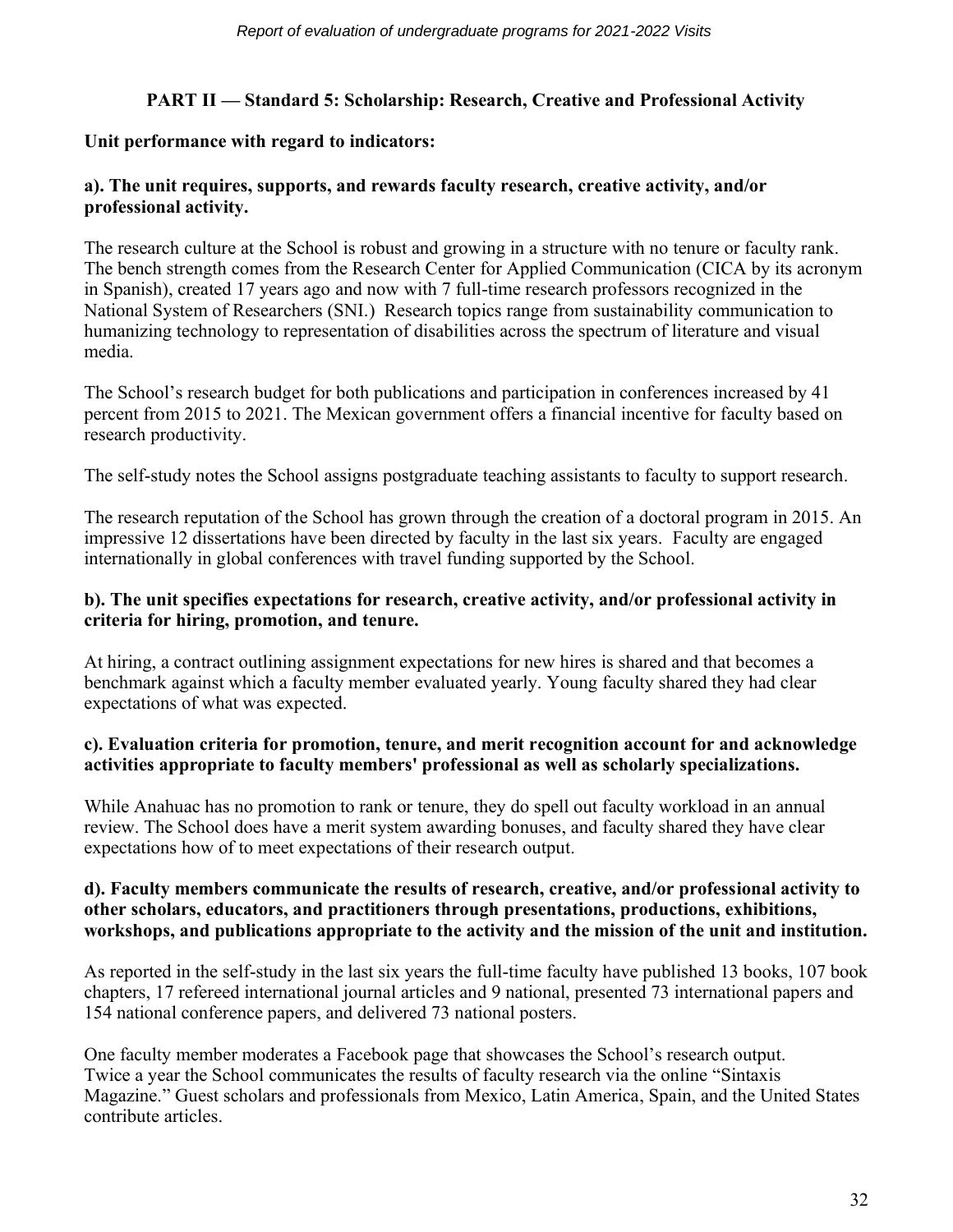Creative activity is valued equally with traditional research. A film scholar reaches public audiences through cinema reviews in a leading Mexico newspaper and produces for global audiences interviews with female film directors.

# **e). The unit fosters a climate that supports intellectual curiosity, critical analysis, and the expression of differing points of view.**

The School inspires students to become involved in research at the undergraduate level. In 2019 a student was among 10 finalists in the annual Scientific Poster Contest sponsored by the University's Research Office.

Research faculty are key to undergraduate student project success during the last semesters of their degree. Faculty help them design research across the spectrum of qualitative, quantitative, and mixed investigations.

# **SUMMARY:**

A strong research climate exists in the School through engaging faculty and dedicated students conducting a wide variety of peer-reviewed studies, applied research projects and creative activities.

| Scholarship, Research,                   |                                               |                                        |                |
|------------------------------------------|-----------------------------------------------|----------------------------------------|----------------|
| <b>Creative and</b>                      |                                               |                                        |                |
| <b>Professional Activities</b>           | <b>Full Time</b><br><b>Professors</b><br>(30) | Part time<br><b>Professors</b><br>(66) | <b>Total</b>   |
| Awards and Honors                        | 208                                           | 94                                     | 302            |
| Grants Received Internal                 | 8                                             | $\theta$                               | 8              |
| <b>Grants Received External</b>          | 7                                             | $\theta$                               | 7              |
| Scholarly Books, Sole- or<br>Co-authored | 14                                            | 13                                     | 27             |
| Textbooks, Sole- or Co-<br>authored      | $\Omega$                                      | 14                                     | 14             |
| <b>Books Edited</b>                      | 13                                            | 5                                      | 18             |
| <b>Book Chapters</b>                     | 107                                           | 9                                      | 116            |
| Monographs                               | $\mathfrak{D}$                                | $\overline{2}$                         | $\overline{4}$ |
| Articles in Refereed Journals            | 71                                            | 9                                      | 78             |
| Refereed Conference Papers               | 42                                            | $\overline{2}$                         | 44             |
| <b>Invited Academic Papers</b>           | 41                                            | 12                                     | 53             |
| Encyclopedia Entries                     | $\Omega$                                      | $\Omega$                               | $\Omega$       |
| <b>Book Reviews</b>                      | 22                                            | $\theta$                               | 22             |
| Articles in Non-refereed                 | 111                                           | 84                                     | 195            |
| Publications                             |                                               |                                        |                |
| Juried Creative Works                    | $\Omega$                                      | 1                                      | 1              |
| Non-juried Creative Works                | 70                                            | 28                                     | 98             |
| Other (reports)                          | 524                                           | 202                                    | 726            |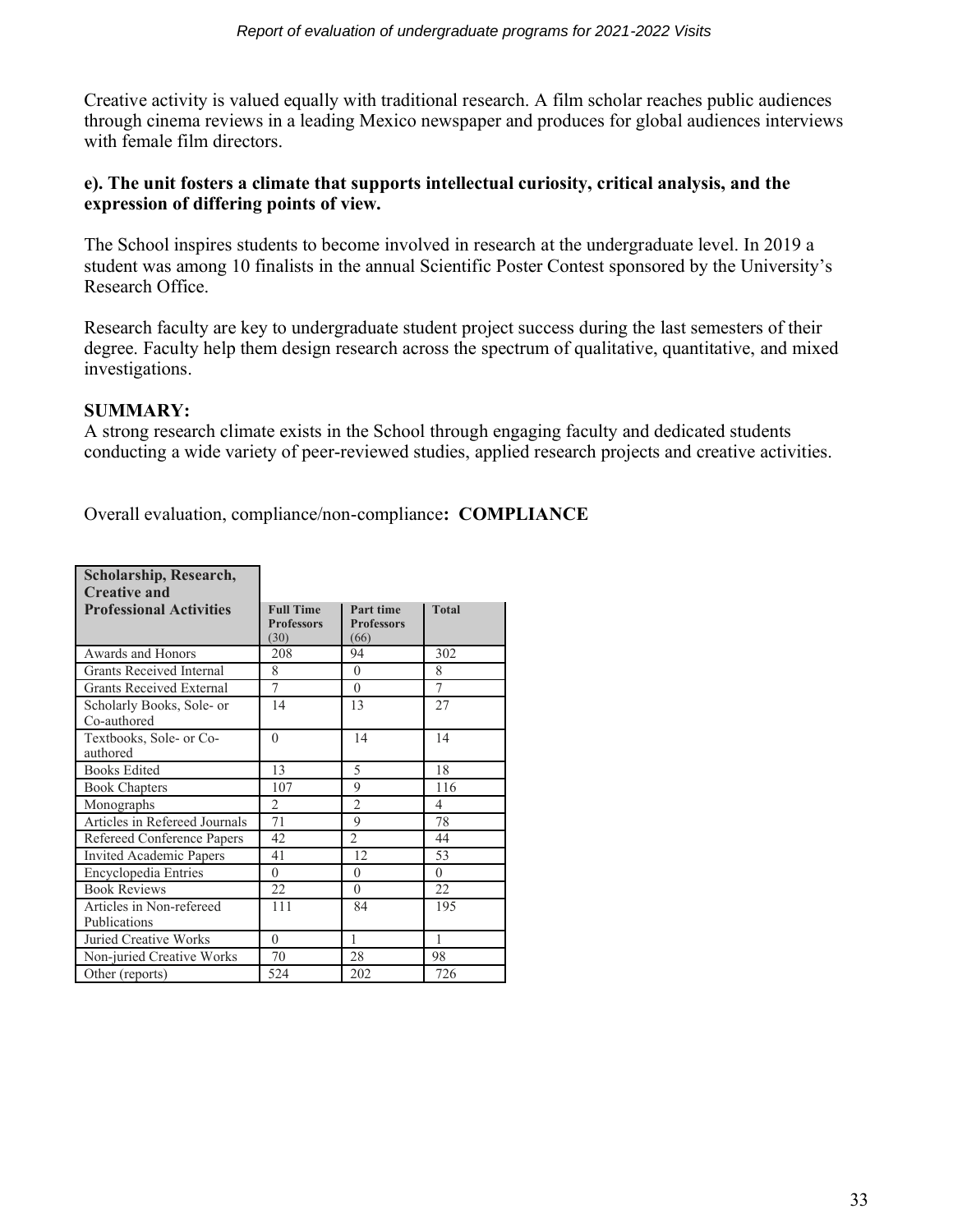# **PART II — Standard 6: Student Services**

#### **Unit performance with regard to indicators:**

#### **a). Faculty and/or professional advising staff ensure that students are aware of unit and institutional requirements for graduation and receive career and academic advising.**

Upon entering the program, students are assigned a full-time professor as an adviser. Meetings are mandatory for the first year and then become optional, although several students reported sustaining their connections well past the initial year. One full-time professor coordinates advising for all the students in the School of Communication, and he works with another professor whose psychology degree positions him well to provide support in more personal contexts.

In addition to the adviser, students are assigned a faculty mentor who helps with coursework. This relationship is also mandatory for the first two semesters. Students with special needs – perhaps complex financial or home situations – are also assigned a faculty tutor to provide more personal support.

Central university advising oversees this function across the institution while also offering direct student support. The Brightspace platform includes an app that both students and faculty can use to keep track of academic history, curriculum, schedule, tuition, and other topics related to their university life.

A university welcome event for incoming students takes place at the beginning of each semester to orient students. In addition to what it shares on its website and in its social channels, the School produces charts, posters and pamphlets to explain study plans and coursework, and the university produces an annual Student Services Catalog as a one-stop guide.

#### **b). Faculty are available and accessible to students.**

Students universally applauded faculty responsiveness, especially through the pandemic. They are available via WhatsApp, email, Teams and video conferencing when students are working remotely. Several alumni said they are still in close touch with professors several years after graduating.

One current student said she transferred from another School and felt she had incredible assistance with courses and scholarship logistics. Another said her mentor, in particular, has been very helpful – "with classes and in life."

# **c). The unit keeps students informed about the activities, requirements and policies of the unit.**

Students stay current through the School's social media, email, printed materials, communication in class and also bulletin boards on walls throughout the facilities. Each student's assigned adviser – one of the School's full-time professors – also keeps them informed. The Brightspace platform is also a resource. Students consistently said they felt informed.

# **d). The unit and the institution provide students with extra-curricular activities and opportunities that are relevant to the curriculum and develop their professional as well as intellectual abilities and interests.**

One of the School's strengths is that it focuses on integrating its students and graduates with the community, employment possibilities and a variety of organizations. The strategic plan calls for service to the community, as well as rich social, cultural and spiritual development. Accordingly, students are encouraged to participate in a range of leadership programs, sports, music, theater, visual arts, singing and more.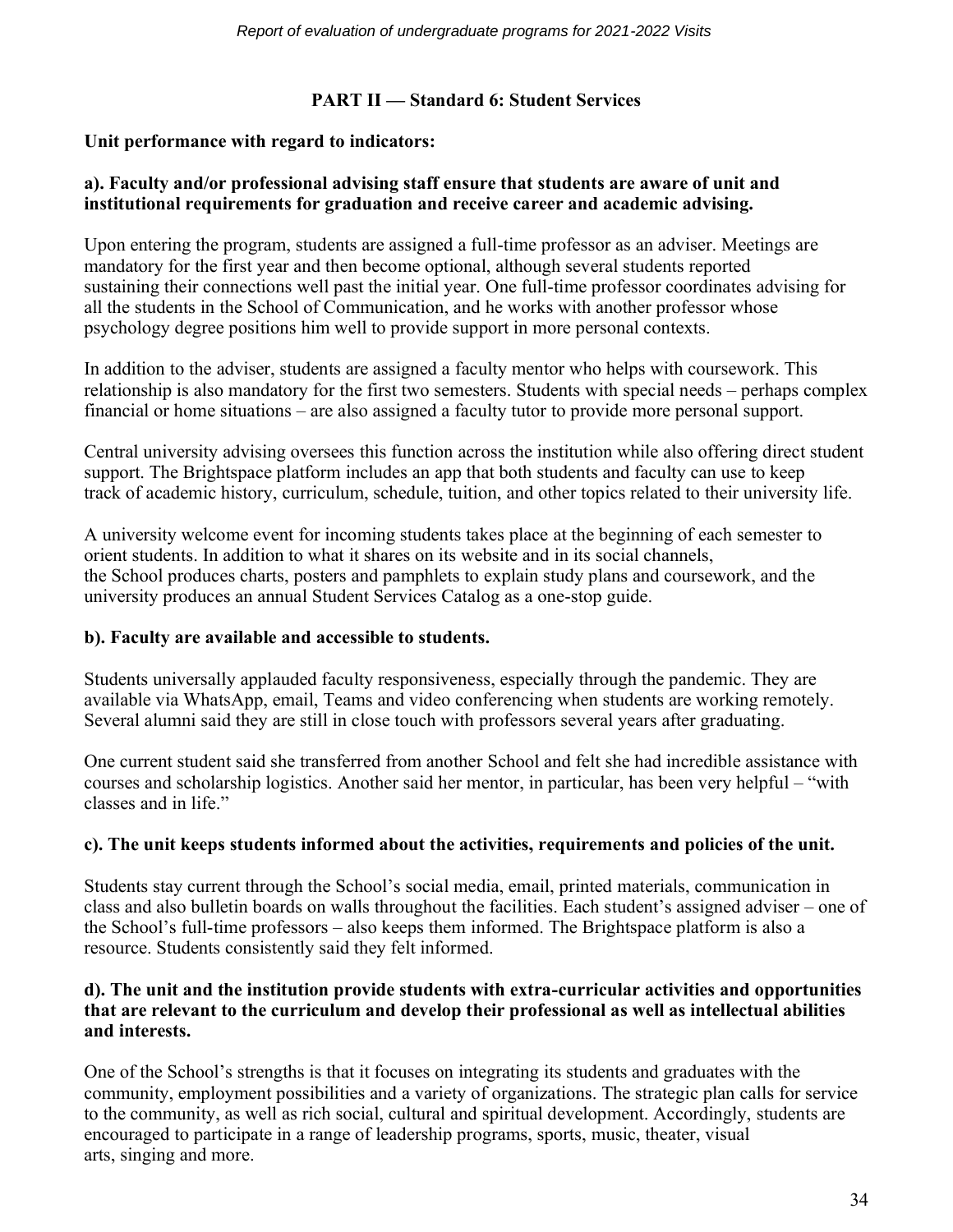Several student leadership programs are available. One student spoke highly of his experience with both CREA (Leadership Program in Communication), which offers workshops and activities to help students develop leadership skill and experience, and ASUA (Social Action of the University) another group of student volunteers that takes on community projects such as reforestation and building houses for the poor.

Under faculty supervision, students lead content and production for the monthly "Somos Anahuac" printed newsletter and for Radio Anahuac, which is on the air 24/7 and normally broadcasts 65 programs (only about half that many have persisted through the pandemic, some of them adapting to Instagram and Facebook Live). Students actively report on events and campus life in social media – through course work and informally – and they produce the weekly digital COMA magazine, often in collaboration with professional journalists. Students are also encouraged to enter recognized contests, such as EFFIE awards and the Creative Talents Association's "A favor de lo Mejor." The School has agreements with more than 40 communications companies and organizations to provide the professional experience required of students in their three-course practicum and to help place them in jobs after graduation.

The School maintains an online job bank and cultivates alumni relationships to enrich pathways to employment for graduates. Webinars, an annual recruitment fair and professional opportunities shared in social media all draw solid student participation. Students spoke highly of their professors' relationships with employers and their willingness to make introductions for job opportunities, and even to provide sources for stories.

Scholarships, tutoring and mentoring augment rich opportunities for professional development. About half the School's students consistently receive scholarship support. In the 2021- 2022 academic year, the School is making \$1.8 million available to 610 students on both campuses. That means 50.5 percent of the School's total students are supported with scholarships, which is in line with the University's performance.

# **e). The accredited unit must gather, maintain and analyze enrollment, retention, graduation rates and other aggregate information for improving student services and reducing barriers to student success. The unit annually publishes retention and graduation information on its website.**

Students provide their thoughts about advising programs in an online survey conducted once each semester. A report on the quantitative and qualitative student responses is produced and sent to the Dean and to the program coordinators for a systematic review. They look for opportunities to improve and adjust as needed. As an example of the kind of change that results, one administrator shared that the one-year mandatory mentor program sprang from analysis of survey results that indicated students needed more hands-on support with the new curriculum.

The University uses Power BI to enable reporting on enrollment, graduation and retention. The Dean and program coordinators analyze the information carefully to identify any unusual or abnormal behaviors. Compared with the national average, the School's retention is exemplary. Only two in 10 of the School's students drop out, compared with 8 in 10 nationally in all majors. The most currently available graduation data show 66 percent of students graduate within four years, a number the School´s administrators would like to improve. One factor is the time it takes to prepare for the mandatory national EGEL exam. If students don´t pass, they have to wait another semester or more to graduate.

The School's retention and graduation data are available on the School website.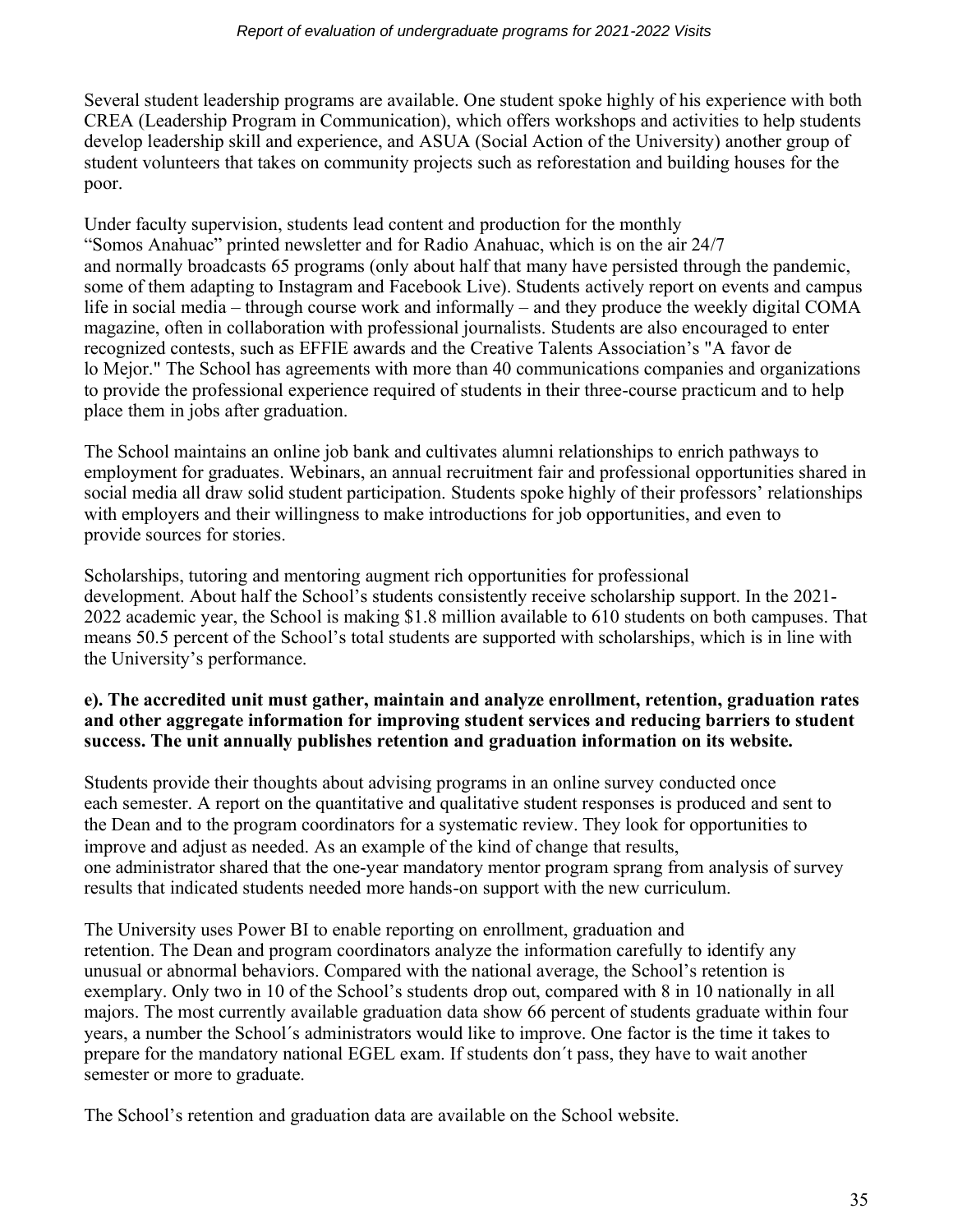**SUMMARY:** Conversations with students make it clear that the School goes to great lengths to provide personal, responsive support for both their academic and their personal development. Faculty genuinely care about students as whole people, and they routinely go the extra mile to help students succeed. It's evident that, as one faculty member put it, "human values are very important to us."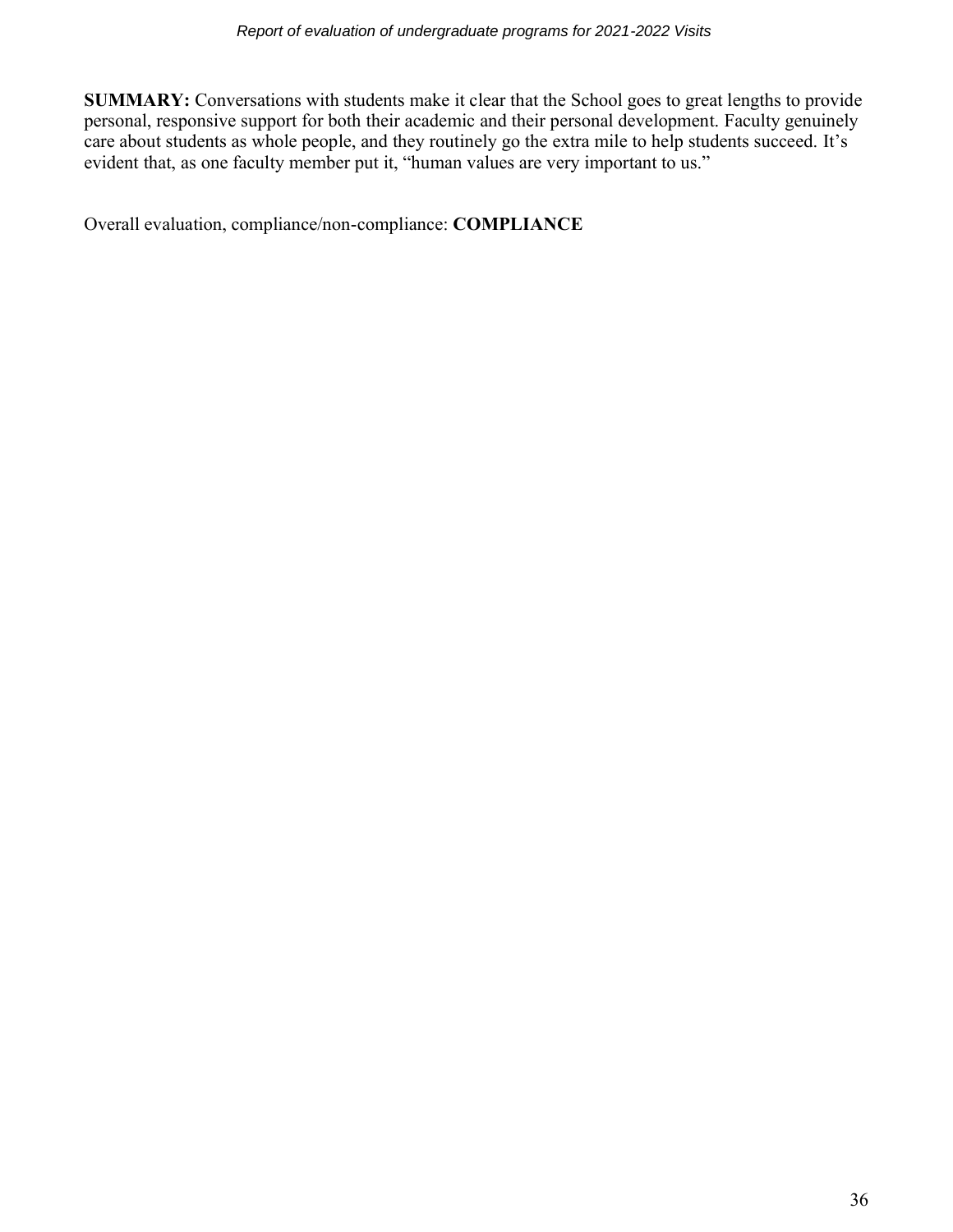# **PART II — Standard 7: Resources, Facilities and Equipment**

#### **Unit performance with regard to indicators:**

# **a). The unit has a detailed annual budget for the allocation of its resources that is related to its long-range, strategic plan.**

Tuition revenue supplies the vast majority of the University's – and the School of Communication´s – funding. At Anahuac, Schools make annual budget requests, and allocations are decided by the University's central administration. The School reports consistent success with its requests, and its budget ties closely to the strategic and operating plans. Those plans have driven considerable improvements in facilities and equipment over the past six years.

#### **b). The resources that the institution provides are adequate to achieve the unit's mission. The resources are fair in relation to those provided other units.**

The previous site team identified the School's overall space as a weakness, noting that faculty said the space needed to be improved to serve a growing student body. In 2016, two Anahuac Universities (Valley of Mexico and Anahuac University Mexico) merged, creating north and south campuses of one integrated University. With this integration, the School occupies a total of 45,370 square feet (4,215 square meters) with classrooms, labs, studios, offices and meeting areas across the two campuses. The south campus space now supplements the School's space in the north with a state-of-the-art TV studio with large video wall, two recently renovated audiorecording studios and a well-equipped multimedia lab.

In addition, the COVID-19 pandemic spurred the University to reconfigure several floors in its library to create additional space for students to study, participate remotely in classes and collaborate on team projects. The library spaces are contemporary, spacious, bright and beautiful.

Faculty, staff and students say they have what they need to achieve their goals, although students expressed disappointment that the opportunity to check out equipment has been suspended due to the pandemic. Exceptions are being made in a few special cases.

Like many universities responding to the pandemic, Anahuac closed its facilities in March of 2020 and initiated an extensive approach to remote work. In June 2021, the University launched a Safe Return plan to enable the gradual resumption of activities on campus. The plan's three pillars of well-being, health, and sanitation govern a program of practices to ensure safety. Measures include increased psychological support, extensive disinfection protocols, mandatory masking, expanded air filtration and physical distancing. The School modified eleven classrooms to integrate robust distance-learning services. In order to enable students to keep a safe distance from one another, many classes continue to operate in a hybrid model, with half of the students in the room and half participating via Zoom.

#### **c). The facilities of the unit enable and promote effective scholarship, teaching and learning.**

The School takes pride in what it describes as "the best facilities, laboratories and equipment in Latin America." In the north, it occupies a 23,700-square-foot building that it shares with the Schools of Architecture and Design. Its researchers operate in a separate building on the other side of a verdant, gracious campus in a suburb of Mexico City.

In the south, the School's space is smaller but occupies an even brighter, park-like campus where – as in the north – it shares a building with Architecture and Design.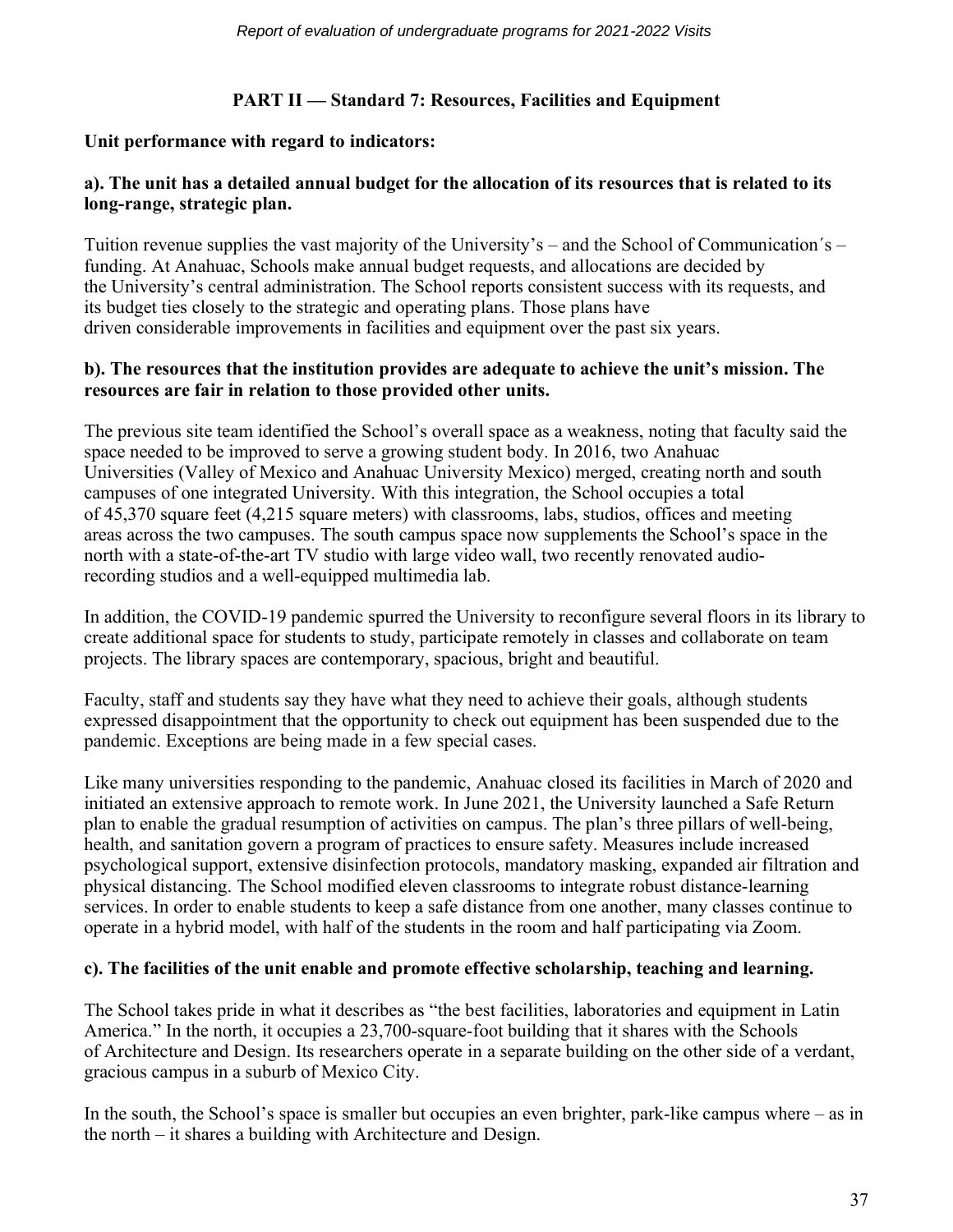Recent improvements on the north campus, driven by the strategic plan and professional trends, include camera and furniture upgrades in the 1,000-foot TV studio and a remodeled audio-production area with two additional audio booths for foley and dubbing production. The School also has a new auditorium for cinema and audiovisual undergraduate exams.

Infrastructure improvements on both campuses considerably expanded network speeds and storage capacity, both important for the extensive audio and visual work taking place.

#### **d). The institution and the unit provide faculty and students with equipment or access to equipment to support its curriculum and the research, creative and professional activities of the faculty**.

In the north campus, the School controls 20 classrooms and shares another 37 with Architecture and Design. Several laboratories, including a radio classroom with booth room, recording studios, an editing classroom and the TV studio, have capacity for 161 students.

The School occupies nine classrooms in the south campus, as well as the TV studio, a radio lab and editing and post-production areas.

Some classrooms on both campuses include an interactive blackboard, video projector, audio line and amplified sound. Across both campuses, 42 computer labs house a total of 924 computers, each with more than 100 software licenses, including: Adobe Suite, SPSS, Rhinoceros, Autodesk and the Microsoft suite. Labs are open 7 am to 10 pm Monday through Friday and usually offer some Saturday hours. Students use them to work on projects when they're not in use by a class.

Coordinators of each academic area, researchers and professors on both campuses each have a personal work area – usually an office – outfitted with a desk, bookcase, phone, personal desktop computer, common printing area and wifi supported by fiber-optic broadband.

Students and faculty consistently said facilities and equipment support their work.

## **e). The institution and the unit provide sufficient library and information resources to support faculty and student research and professional development.**

The University's general library, on the north campus, offers impressive collaboration and study space in addition to hundreds of thousands of print and digital volumes. Students and faculty have easy access to online databases such as Proquest and EBSCO and to digital replicas of more than 2,000 newspapers from 100 countries in 60 languages via the PressReader tool. One floor of the general library houses a Chinese library with a range of materials in Mandarin, donated by the Chinese government to support learning about Chinese language and culture.

# **SUMMARY:**

Despite the challenges of the pandemic – and in some cases, because of it – the School of Communication has managed to dramatically improve its facilities and make numerous investments in equipment to ensure students and faculty have current tools with which to learn and teach. Its funding reflects its status as Anahuac's third-largest school and a centerpiece of the University's four-year strategy. Its detailed budget aligns well with its operating plan.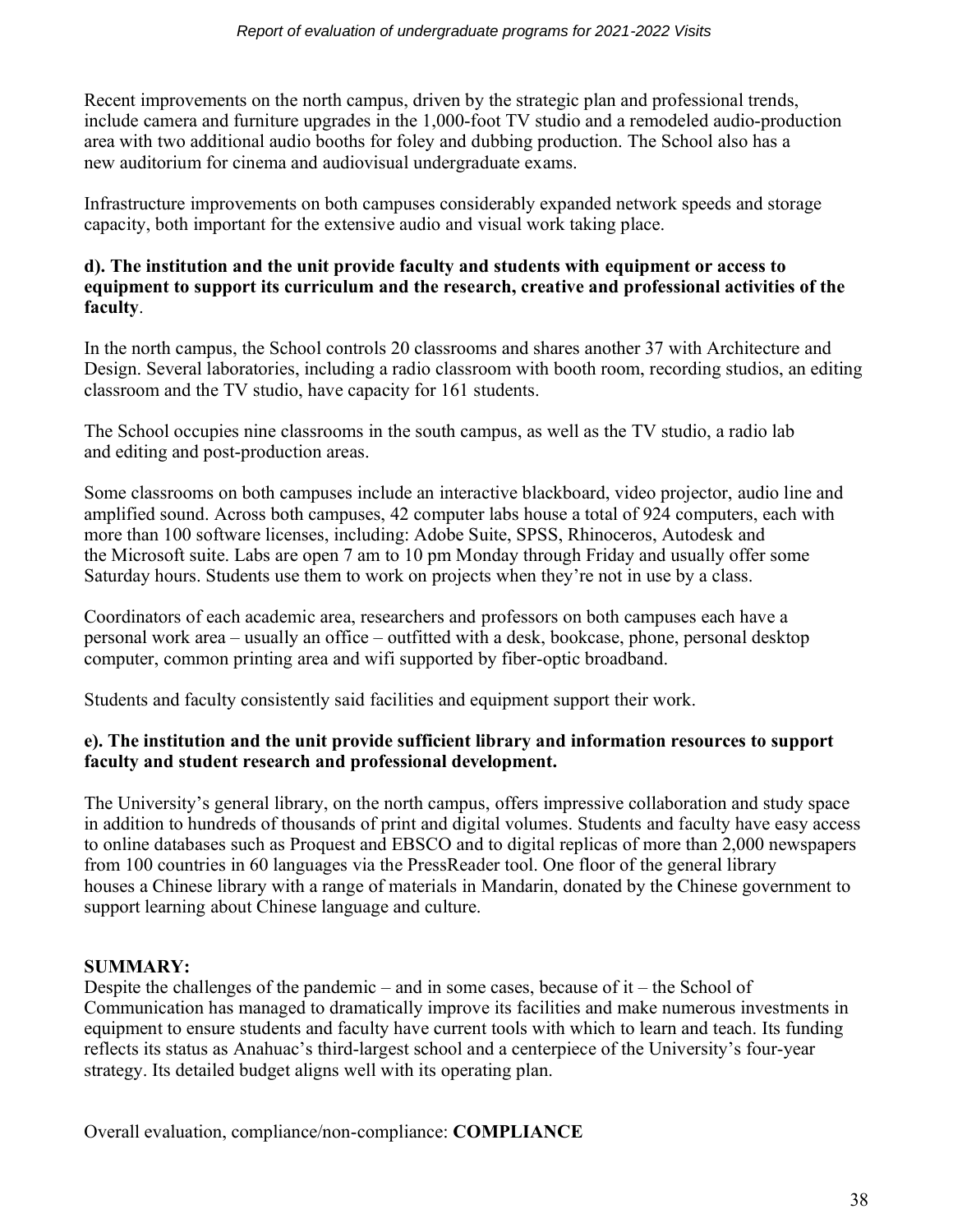# **PART II — Standard 8: Professional and Public Service**

#### **Unit performance with regard to indicators:**

### a**). The unit consults and communicates regularly with its alumni and is actively engaged with alumni, professionals, and professional associations to keep curriculum and teaching, whether onsite or online, current and to promote the exchange of ideas.**

An alumni group contributed to the creation of the new 2020-2025 curriculum.

Beyond a robust website in Spanish, with a more general site in English, the School engages alumni, prospective students, and citizens with a full complement of social media channels including Facebook, Twitter, and Instagram. It engages audiences beyond campus through Radio Anahuac which broadcasts a wide variety of programs across Anahuac University and in Mexico City produced by students, faculty, and an alumnus producing a weekly program. COVID forced the station to switch to preprogrammed music, but gradually live elements are coming back.

Twice a year an Alumni Advisory Council comprised of 25 professionals across a wide variety of fields meets with the Dean to offer pertinent observations on how to transfer current industry trends into the student educational experience. Student sessions showed alumni are key to opening doors for internships and future entry-level jobs.

#### **b). The unit provides leadership in the development of high standards of professional practice through such activities as offering continuing education, promoting professional ethics, evaluating professional performance, and addressing communication issues of public consequence and concern.**

The School has 62 agreements with professional associations aimed to "improve professional training…as well as the dissemination of knowledge through the planning, programming, and collaboration." Fourteen of these are led by corporate chairs from companies such as Discovery, Fleishman Hillard, other companies, and various news organizations.

Powered in part by these collaborations, the School offered 87 short courses and certificates (what the School calls diplomas) between 2016-2020 serving 1200 students. Topics in the 11 certificate courses ranged from Emotional Marketing, Branding, and Advertising to Interactive and Digital Marketing. Recently the School launched a Diploma in Neurogastronomy. Workshop topics included LinkedIn, how to master the language of business, and Rolling Stone Magazine's Mexico Director inaugurating an exhibit "The 50 Years of Pop Culture."

Two major awards are presented yearly by the School: one for alumni and the other for other communication leaders. COVID forced the postponement of these awards, but they are anticipated to resume next year. The Dean believes these are yet another opportunity for the students to have more contact with the great leaders in communication.

The School of Communication is promoted as the venue for important forums and events that allow bringing together national and international experts who expose the challenges for new professionals.

## **c). The unit contributes to the improvement of journalism and mass communication as academic disciplines by supporting the faculty's involvement in academic associations and related activities.**

Full-time faculty served in 22 leadership positions of academic associations including one as president of AMIC (Mexican Associations of Communication Researchers) and another is currently president of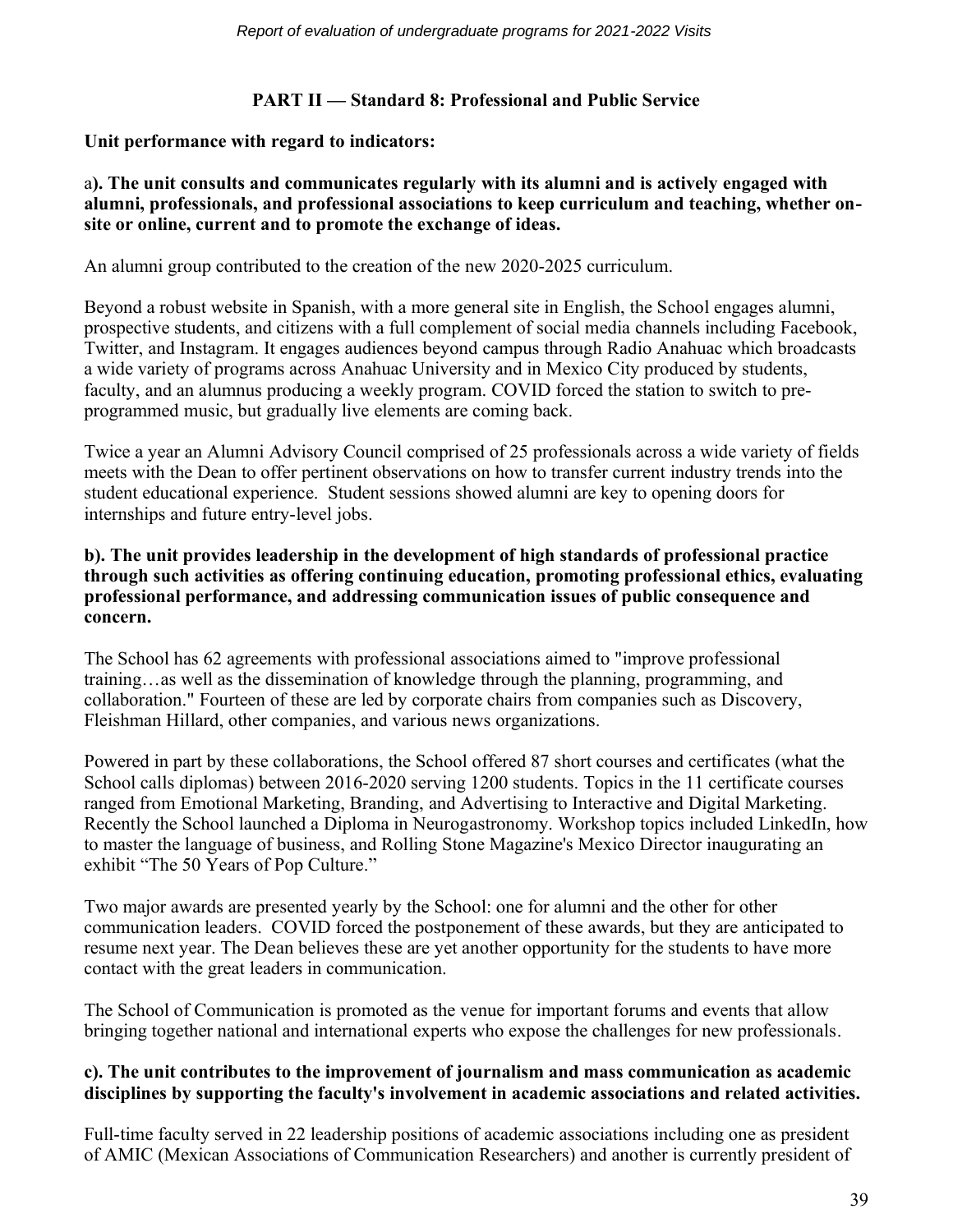AMPICO (Mexican Associations of Researcher sand Professionals in Organizational Communications.) Part-time faculty participate in more than a dozen research bodies ranging from the socio-cultural history of Mexican Cinema to a member of the editorial board of the International Baseball Federation.

Service to the academy plays a role in each full-time faculty's merit review. The school's travel budget averaged \$25,000 a year, a slight decrease from the \$30,000 in the last self-study.

# d**). The unit contributes to its communities through unit-based service projects and events, servicelearning of its students, and civic engagement of its faculty.**

Evidence is seen of the School's commitment to helping students see the link to the present life of Mexican society demonstrating their service-learning goals for students and faculty to be Positive Action Leaders. Service includes donating toys and books to a home for boys called Casa Hogar la Buena Tierra. Projects like this put into practice principles of human Christianity as a fundamental element of the mission of the Anahuac University and operationalized by the School.

#### **e). The unit supports scholastic journalism through such activities as faculty workshops, visiting lectures, and critiques of student work.**

Thousands of high school students each October come to the school for the OV Anahuac Day. The free two-day event includes career exploration via journalism and advertising workshops while their families learn about financial aid. The self-study reports this highly successful event in 2018 hosted 7,000 preuniversity students.

For the past 22 years, more than 5,000 students have competed each January in a national scholarship, organized by the School and sponsored by the university. The Octavio Paz National contest is an oral and written competition (often) judged by alumni.

# **SUMMARY:**

Faculty are highly engaged in professional service. The School leverages the alumni to serve the public and, in the process, prepares students to be service minded as they enter global markets.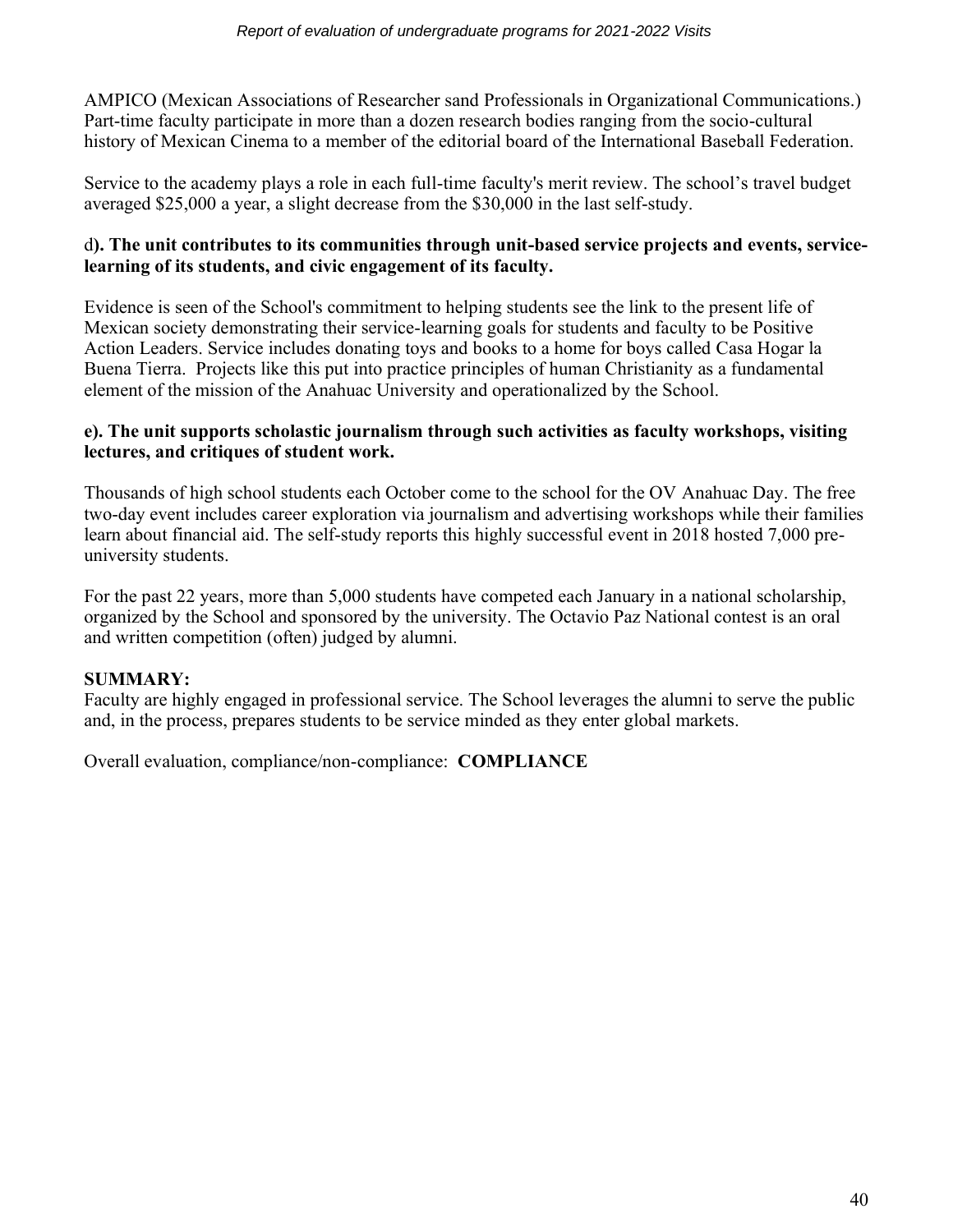# **PART II — Standard 9: Assessment of Learning Outcomes**

# **Unit performance with regard to indicators:**

*The Accrediting Committee and Council seek site-team reports on assessment that are appropriately detailed for a judgment on compliance that is informed, fair and consistent from one team to another. Please respond to each of these questions in your report on indicators (a), (b) and (c):*

#### **a). The unit defines the goals for learning that students must achieve, including the "Professional Values and Competencies" of the Council.**

• Who is in charge of the assessment program (e.g., administrator, sequence coordinator or faculty committee)?

The University controls assessment programs and works with each unit on assessment through an advisor assigned to the School. This is a different approach than during the last site visit when the School had full control. Within the School, program and area coordinators maintain responsibility for leading assessment efforts. The 2016 assessment plan has evidence of measuring learning outcomes based on ACEJMC and Anahuac University's values and competencies. The School has created a spreadsheet that aligns both the University's values and the ACEJMC professional values and competencies so that the assessment measures will comply with each.

• How has the unit verified that core and required courses cover all 12 of ACEJMC's professional values and competencies?

The School has to incorporate both the University's values and the ACEJMC Professional Values and Competencies. They do this by focusing on "generic competencies" (those designed by the University) and "professional competencies" (those designed by the School). In the 2016 Academic Plan, there are five generic competencies: critical and self-critical skills; social and emotional intelligence; mathematical reasoning; general culture; and, commitment to quality. There are 10 professional competencies, all of which can be connected to one or more ACEJMC Professional Values and Competencies. In the 2020-2025 Academic Plan, there are three generic competencies: apply basic research methodologies to obtain information; establish specific lines of thought and action for the solution of simple problems; and, use of information and communication technologies to research, solve problems, produce materials, and transmit information. There are now five professional competencies, which are closely related to ACEJMC's Professional Values and Competencies.

The School's written assessment plan has served as a good tool for curricular and programmatic changes. The School maintains spreadsheets that list each course and which value(s) or competency(ies) is included in the learning outcomes as well as how the course is assessed.

There is less evidence, however, to demonstrate the data faculty use to achieve programmatic improvement as opposed to improving individual courses, particularly with the new 2020-2025 Academic Plan.

• How has the unit ensured that the syllabi for these courses state learning outcomes that address the values and competencies appropriate for each course?

Area coordinators work with each faculty member prior to the beginning of a course to review learning outcomes, structure and content.

A review of syllabi noted learning outcomes that are connected to ACEJMC's Professional Values and Competencies.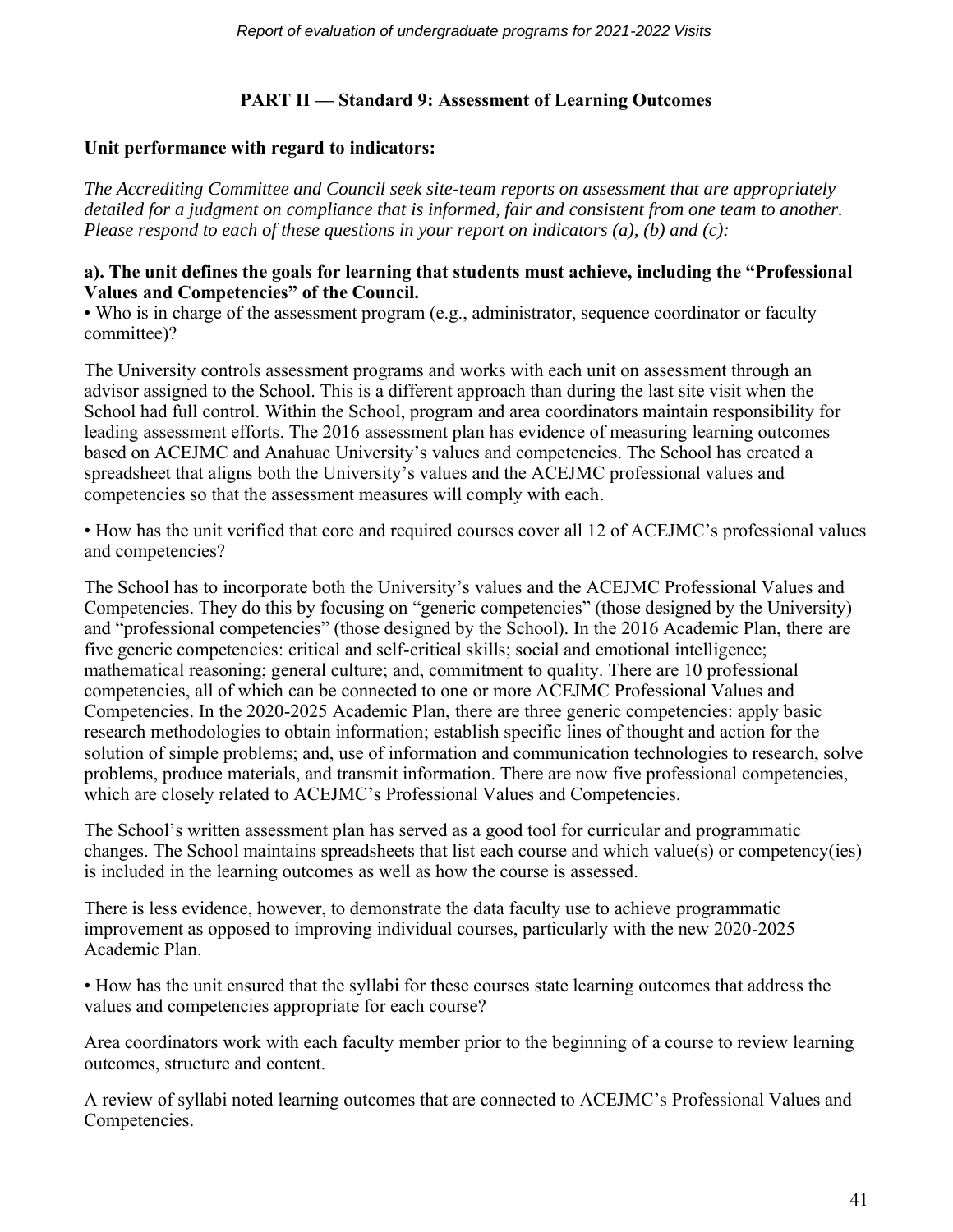#### **b). The unit has a written assessment plan that uses multiple direct and indirect measures to assess student learning.**

• What direct measures of assessment does the unit use, where in the curriculum and when?

The School reports that it utilizes at least two direct measures of learning: 1. an external exit exam administered by the National Center of Evaluation for Higher Education; and, 2. a rubric to assess student learning during the Practicum experience, which is required of each student. These instruments are given toward the end of a student's program. The external exit exam is in the final year; the Practicum feedback from employers is in a student's final semester.

In 2014, the site team noted evidence of student learning through a School-administered standardized test that measured understanding of specific communications issues by new students. Those students were tested again tested two years later. That test is no longer in place, eliminating an opportunity for faculty to make changes to curriculum based on this data.

Instead, area coordinators are working with faculty to assess student learning each semester, per a requirement from the University. Not all courses are formally evaluated each semester, but area coordinators work with faculty who are teaching multiple sections of a course to establish a standardized test or project that measures learning outcomes. Data from the test is then sent to the University and is used by the area coordinator and faculty to make changes.

The Practicum experience still utilizes a rubric to assess a student's project. This rubric is completed by a team of at least three individuals (professor of the class, employer of the internship, and the area coordinator) at the end of the student's project. This is a strength of the program, but it, along with the EGEL national exit exam, offers no direct measures to understand where students start in their education in the School of Communication.

• What indirect measures does it use, where and when?

The School utilizes at least two indirect measures of learning: 1. a student exit survey conducted by the University; and, 2. student awards. These instruments are measured at various times.

• Are these measures effective for assessing ACEJMC's Professional Values and Competencies?

The ACEJMC Professional Values and Competencies live within the five current professional competencies established by the School and have been effective in helping the unit assess its curricula and student learning through its direct and indirect measures. The School created new courses that would help students improve their ability to "think critically, creatively and independently," and to "apply basic numerical and statistical concepts." In addition, the School designed new required courses that would improve students' writing, grammar and spelling skills.

#### **c). The unit collects and reports data from its assessment activities and applies the data to improve curriculum and instruction.**

• How does the unit collect and analyze the findings and identify unsatisfactory learning of specific values and competencies?

The School's assessment plan operates on two levels. One is called the "macro level," where the School wants to identify the "moments in which the achievement of professional and generic competencies demonstrate compliance according to the graduation profile" of the student who is completing their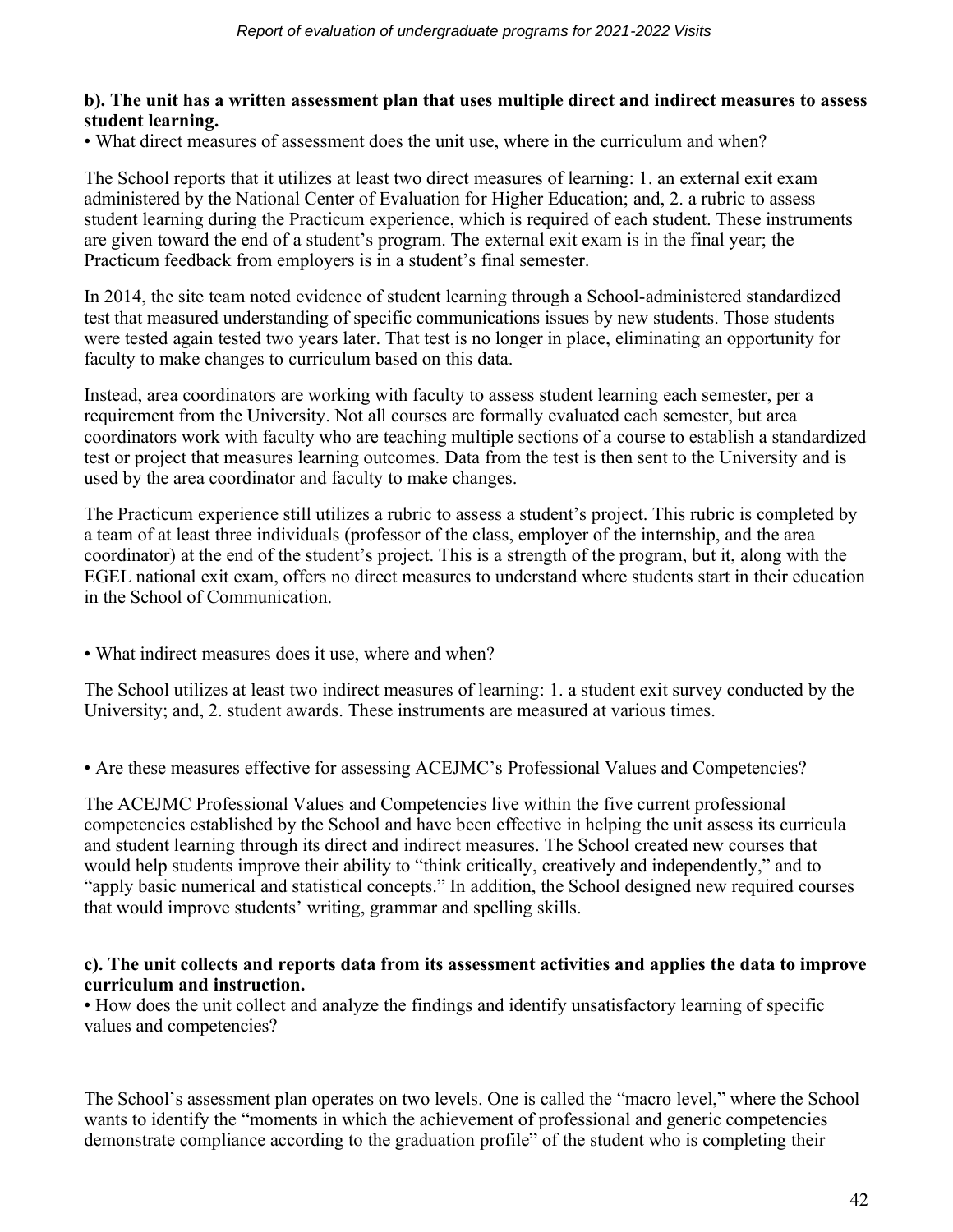program. The other is called the "micro level," where the School verifies the "achievement of learning outcomes from selected courses and how they contribute to the achievement of professional and generic competencies." As a whole, the assessment loop looks like this:



The School has access to a University-level information system called U-Planner. This system is intended to help programs upload assessment plans and criteria as well as evidence from learning outcomes for all courses. Academic coordinators are then able to review and analyze data to inform curricular decisions. The site team sat with the program coordinators to understand how the U-Planner system helped drive the assessment process.

• What specific values and competencies had graduating classes not mastered satisfactorily?

Rather than directly measuring the ACEJMC values and competencies, the School has been focused on helping its students pass the national exit exam, which tests students' knowledge in five different areas of communication. Some of those areas align with ACEJMC´s Professional Values and Competencies.

The EGEL exam tests knowledge in the following areas: Advertising; Organizational communication; Research applied to communication; Communication products; and, Journalism. Students must receive a satisfactory score in at least three of the five areas. Under the 2016 Academic Plan, student scores had decreased on this exam. The School used this direct measure to create the 2020-2025 Academic Plan, which included the elimination of specializations and the creation or redesign of more required courses to provide the students more opportunity to prepare for this exam. The 2020-2025 Academic Plan also includes two new courses that will focus on helping students prepare for the test, which is a national requirement to graduate.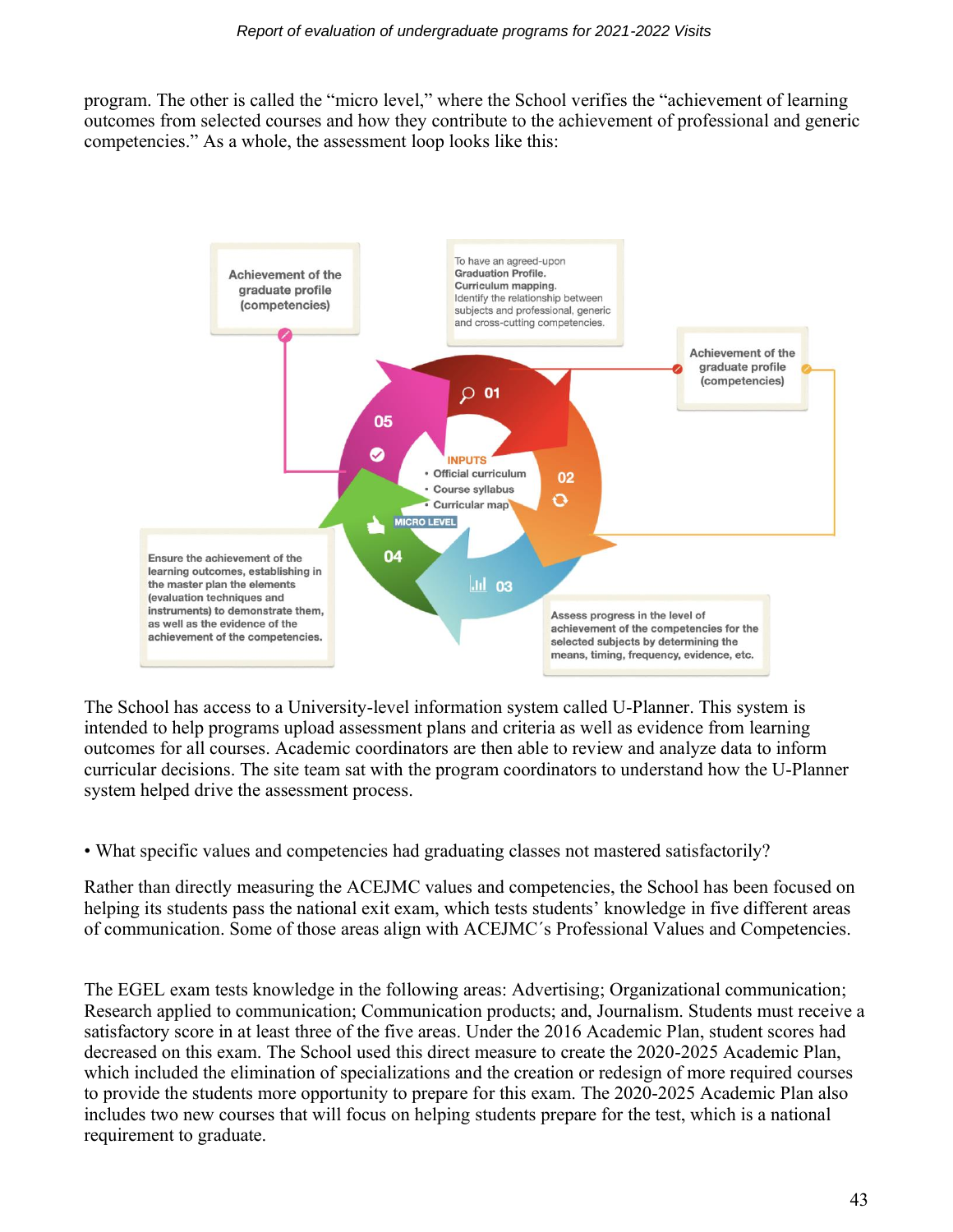• How does the unit decide how to address these areas of concern and what actions did it take to do so?

The School discusses assessment findings during faculty meetings, offers training and coaching sessions, and asks professors and professionals for their expert opinions to decide how to address challenges. Program coordinators (there are two) have regular discussions with area coordinators to review programmatic assessment. Area coordinators (journalism, film, advertising, media management) supervise the way courses are taught and review exams to standardize learning outcomes and measures across sections (faculty report that this is done in a way that does not limit academic freedom).

As mentioned, the School has taken steps to help students improve performance on the national EGEL exit exam. This is important for the School and the University.

• How does the unit evaluate whether its actions overcame the weaknesses in student learning and what were the results?

The new curriculum has not been in place long enough to measure performance on the EGEL exam. The faculty are hopeful the changes to the curricula, the additional support available, and the elimination of specializations will be successful on the exam while also infusing students with the School´s own values and ACEJMC´s Professional Values and Competencies.

• Was the program of data analysis and action effective for identifying and overcoming unsatisfactory student learning?

The School reports that it began its redesign of its curricula for the 2020-2025 Academic Plan partially based on data gathered by its assessment measures utilized in the 2016 Academic Plan.

## **d). The unit maintains contact with the alumni to assess these experiences in the professions and to provide suggestions for improving curriculum and instruction.**

Of the 66 part-time faculty in the School, most are alumni and currently in the profession. This group is an incredible resource for the School and students as these faculty bring relevant professional expectations to the classroom. These faculty also help guide curricular revisions and help to informally advise students on their path.

The School of Communication has a 25-member Alumni Advisory Council, which includes leaders in major media companies and other communication organizations throughout Mexico City. This group works with the Dean and faculty to provide insights that may be used in curricular and programmatic changes.

## **e). The unit includes members of journalism and mass communication professions in its assessment process.**

Many of the alumni mentioned above also are employers who work with students during the Practicum experience. All employers sign an agreement with the School to provide guidance and feedback for the students. This direct measure is used by the School to improve curricula and student advising.

The School consults with alumni and other professionals when developing or assessing its own assessment plan to better understand current trends, future opportunities, and the skills required to enter the workforce.

At the beginning of each semester, the School meets with all part-time faculty to ensure instruction is current.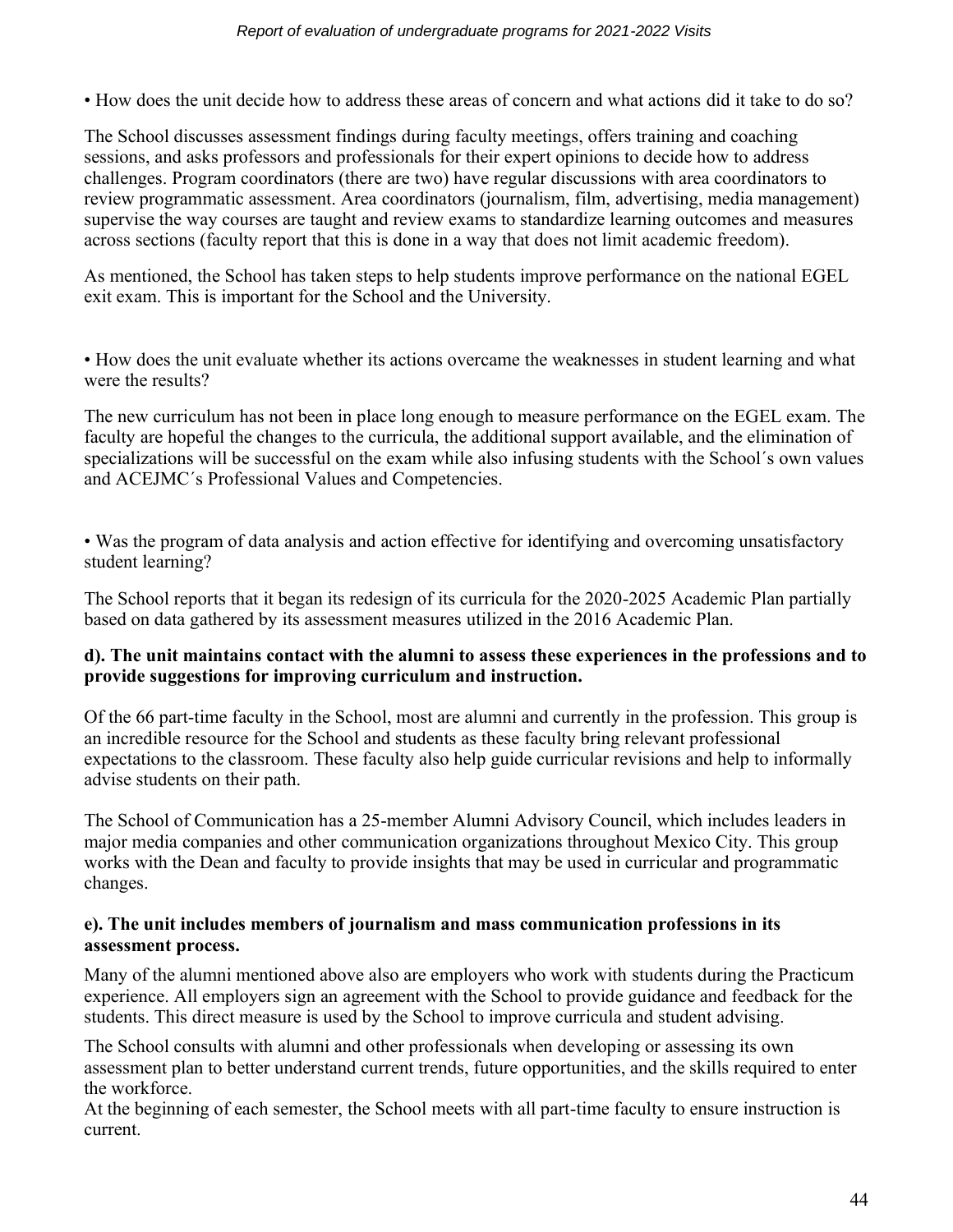# **SUMMARY:**

The School of Communication defines learning goals that are connected to ACEJMC´s Professional Values and Competencies. There is an assessment program in place that has informed programmatic and curricular changes through multiple direct and indirect measures to prepare students for graduation and to enter the workforce or graduate school. Alumni and other professionals are an integral part of the assessment process. With the University now overseeing assessment, it will be important for the School to continue to measure learning – and closing the loop – with ACEJMC's Professional Values and Competencies at the forefront of their effort.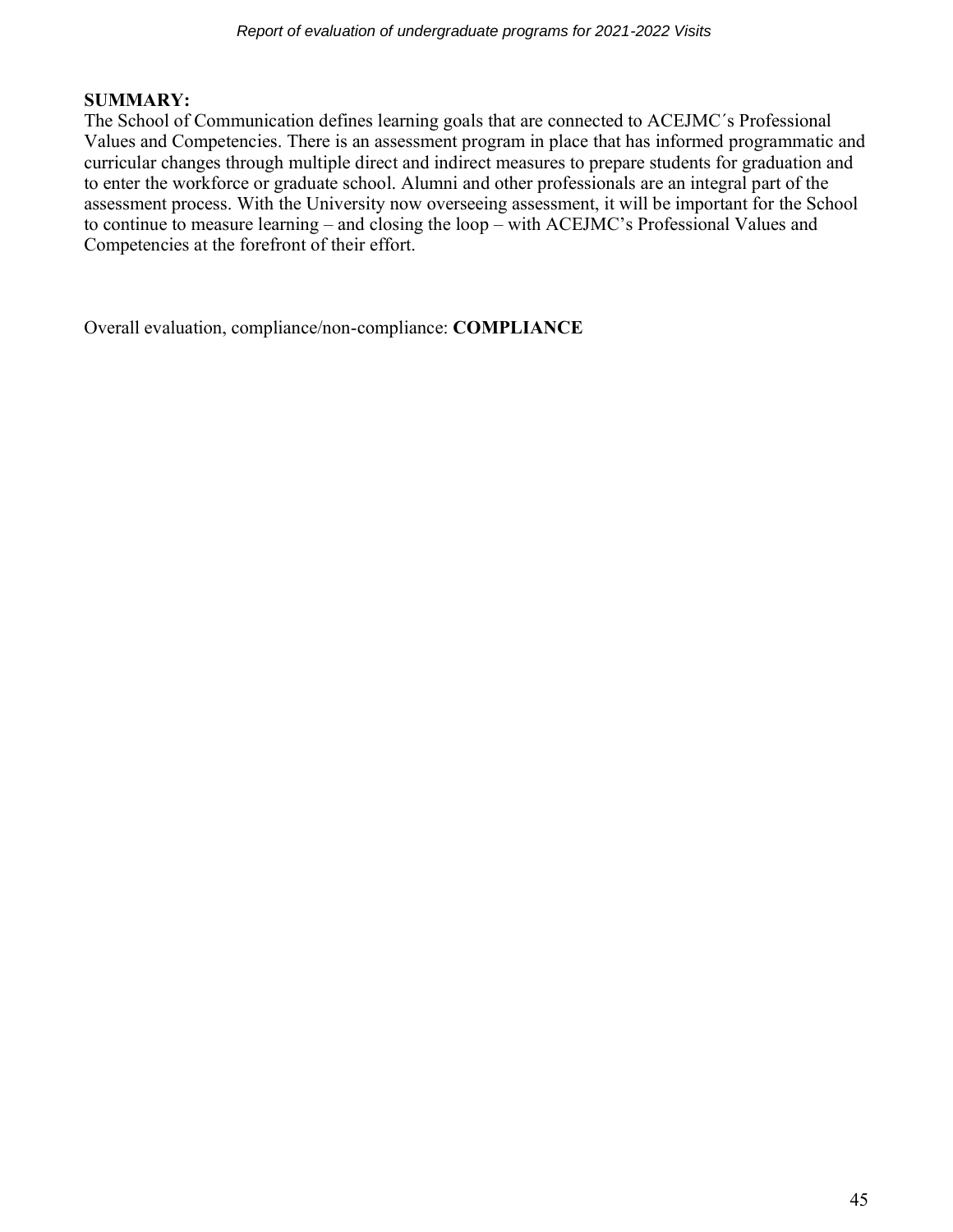# **PART III: Summary by site visit team**

#### **1) Summarize the strengths and weaknesses of the unit**.

#### **Strengths**

- A clear and compelling mission that students, faculty, alumni and others easily and consistently describe – and consider an asset
- Hardworking, collegial and caring faculty and leadership that takes extra steps to support students in their lives, as well as in their studies
- Students, faculty and staff who persevered through COVID without losing ground with a demanding schedule resulting in accomplishments
- A highly productive research faculty with a growing global reputation
- The integrating of students with alumni for employment and community service
- Nearly 1.8 million dollars in scholarships to more than six hundred students on both campuses

#### **Weaknesses**

- An assessment process that has impressive tools but needs more emphasis on closing the loop based on ACEJMC's Professional Values and Competencies.
- Enrollment in the accredited programs in the School is decreasing. More attention may be needed on recruitment and promotion.

#### **2) List the standards with which the unit is not in compliance.**

n/a

**3) Summarize the problems or deficiencies that should be addressed before the next evaluation (i.e., related to non-compliance with standards).** 

n/a

**4) In the case of a recommendation for provisional accreditation, list the deficiencies that should be addressed before the provisional status can be removed**.

n/a

**5) In the case of a recommendation for denial of accreditation, clearly and fully explain the reasons that led to the recommendation.**

n/a

**6) If the unit was previously accredited, summarize the significant deficiencies noted in the previous report and the actions taken to correct them. If the unit was in noncompliance in the same standard(s) on the previous two visits, identify the standard(s) and the problems noted. Explain actions taken to correct the problems.** 

# • **Need for a larger percentage of full-time faculty**

The School has added 12 full-time faculty positions since its initial accreditation. The total percentage of full-time faculty is now 31 percent, compared with 16 percent at the time of the initial accreditation.